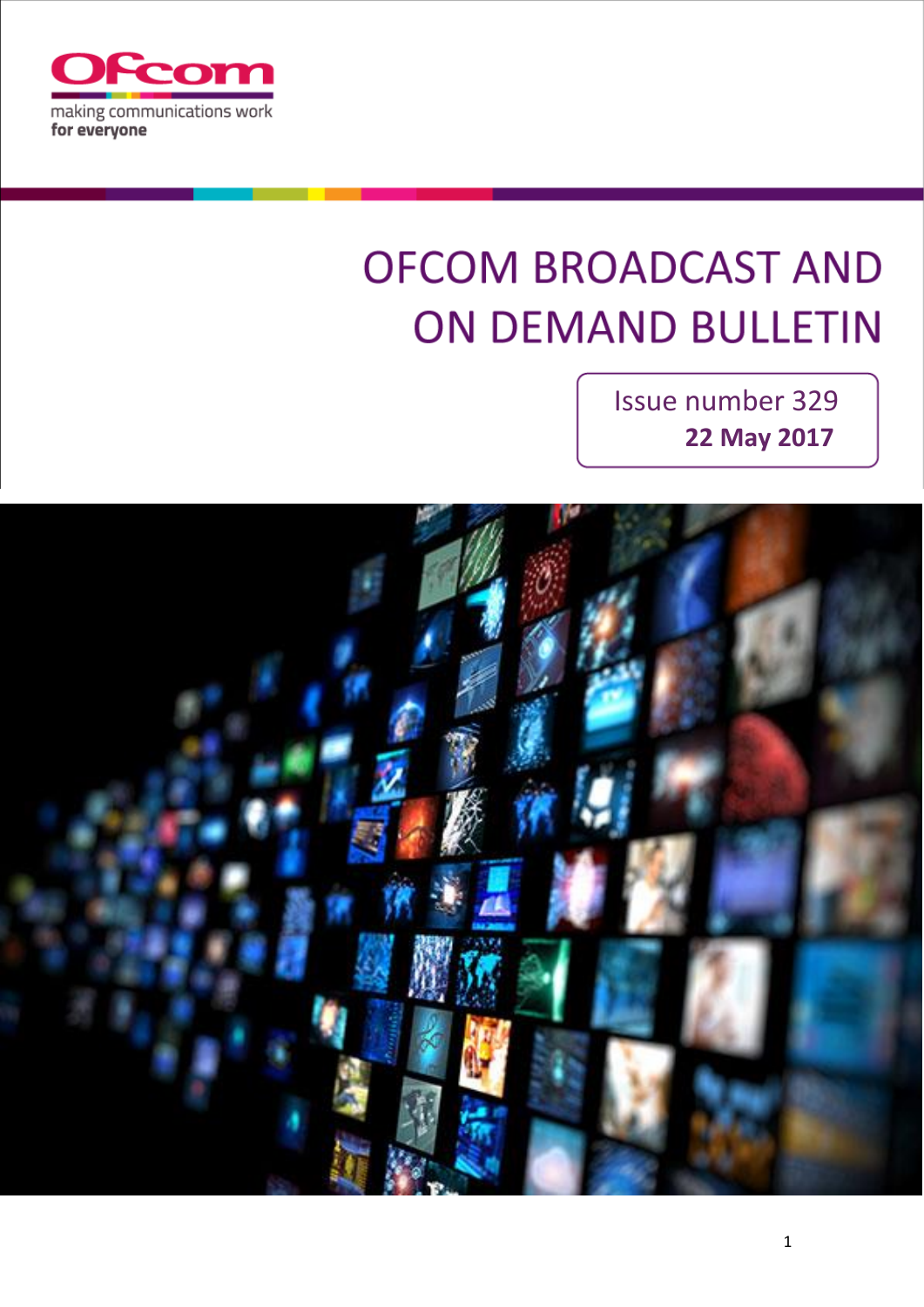# **Contents**

| Introduction                                                                                                              | 3  |
|---------------------------------------------------------------------------------------------------------------------------|----|
| <b>Broadcast Standards cases</b>                                                                                          |    |
| In Breach                                                                                                                 |    |
| <b>Medical Detectives</b><br>CBS Reality, 20 February 2017, 19:00                                                         | 5  |
| Drivetime<br>Gravity FM, 24 February 2017, 17:30                                                                          | 8  |
| Advertising distinction<br>Aaj Tak, 6 September 2016, 13:00<br>Aaj Tak, 25 October 2016, 12:30                            | 10 |
| Channel i News<br>Channel i, 2 December 2016, 07:57                                                                       | 13 |
| <b>News</b><br>Channel 44, 20 and 21 November 2016, various times                                                         | 16 |
| Resolved                                                                                                                  |    |
| PiYO teleshopping<br>More4, 11 February 2017, 08:55                                                                       | 21 |
| <b>Broadcast Licence Conditions cases</b>                                                                                 |    |
| In Breach                                                                                                                 |    |
| Retention and production of recordings<br>Steg G in the Morning, Sunny Govan Radio, 1 to 2 March 2017                     | 24 |
| Broadcasting licensees' late payment and non-payment of licence fees<br>Various licensees                                 | 26 |
| <b>Broadcast Fairness and Privacy cases</b>                                                                               |    |
| <b>Not Upheld</b>                                                                                                         |    |
| Complaint by Miss Lisa Buchanan, made on her behalf by KRW Law LLP<br>The Secret, ITV, 29 April and 6, 13 and 20 May 2016 | 27 |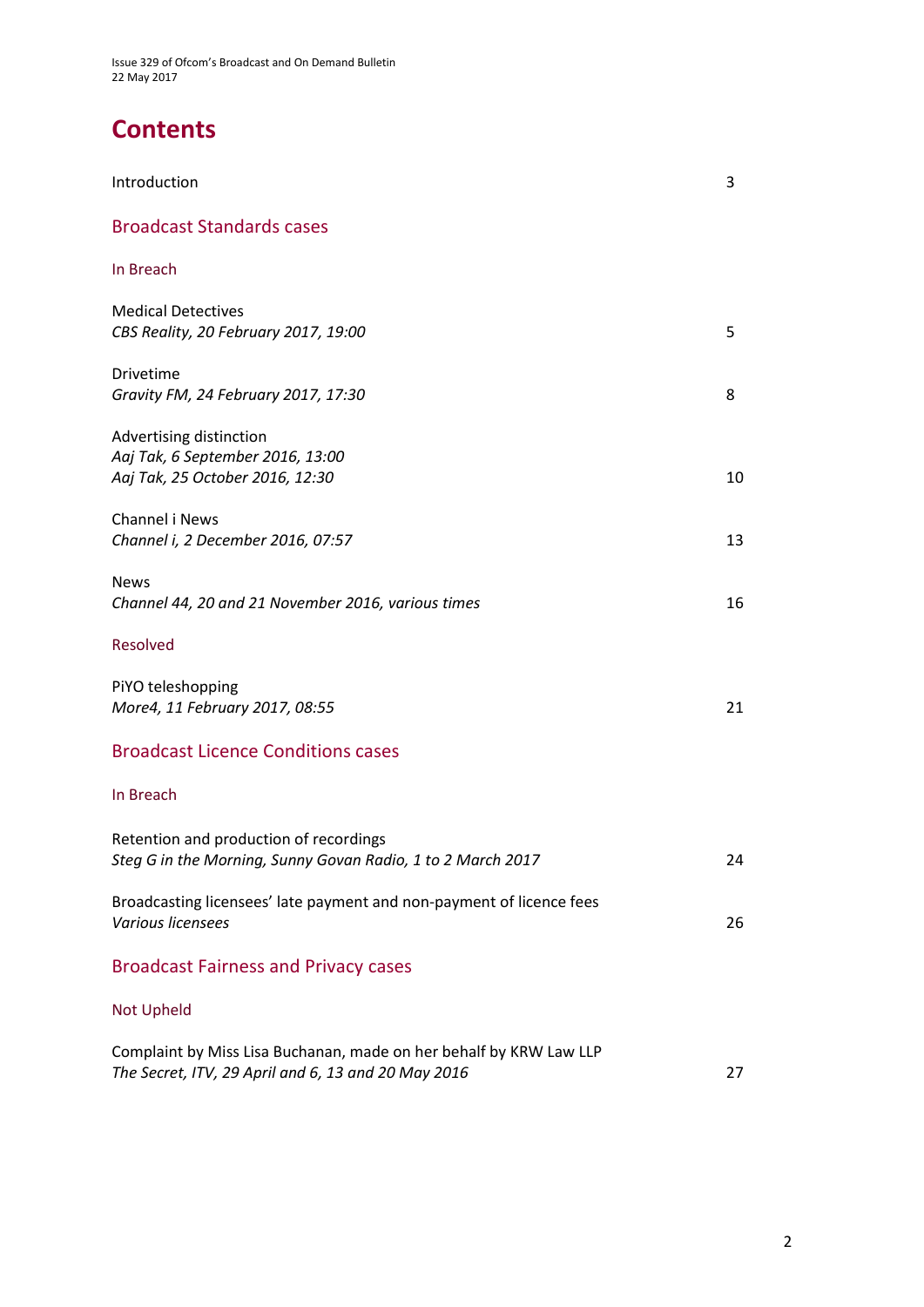Issue 329 of Ofcom's Broadcast and On Demand Bulletin 22 May 2017

### Tables of cases

| Complaints assessed, not investigated  | 53 |
|----------------------------------------|----|
| Complaints outside of remit            | 58 |
| Complaints about the BBC, not assessed | 59 |
| <b>Investigations List</b>             | 61 |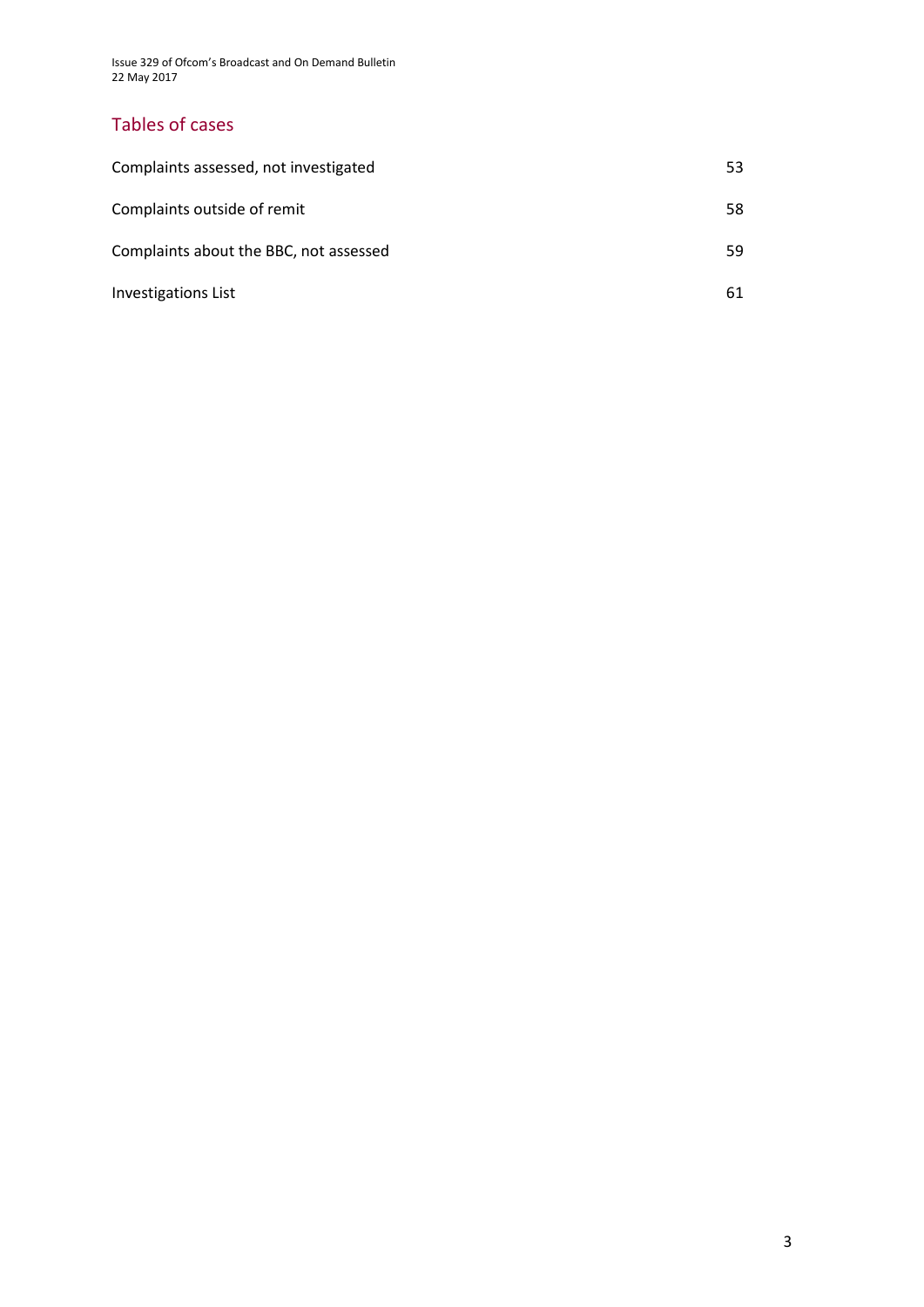# **Introduction**

Under the Communications Act 2003 ("the Act"), Ofcom has a duty to set standards for broadcast content to secure the standards objectives<sup>1</sup>. Ofcom also has a duty to ensure that On Demand Programme Services ("ODPS") comply with certain standards requirements set out in the Act<sup>2</sup>.

Ofcom reflects these requirements in its codes and rules. The Broadcast and On Demand Bulletin reports on the outcome of Ofcom's investigations into alleged breaches of its codes and rules, as well as conditions with which broadcasters licensed by Ofcom are required to comply. The codes and rules include:

- a) [Ofcom's Broadcasting Code](http://stakeholders.ofcom.org.uk/broadcasting/broadcast-codes/broadcast-code/) ("the Code") for content broadcast on television and radio services licensed by Ofcom, and for content on the BBC's licence fee funded television, radio and on demand services.
- b) the [Code on the Scheduling of Television Advertising](https://www.ofcom.org.uk/__data/assets/pdf_file/0014/32162/costa-april-2016.pdf) ("COSTA"), containing rules on how much advertising and teleshopping may be scheduled on commercial television, how many breaks are allowed and when they may be taken.
- c) certain sections of th[e BCAP Code: the UK Code of Broadcast Advertising,](https://www.cap.org.uk/Advertising-Codes/Broadcast.aspx) for which Ofcom retains regulatory responsibility for television and radio services. These include:
	- the prohibition on 'political' advertising;
	- 'participation TV' advertising, e.g. long-form advertising predicated on premium rate telephone services – notably chat (including 'adult' chat), 'psychic' readings and dedicated quiz TV (Call TV quiz services); and
	- $\bullet$  gambling, dating and 'message board' material where these are broadcast as advertising<sup>3</sup>.
- d) other conditions with which Ofcom licensed services must comply, such as requirements to pay fees and submit information required for Ofcom to carry out its statutory duties. Further information can be found on Ofcom's website for [television](http://licensing.ofcom.org.uk/tv-broadcast-licences/) an[d radio](http://licensing.ofcom.org.uk/radio-broadcast-licensing/) licences.
- e) Ofcom's [Statutory Rules and Non-Binding Guidance for Providers of On-Demand Programme](http://stakeholders.ofcom.org.uk/binaries/broadcast/on-demand/rules-guidance/rules_and_guidance.pdf)  [Services](http://stakeholders.ofcom.org.uk/binaries/broadcast/on-demand/rules-guidance/rules_and_guidance.pdf) for editorial content on ODPS (apart from BBC ODPS). Ofcom considers sanctions for advertising content on ODPS referred to it by the Advertising Standards Authority ("ASA"), the co-regulator of ODPS for advertising, or may do so as a concurrent regulator.

[Other codes and requirements](http://stakeholders.ofcom.org.uk/broadcasting/broadcast-codes/) may also apply to broadcasters, depending on their circumstances. These include the requirements in the BBC Agreement, the Code on Television Access Services (which sets out how much subtitling, signing and audio description relevant licensees must provide), the Code on Electronic Programme Guides, the Code on Listed Events, and the Cross Promotion Code.

**It is Ofcom's policy to describe fully television, radio and on demand content. Some of the language and descriptions used in Ofcom's Broadcast and On Demand Bulletin may therefore cause offence.**

**.** 

<sup>&</sup>lt;sup>1</sup> The relevant legislation is set out in detail in Annex 1 of the Code.

 $2$  The relevant legislation can be found at Part 4A of the Act.

<sup>&</sup>lt;sup>3</sup> BCAP and ASA continue to regulate conventional teleshopping content and spot advertising for these types of services where it is permitted. Ofcom remains responsible for statutory sanctions in all advertising cases.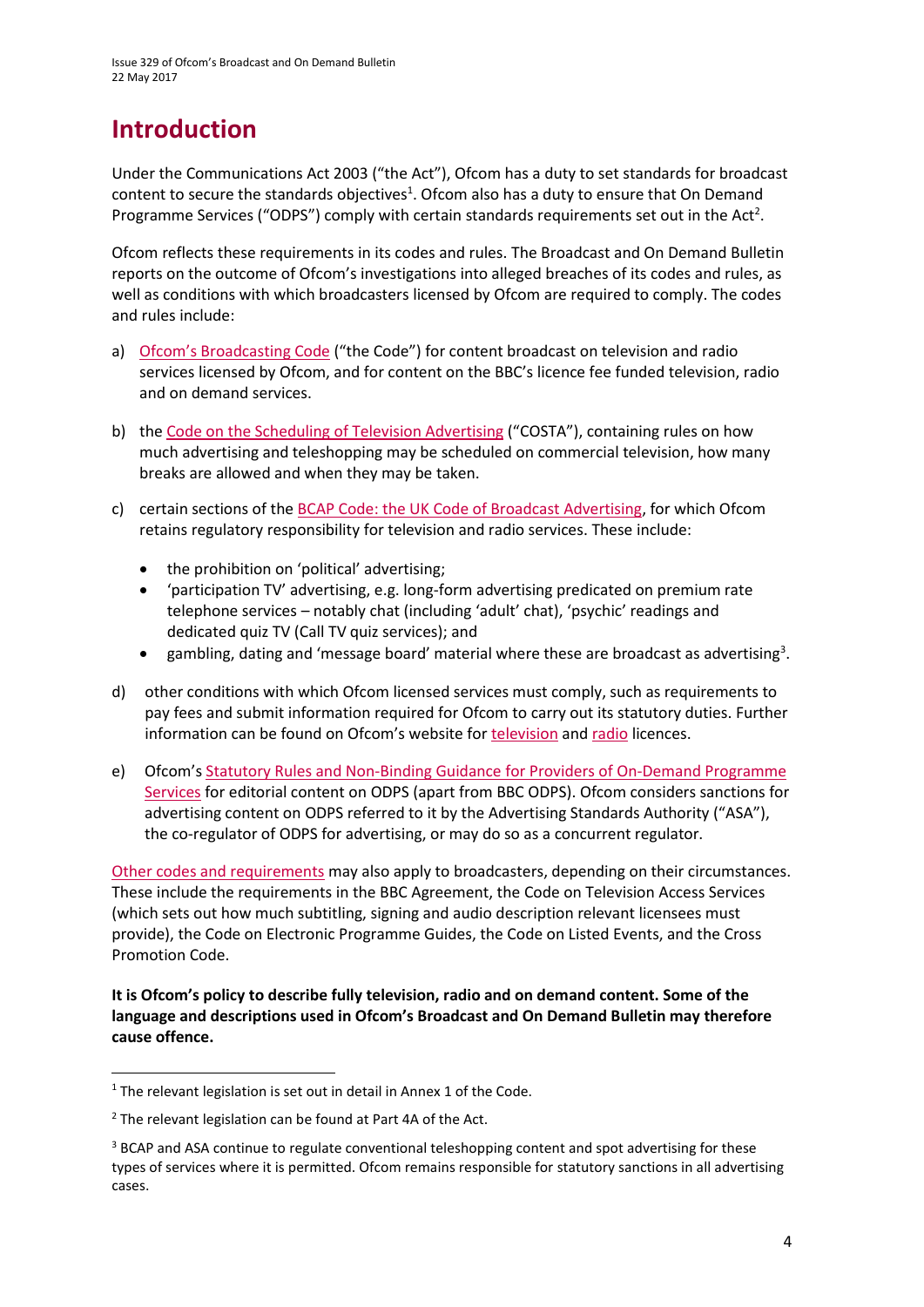# **Broadcast Standards cases**

### In Breach

### **Medical Detectives** *CBS Reality, 20 February 2017, 19:00*

#### **Introduction**

CBS Reality is a television channel that broadcasts reality and factual TV programmes, predominantly from the United States. The licence is held by CBS AMC Networks EMEA Channels Partnership ("CBS" or "the Licensee").

*Medical Detectives* is a long-running American factual TV series which highlights how forensic science has assisted in solving criminal cases. This episode explored the death of a four yearold girl called April Tucker and how forensic science led to her parents being exonerated of her murder by proving that a dog attack had caused her fatal injuries.

Ofcom received a complaint that this episode featured numerous photographs of the dead child's injuries which were not suitable for broadcast at 19:00. The 30 minute programme included:

- two black and white photographs of the child's full body showing the open leg wound broadcast 10 seconds after the start of the programme and before the title sequence;
- one black and white photograph of the child's corpse with the open leg wound highlighted with a white ring which remained on screen for 14 seconds;
- five colour photographs of the open wound and other abrasions and bruising to the body taken during the child's autopsy; and
- a series of colour photographs of the bloodied open wound from when the child first arrived at hospital; a close-up full screen black and white still image of the wound and a further black and white photograph with the wound circled.

We considered the programme raised potential issues under the following Code rule:

Rule 1.3: "Children must be protected by appropriate scheduling from material that is unsuitable for them".

We therefore asked CBS how the content complied with this rule.

#### **Response**

CBS Reality stated that the channel was not aimed at, or scheduled to appeal to, children. The core audience for the channel was adults aged 55 and over. It said that, to advise viewers, a pre-programme announcement stated that the programme included scenes *"unsuitable for younger viewers"*. Audience data showed that 2,200 10-15 year olds initially viewed the first three minutes of the programme, but after this, the programme was not viewed by anyone aged 15 or under.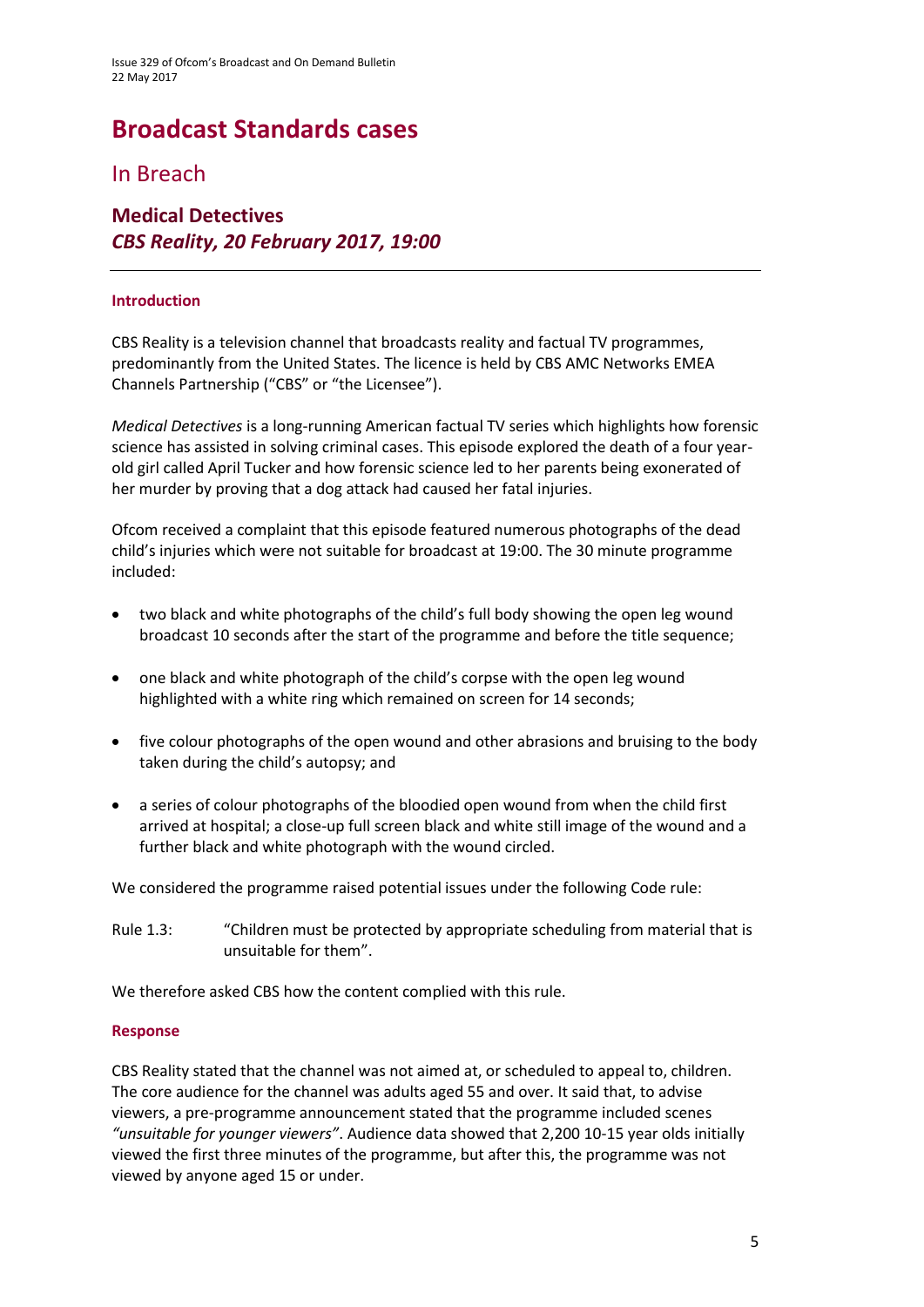The Licensee stated that the focus of the episode was not the child's wounds, but "the forensic detail of the how the victim came to be wounded and how these wounds caused her death". It said that the images of the dead body were brief and in context when exploring whether the wounds could have been made with either a knife or a dog's mouth and claws. The Licensee also said that, as 50 per cent of the images were in black and white this gave "less prominence" to the wounds. The images in total amounted to approximately two minutes of the programme as several editorial cuts had been made to the original content to reduce the overall impact for daytime.

The Licensee said that it fully understood and accepted that a child's death needed to be treated sensitively to minimise offence. In its view, the tone of the programme reflected this and the evidence presented concluded that the circumstances of her death were tragic, rather than a coldly calculated murder.

### **Decision**

Reflecting our duties under the Communications Act 2003, Section One of the Code requires that people under eighteen are protected from unsuitable material in programmes.

Rule 1.3 states that children must be protected by appropriate scheduling from material that is unsuitable for them. Appropriate scheduling is judged by a number of factors including: the nature of the content; the time of broadcast; and likely audience expectations.

Ofcom has taken account of the audience's and broadcaster's right to freedom of expression set out in Article 10 of the European Convention on Human Rights.

Ofcom first considered whether the material in this case was unsuitable for children.

Although the images of the child's wounds were limited to approximately two minutes in total, the same images were repeated throughout the programme, both in close up, and for a relatively prolonged period of time. For example, one black and white still image appeared for at least 14 seconds. In addition, where black and white photographs were shown, a circle had been placed over the wound so that viewers could identify it more clearly. We acknowledged that the impact of the images was lessened to some degree by many of them being shown in black and white. However, even taking this into account, Ofcom considered that the images of the child's body and wounds were graphic and distressing. In our view, their repeated and prolonged use during this programme was unsuitable for children.

Ofcom went on to consider whether this material was appropriately scheduled.

We recognised that CBS Reality is a television channel not aimed at children, and that audience viewing figures showed that 2,200 10-15 year olds initially viewed the first three minutes of the programme, but there were no viewers aged 15 or under after this time. However, we considered that children were likely to be watching television at 19:00, potentially unaccompanied by adults, and may therefore have watched this programme even though it was not intended for a child audience.

We took account of the fact that the Licensee included the following pre-broadcast warning to viewers: *"now Medical Detectives containing scenes unsuitable for younger children"*. While this type of information may be useful to viewers in some circumstances, it does not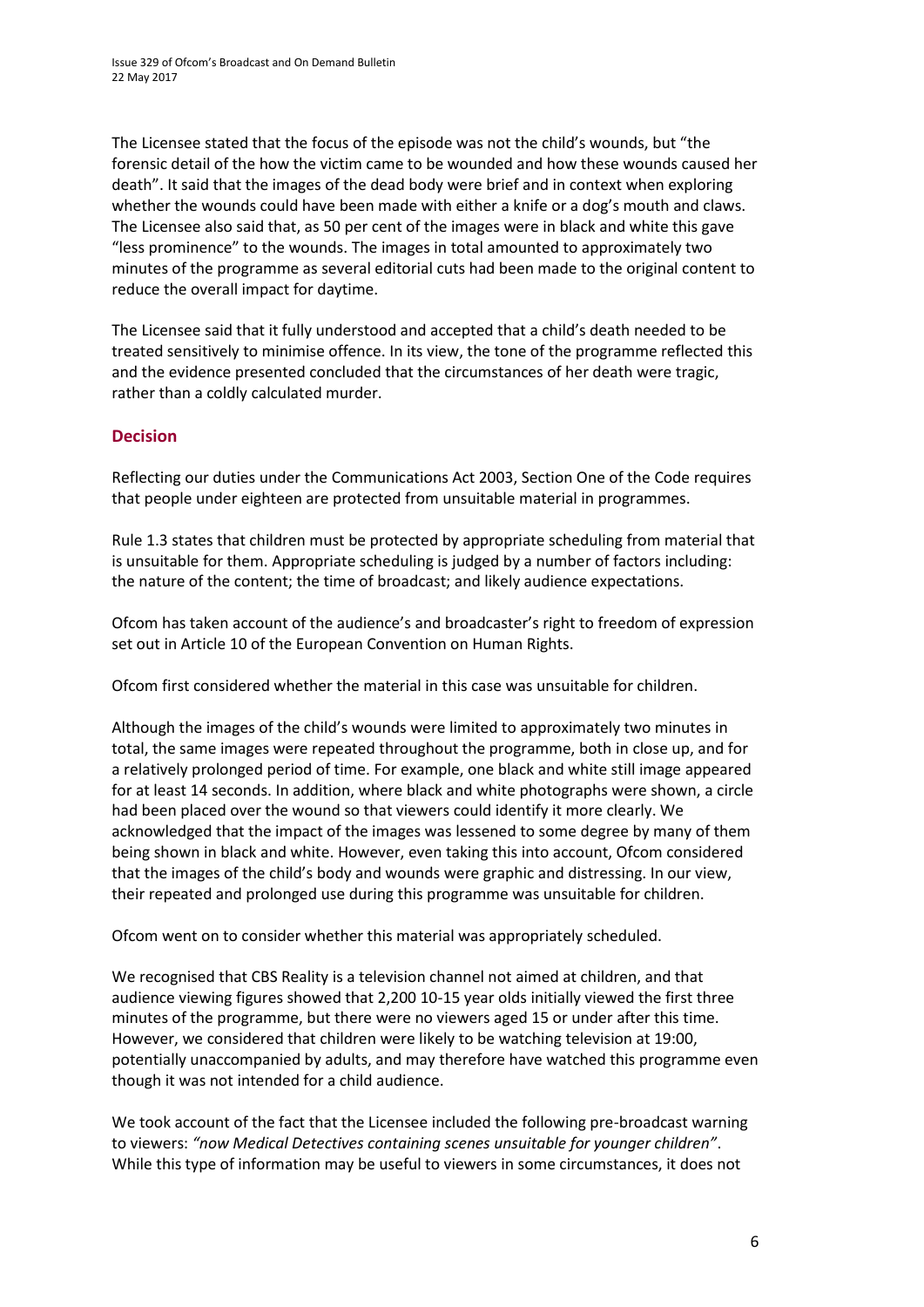Issue 329 of Ofcom's Broadcast and On Demand Bulletin 22 May 2017

ensure that material is appropriately scheduled. The protection offered by the watershed is in part an acknowledgment of the potential for child viewers, unaccompanied by adults, to watch programmes that are unsuitable for them and therefore, broadcasters still need to ensure content is appropriate for the time of transmission.

Ofcom acknowledged that there was a clear editorial justification for the inclusion of the images in terms of demonstrating the importance of forensic examination in establishing the true cause of the child's death. However, the graphic and distressing photographs, which showed a dead child and her fatal injuries, were repeated, close-up and at times remained visible for a prolonged period. We acknowledged that the Licensee said it had edited the programme for daytime transmission. However, we considered that the programme contained unsuitable images and was inappropriately scheduled. This was a breach of Rule 1.3 of the Code.

**Breach of Rule 1.3**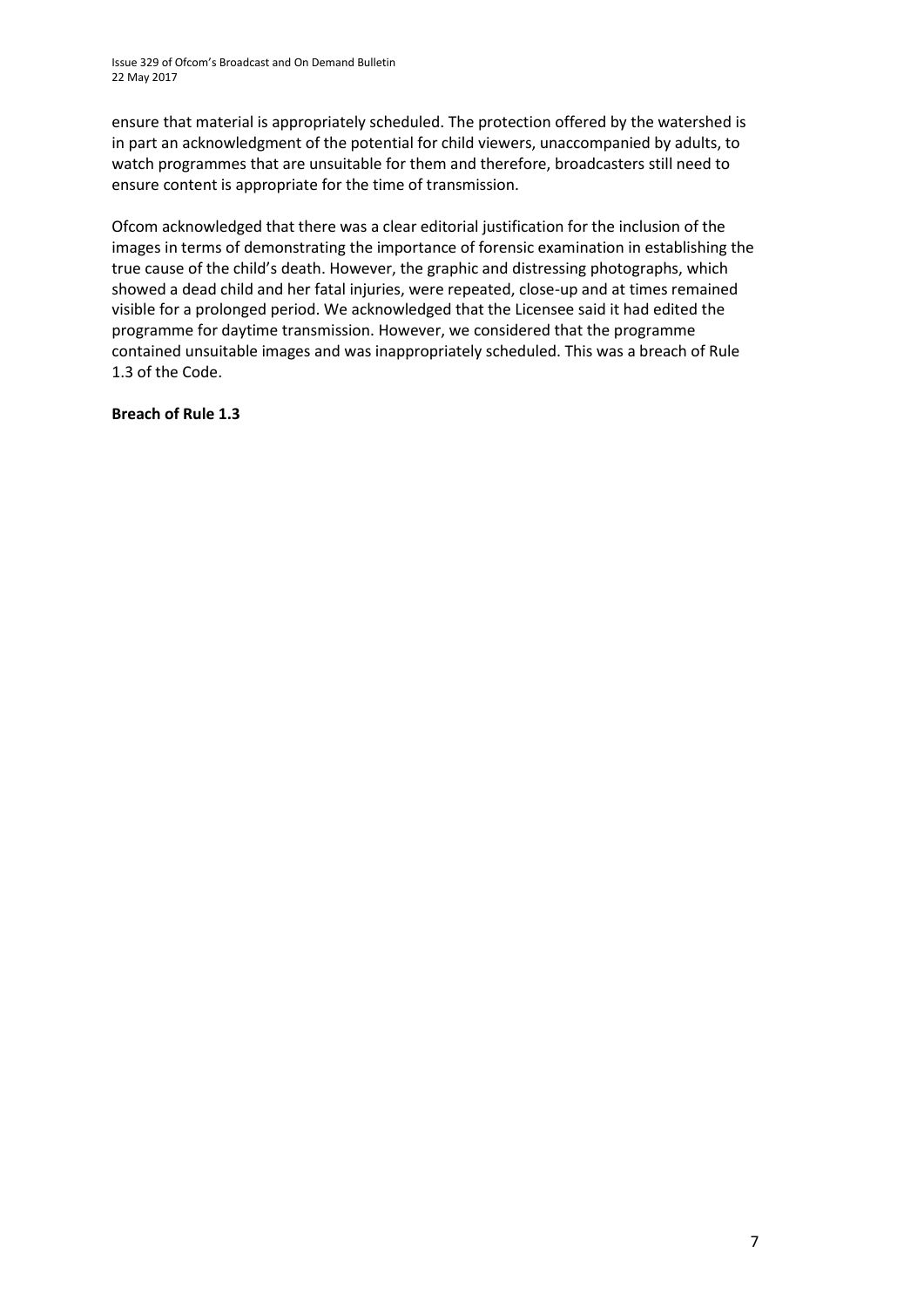### In Breach

### **Drivetime** *Gravity FM, 24 February 2017, 17:30*

### **Introduction**

Gravity FM is a community radio station that provides a service for people living in Grantham. The licence for the service is held by Gravity FM CIC ("GFM" or "the Licensee").

*Drivetime* is an evening radio show which broadcasts on weekdays between 15:00 and 18:00. The programme features a mix of travel updates, interviews and music.

A complainant alerted Ofcom to the use of the most offensive language broadcast during the programme. During the programme the song "My Generation" by Limp Bizkit was played and contained 20 instances of "fuck", "fucking" and "fucked up".

Ofcom considered the material raised issues under the following rule of the Code which states:

Rule 1.14: "The most offensive language must not be broadcast…when children are particularly likely to be listening".

We therefore asked GFM how the content complied with this rule.

#### **Response**

The Licensee explained that there were "two occurrences of explicit material being broadcast" and "the two instances were caused by the same presenter inappropriately loading music on to the database". GFM stated that "we have been broadcasting for 20 years and this is the first time anything like this has ever happened"

GFM went on to explain that "the presenter in question has been removed from the station permanently and the entire music library has been removed and…the facility to add music is now pass-worded so it can never happen again". Finally, the Licensee stressed that it was "appalled at this situation and will vigilantly police the station to the highest standard", and "we as directors are so sorry that it happened and can assure you that it will never happen again…".

#### **Decision**

**.** 

Reflecting our duties under the Communications Act 2003<sup>1</sup>, Section One of the Code requires that people under eighteen are protected from unsuitable material in programmes.

Rule 1.14 states the most offensive language must not be broadcast when children are particularly likely to be listening.

<sup>1</sup> <http://www.legislation.gov.uk/ukpga/2003/21/section/319>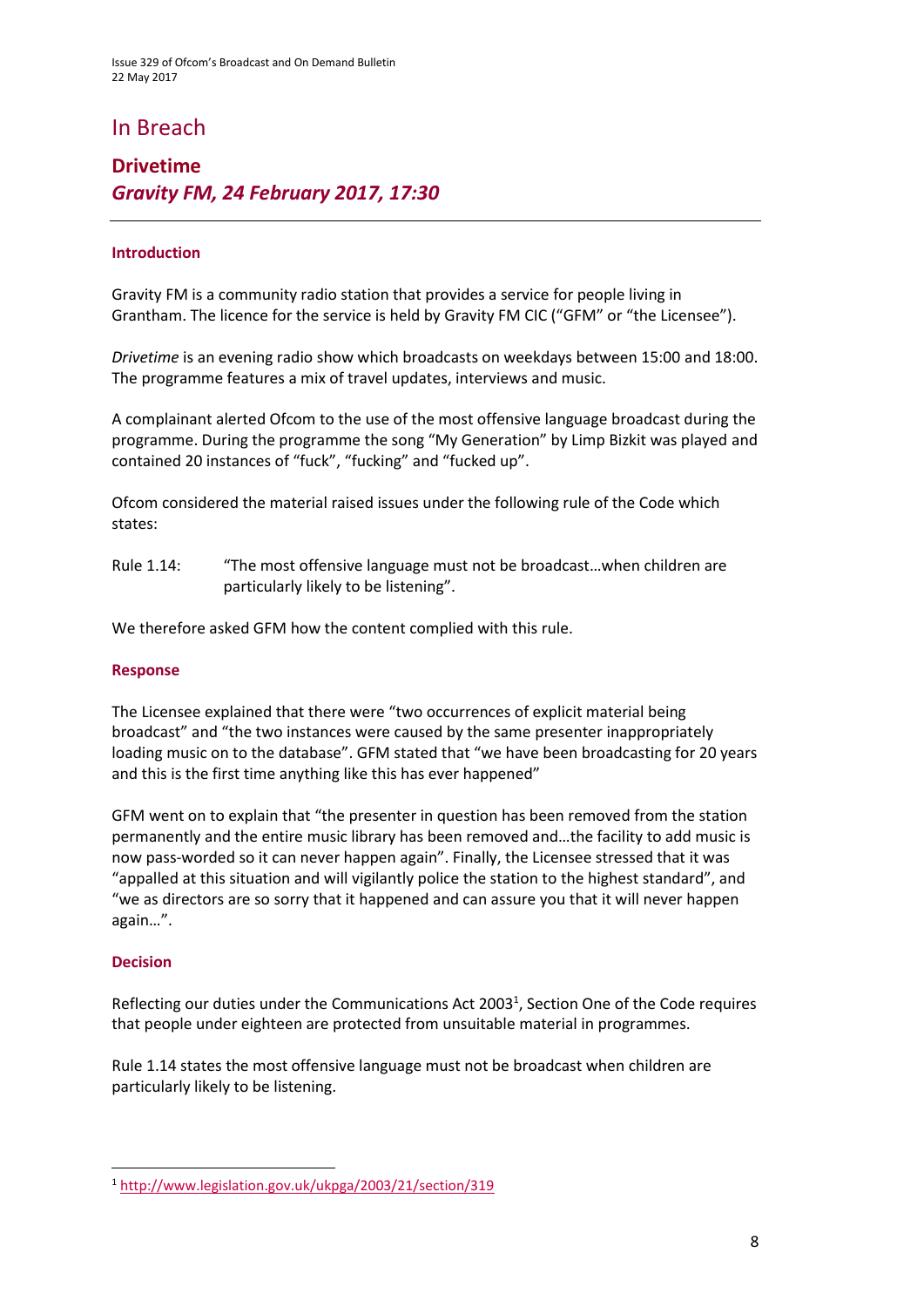Ofcom's 2016 research<sup>2</sup> on offensive language clearly indicates that the word "fuck" and variations of it are considered by audiences to be amongst the most offensive language.

The Code states that the phrase "when children are particularly likely to be listening" refers to: "the school run and breakfast time, but might include other times". Ofcom's guidance on offensive language on radio<sup>3</sup> notes that:

"For the purpose of determining when children are particularly likely to be listening, Ofcom will take account of all relevant information available to it. However, based on Ofcom's analysis of audience listening data, and previous Ofcom decisions, radio broadcasters should have particular regard to broadcast content at the following times: between 15:00 and 19:00 Monday to Friday during term-time…".

In this case 20 instances of "fuck", "fucking" and "fucked up" were broadcast at 17:30 on a Friday afternoon. The most offensive language was therefore broadcast when, in Ofcom's view, children were particularly likely to be listening.

Although GFM acknowledged that this song had been broadcast in error and had taken steps to prevent a recurrence, lyrics including "fuck" and "fucking" on a drivetime programme at 17:30 was the most offensive language being broadcast when children were particularly likely to be listening. Our Decision is therefore that this material was clearly in breach of Rule 1.14.

### **Breach of Rule 1.14**

 $\overline{a}$ 

<sup>2</sup> On 30 September 2016, Ofcom published updated research in this area: *Attitudes to potentially offensive language and gestures on television and on radio:*  [https://www.ofcom.org.uk/\\_\\_data/assets/pdf\\_file/0022/91624/OfcomOffensiveLanguage.pdf](https://www.ofcom.org.uk/__data/assets/pdf_file/0022/91624/OfcomOffensiveLanguage.pdf)

<sup>3</sup> <http://stakeholders.ofcom.org.uk/binaries/broadcast/guidance/831193/offensive-language.pdf>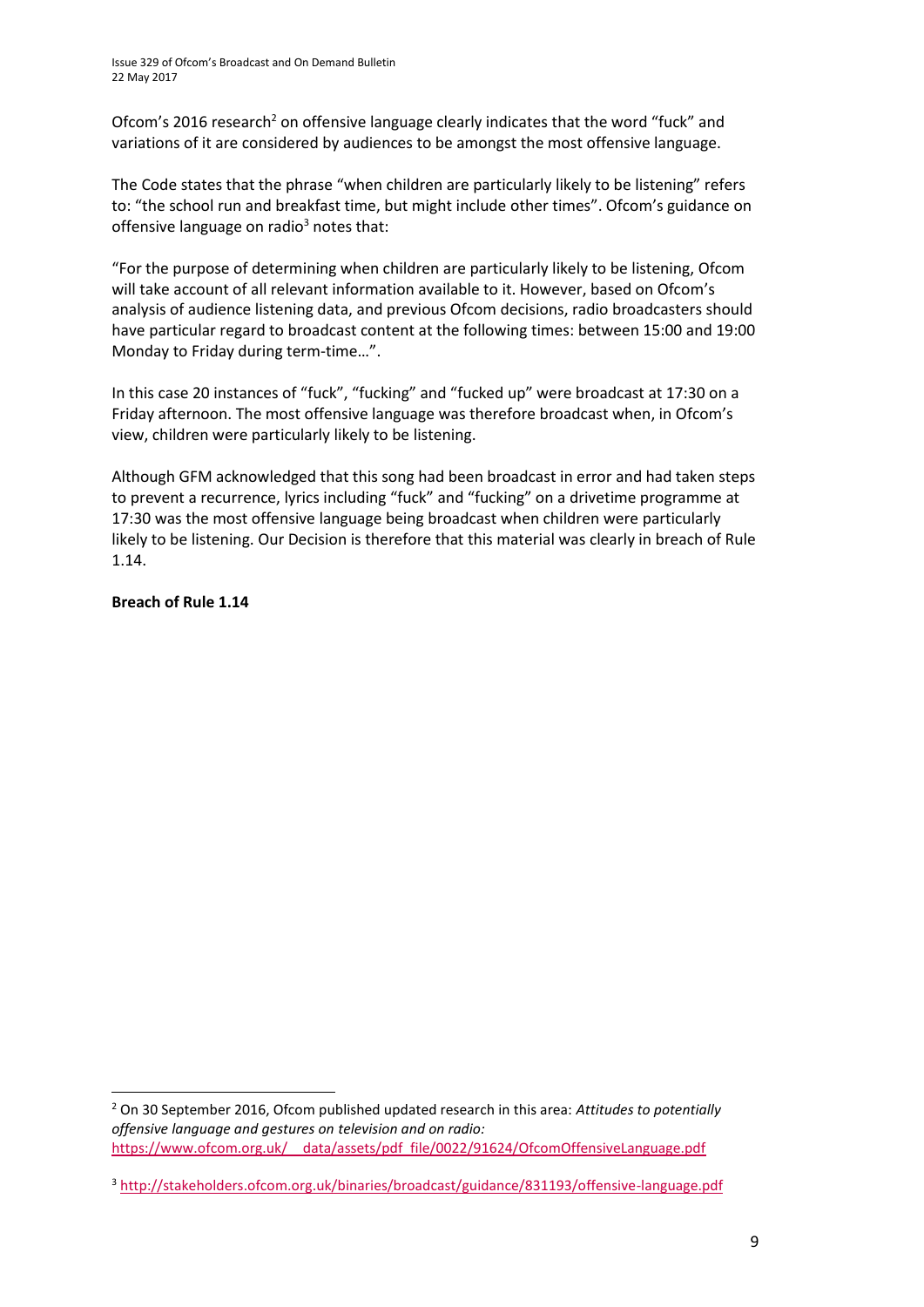### In Breach

### **Advertising distinction** *Aaj Tak, 6 September 2016, 13:00 Aaj Tak, 25 October 2106, 12:30*

### **Introduction**

Aaj Tak is a 24 hour news channel broadcast in Hindi on the digital satellite platform. The licence for Aaj Tak is held by TV Today Network Ltd ("TVTN" or "the Licensee").

### 6 September 2016

A complaint alerted Ofcom to the following announcement which was broadcast in between a news bulletin and a current affairs programme.

*"Presented by Bulldog energy drink with taurine. Bulldog's sheer energy".*

As it appeared that this material was a sponsorship credit, we considered that it raised issues under Rule 9.15 of the Code which prohibits the sponsorship of news and current affairs programmes. However, the Licensee told us that this material was advertising.

### 25 October 2016

A complaint alerted Ofcom to the following announcement broadcast before a programme:

*"Brought to you by YepINGO. Call more, pay less"*. This was accompanied by on-screen text stating *"YepINGO CALL MORE PAY LESS"*, along with a table of prices for calling various countries and the company's web address.

The Licensee also confirmed that the material had been scheduled as advertising, not sponsorship.

Ofcom considered that the above material raised potential issues under Rule 1 of the Code on the Scheduling of Television Advertising (COSTA):

"Broadcasters must ensure that television advertising and teleshopping is readily recognisable and distinguishable from editorial content and kept distinct from other parts of the programme service. This shall be done by optical and spatial means; acoustic signals made also be used as well".

Ofcom requested comments from the Licensee on how the programme complied with this rule.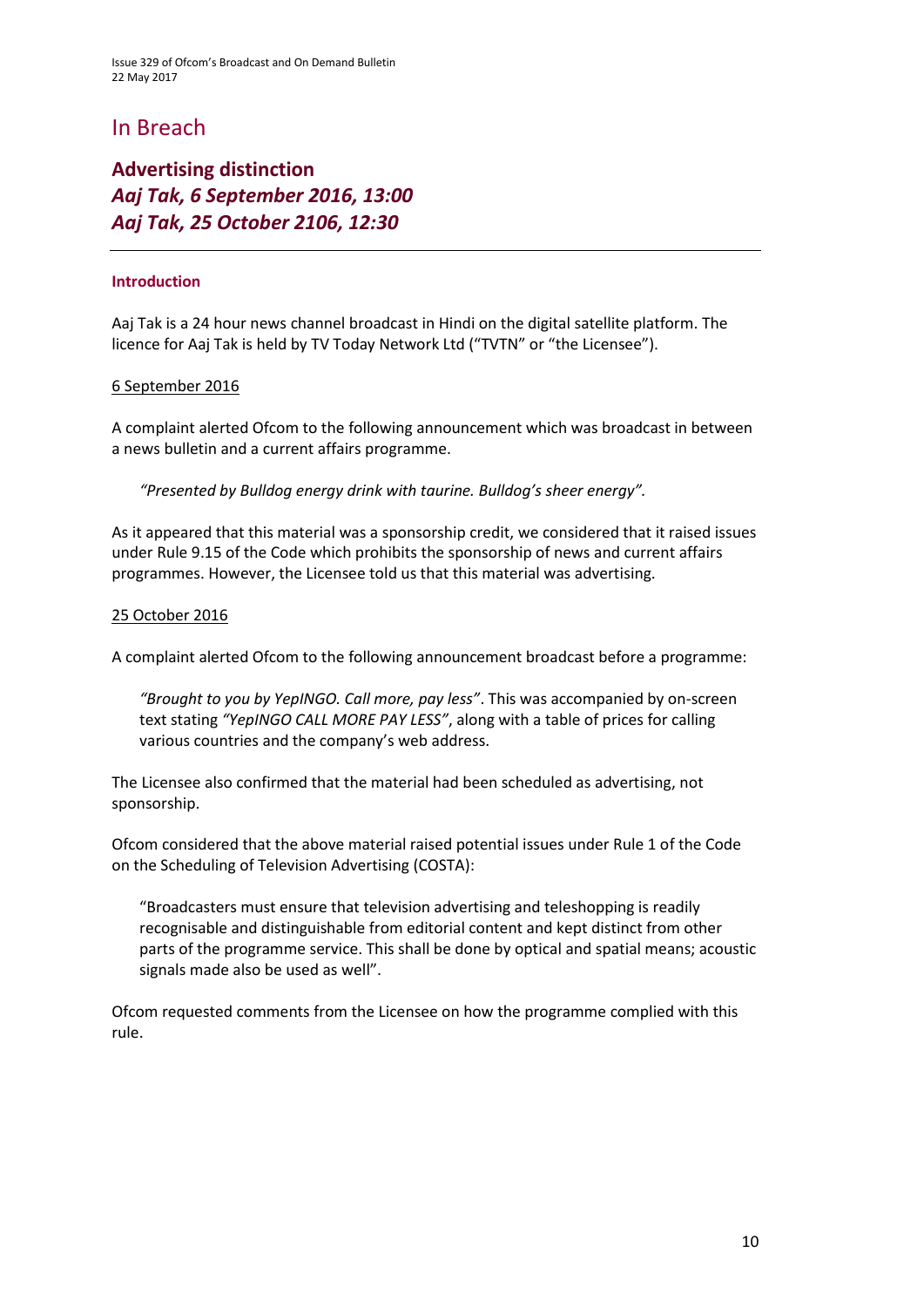Issue 329 of Ofcom's Broadcast and On Demand Bulletin 22 May 2017

#### **Response**

#### 6 September 2016

The Licensee said that it did not consider the programme which followed the material was a current affairs programme and reiterated that the material was an advertisement and not a sponsorship credit.

The Licensee submitted that its viewers would have been able to distinguish the advertisement from the programme. It continued that the programme had a very clear beginning and end, and featured a different voiceover. It added that the advertisement was independent of the satirical humour of the programme.

The Licensee said that the use of the phrase "brought to you by" followed an industry practice in India. It continued that it regularly uses such phrases in advertisements around programming but "this is not meant to convey that the show is sponsored by or paid for by the advertiser". TVTN believed that "in order to be regarded as a sponsored programme, a product or service advertised for must feature in the editorial content which is not the case here".

The Licensee argued that it should not be singled out for following what it considered to be a widely established and accepted practice.

### 25 October 2016

TVTN explained that a third party created two voiceover messages for the material: one for its UK feed and one for its Middle East feed. The Middle East feed included the "call to action" and, as a result of human error, this voiceover was included in the UK feed.

The Licensee said that "the concerned have been cautioned not to allow such an error to recur" and that it hoped that this would be taken into account "while granting pardon to TVTN for the inadvertent error resulting in breach of…COSTA".

TVTN assured Ofcom that it will "ensure the Company and its employees' adherence to the Ofcom's rules".

#### **Decision**

**.** 

Reflecting our duties under the Communications Act 2003<sup>1</sup>, Rule 1 of COSTA requires television advertising to be readily recognisable and distinct from programming.

Sponsorship credits, which tell viewers when a programme is sponsored, are a form of programming. They must be broadcast in or around the sponsored programme and make clear the nature of the arrangement between the sponsor and the programme (e.g. "[programme] is brought to you by [sponsor]").

<sup>1</sup> <http://www.legislation.gov.uk/ukpga/2003/21/section/319> and [http://www.legislation.gov.uk/ukpga/2003/21/section/320.](http://www.legislation.gov.uk/ukpga/2003/21/section/320)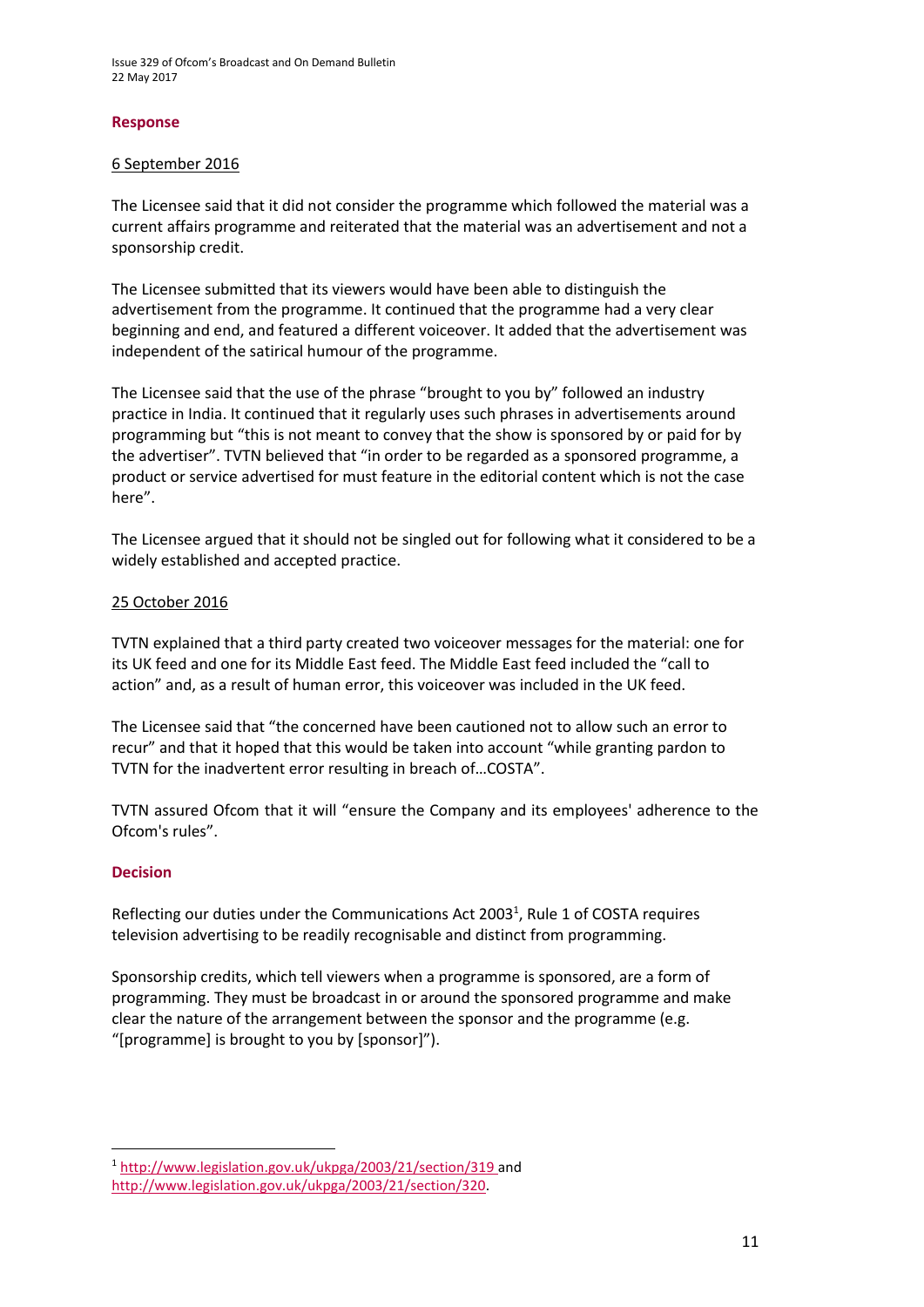### 6 September 2016

Ofcom agreed with the Licensee that the advertisement was distinguishable from the programme it preceded. However, our concern was that the Licensee had failed to maintain a distinction between the advertisement and other parts of the programme service, specifically sponsorship credits.

In this case, the advertisement was positioned immediately before a programme and used language that, in Ofcom's view, implied to viewers that there was a sponsorship arrangement in place between the featured brand and the programme (i.e. *"presented by Bulldog energy drink with taurine"*).

COSTA does not prohibit the use of voiceovers in advertisements around programming. However, to comply with Rule 1 of COSTA, broadcasters must ensure that the wording used in voiceovers does not result in the content being perceived as editorial material or another form of programming, such as sponsorship credits.

Ofcom considered that viewers were likely to infer from the positioning of the material and the language used that they were watching a sponsorship credit for the subsequent programme rather than an advertisement. Therefore, Ofcom concluded that this content was not readily recognisable as advertising or sufficiently distinct from other parts of the programme service (specifically sponsorship credits) in breach of Rule 1 of COSTA.

### 25 October 2016

The Licensee's response suggested that it had not fully understood Ofcom's concerns and that the issue with the material was that it included a call to action (i.e. "call more"). As the material was scheduled as advertising, the inclusion of advertising messages (e.g. calls to action and price information) did not raise a regulatory issue.

Our concern was the positioning of the material combined with the *"brought to you by"* statement. As above, this was likely to have given viewers the impression that they were watching a sponsorship credit for the subsequent programme rather than an advertisement. Therefore, Ofcom's considered that this content was not readily recognisable as advertising or sufficiently distinct from other parts of the programme service (specifically sponsorship credits), in breach of Rule 1 of COSTA.

### **Breaches of Rule 1 of COSTA**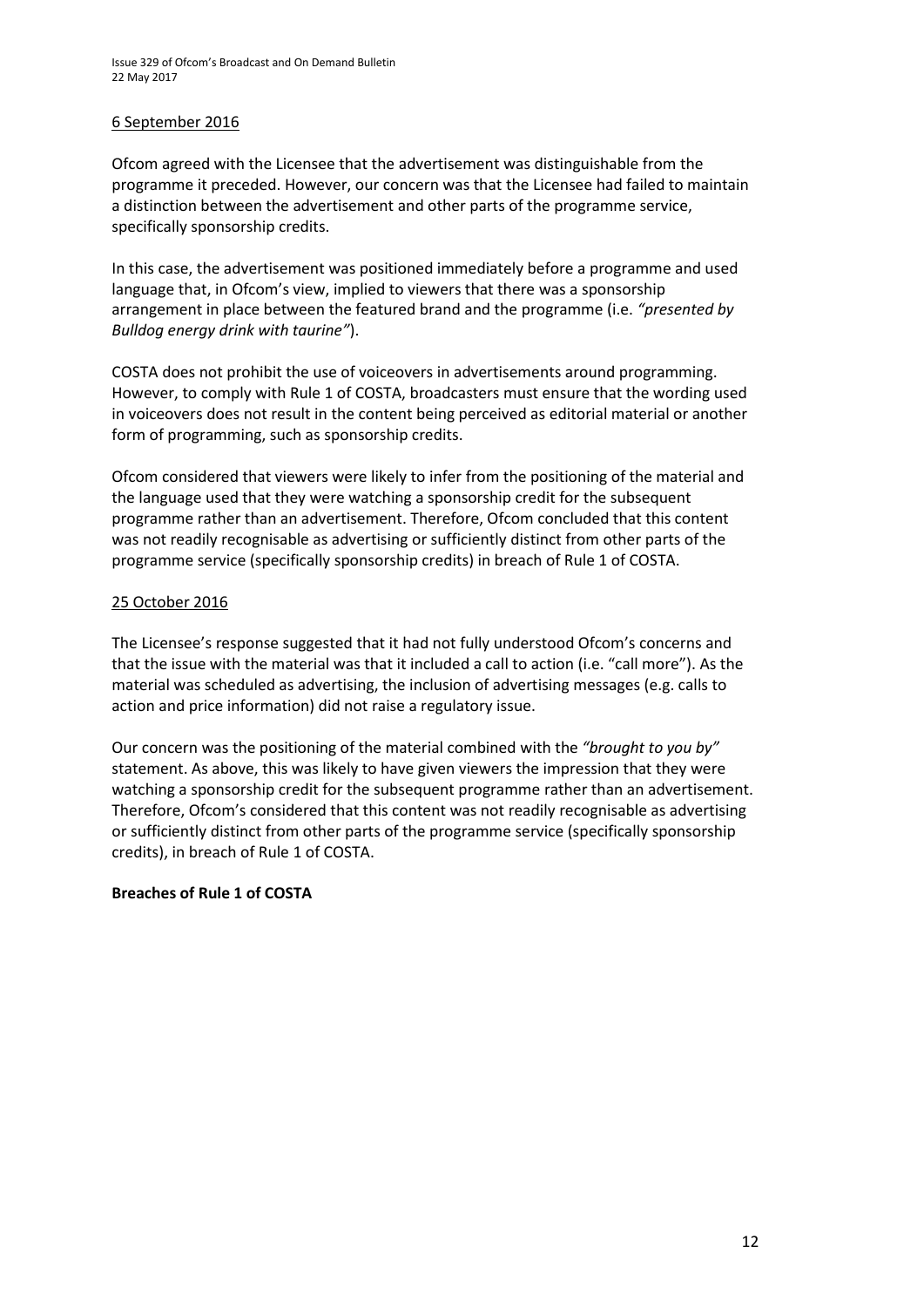### In Breach

### **Channel i News** *Channel i, 2 December 2016, 07:57*

### **Introduction**

Channel i is a news and general entertainment channel aimed at the Bangladeshi community in the UK and Europe. The licence for Channel i is held by Prime Bangla Limited ("Prime Bangla" or "the Licensee").

As part of its routine monitoring, Ofcom identified a number of commercial references to Well Food, Symphony and Aquafina in a news item about *"Band Fest"*, a music event organised by Channel i. These references included:

*"Well Food, powered by Symphony, sponsored the programme as well"*.

*"Well Food and Symphony helped Channel i to make the programme a success"*.

*"There was another partner who assisted this programme, sponsored by Well Food, Channel i, and Symphony, the drinking partner Aquafina"*.

*"With the assistance of Well Food, Channel i presents 3rd Band fest 2016 powered by Symphony"*.

*"Channel i 3rd Band fest 2016 assisted by Well Food powered by Symphony*".

During the item, the Head of Marketing of *"Symphony"* and CEO of *"Well Food"* were interviewed and said:

*"We have been with Channel i band fest from the very beginning. We will be with them in the future*".

*"Ayub Bachhu and Rumi started it and you will take the band song to a higher level. You will hold the red and green flag higher in the world"*.

The following captions also appeared on screen during the interviews:

*"Head of Marketing Symphony"*.

*"CEO, Well Food"*.

As the programme was broadcast in Bengali, we commissioned an independent translation of the material and gave the Licensee an opportunity to comment on the accuracy of the translation. Channel i did not raise any issues so we used this translation for the purposes of the investigation.

We also requested information from the Licensee about any commercial arrangements associated with the references to the brands. Based on the information provided, Ofcom considered that the material raised issues under the following Code rule: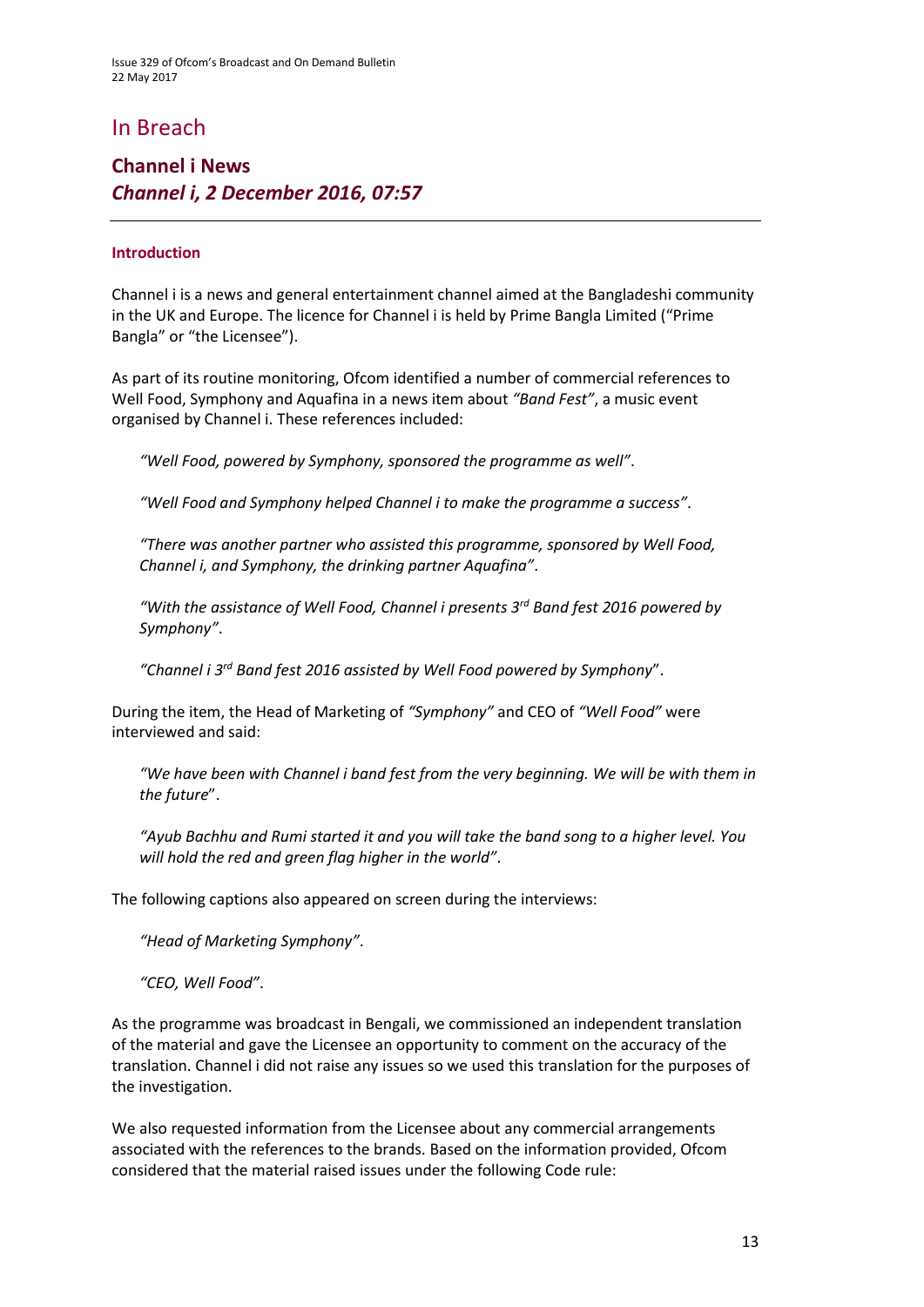- Rule 9.5: "No undue prominence may be given in programming to a product, service or trade mark. Undue prominence may result from:
	- the presence of, or reference to, a product, service or trade mark in programming where there is no editorial justification; or
	- the manner in which a product, service or trade mark appears or is referred to in programming".

Ofcom asked the Licensee for its comments on how *Channel i News* complied with Rule 9.5.

### **Response**

The Licensee explained that the news was produced by Channel i Bangladesh. It said that it was not associated with Channel i Bangladesh, apart from having distribution rights to rebroadcast material in the UK.

The Licensee did not address specifically the references to the brands in the news report, but apologised and said there would not be a recurrence of this "mistake".

### **Decision**

**.** 

Reflecting our duties under the Communications Act 2003<sup>1</sup>, Section Nine of the Code limits the extent to which commercial references can feature within television programming. This ensures there is a distinction between advertising and programming, and prevents broadcasters exceeding the limits on the amount of time they are allowed to use for advertising.

Under Rule 9.5, no undue prominence may be given in programming to a product, service or trade mark. Rule 9.5 makes clear that undue prominence may result from a reference to a product, service or trade mark where there is no editorial justification, or from the manner in which a product, service or trade mark is referred to.

Ofcom's published Guidance<sup>2</sup> on Rule 9.5 states: "Whether a product, service or trade mark appears in a programme for solely editorial reasons…or as a result of commercial arrangement between the broadcaster or producer and a third party funder…there must be editorial justification for its inclusion. The level of prominence given to a product, service or trade mark will be judged against the editorial context in which the reference appears".

In this case, the news item included numerous references to Well Food, Symphony and Aquafina, sponsors of the *"Band Fest"* event. Ofcom accepts there may be editorial grounds to report on such events in the news. We also accept that, in some circumstances, references to event sponsors may be editorially justified in these reports. However, in our view, there was insufficient editorial justification for the frequency and prominence of the references to the event sponsors in this report.

<sup>1</sup> <http://www.legislation.gov.uk/ukpga/2003/21/section/319> and [http://www.legislation.gov.uk/ukpga/2003/21/section/320.](http://www.legislation.gov.uk/ukpga/2003/21/section/320)

<sup>&</sup>lt;sup>2</sup> https://www.ofcom.org.uk/ data/assets/pdf\_file/0014/33611/section9\_may16.pdf.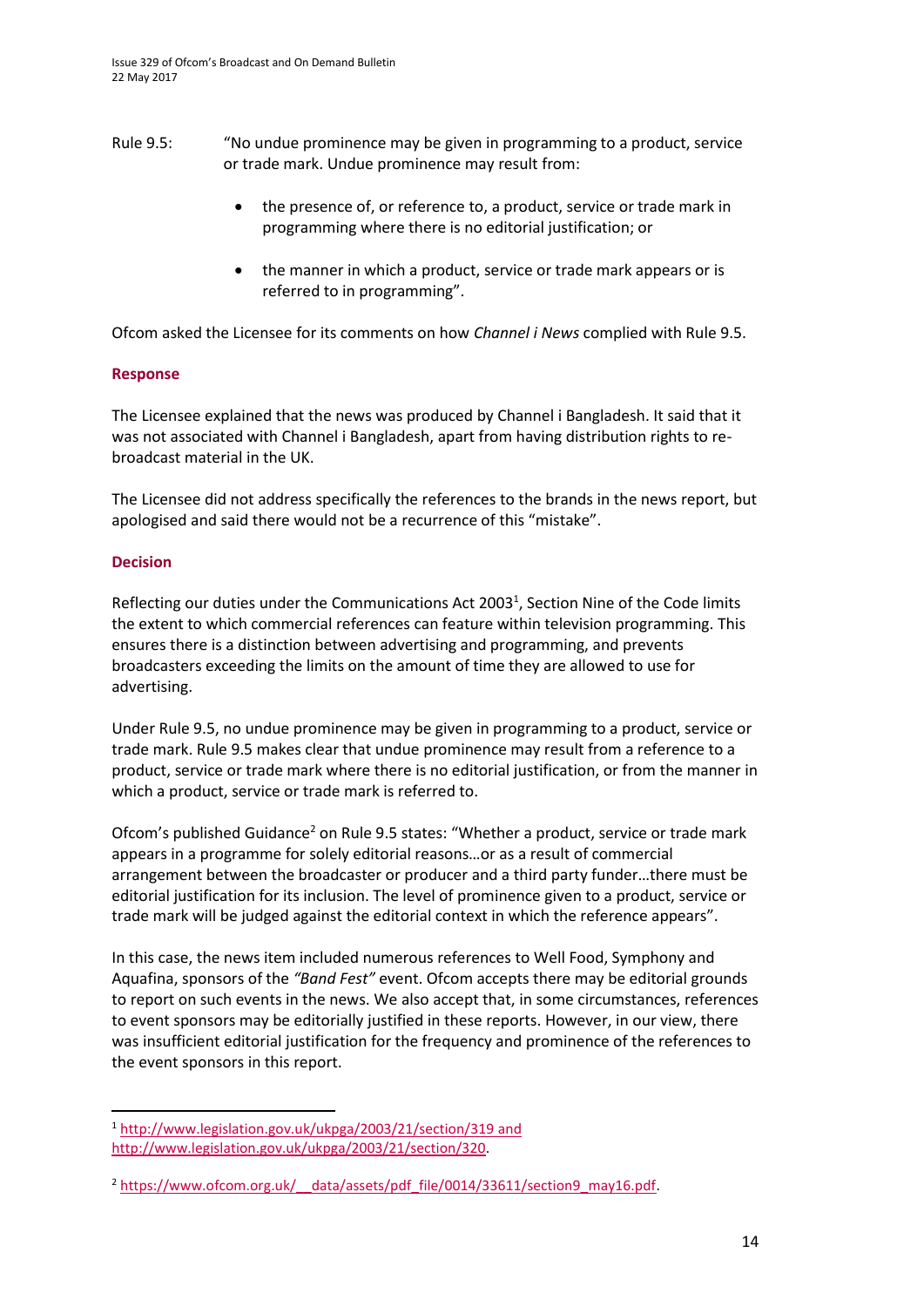Ofcom's Decision is therefore that the programme was in breach of Rule 9.5.

**Ofcom is concerned about the number of breaches of Section Nine it has recorded against Prime Bangla. We are therefore putting the Licensee on notice that we will consider taking further regulatory action, including the possible imposition of a statutory sanction, if similar compliance issues recur.**

**Breach of Rule 9.5**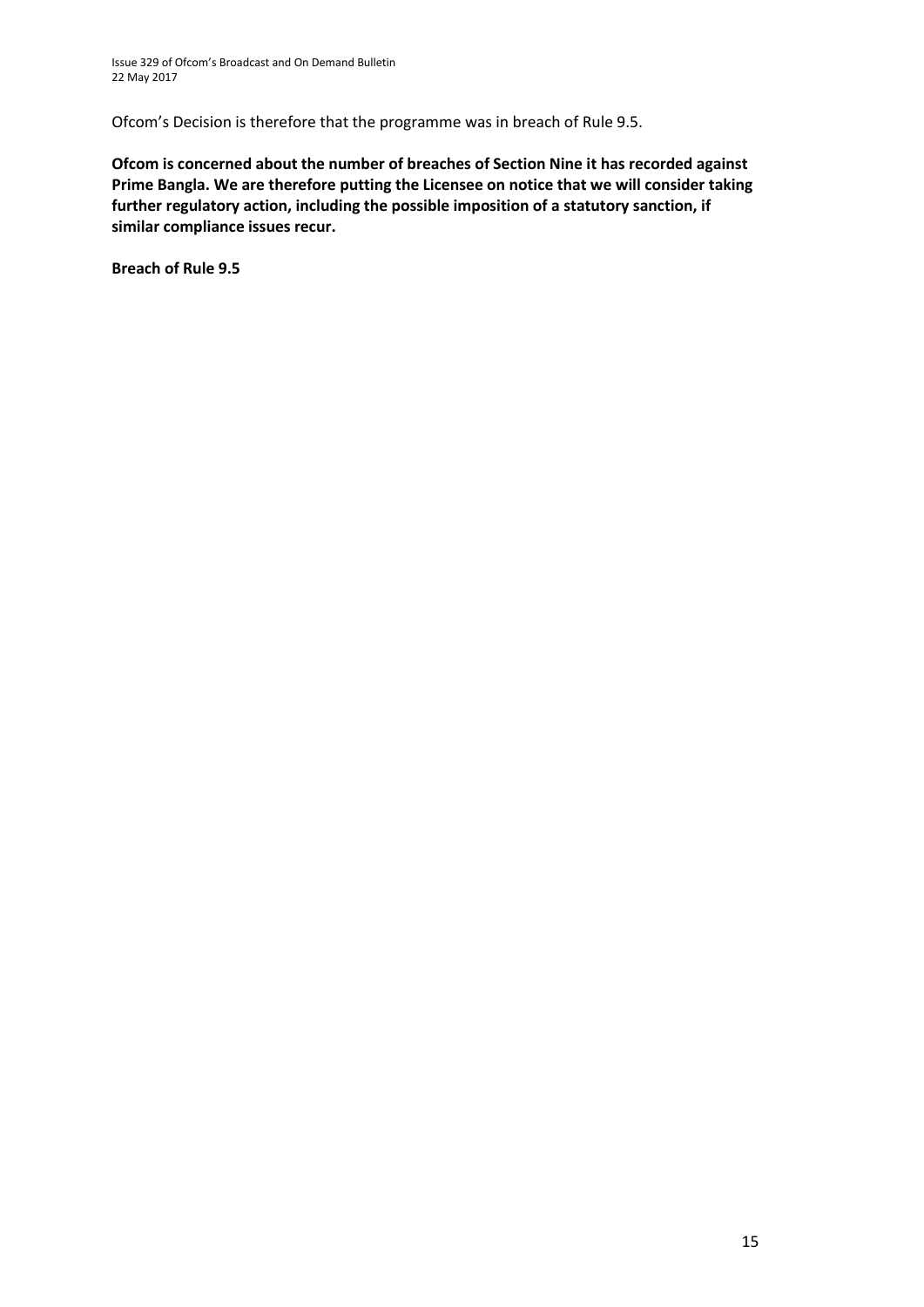### In Breach

### **News**  *Channel 44, 20 and 21 November 2016, various times*

### **Introduction**

Channel 44 is a cable television channel that broadcasts Urdu language programmes in the UK. The licence for this service is held by City News Network (SMC) Pvt Ltd ("the Licensee").

Ofcom was alerted by a complaint to a report during Channel 44's news about the opening of a new garage in High Wycombe. The report was broadcast on three occasions over two days.

Ofcom translated the item into English. The Licensee was given an opportunity to comment on the accuracy of the translation and did not dispute it. We relied on this translation for the purposes of this investigation.

The report was introduced by the studio presenter and then went to a pre-recorded item from the garage. The report contained several references to products and services available at the garage, for example:

| Studio presenter: | "Councillor Zia Ahmad opened the modern AIHL auto repairing workshop<br>today. Customers will find expert mechanics and modern machinery all<br>housed under one roof. Every form of technical service will be provided.<br>Here is a report from Asad Ali Engineer".                                                                                                                                                                                                        |
|-------------------|------------------------------------------------------------------------------------------------------------------------------------------------------------------------------------------------------------------------------------------------------------------------------------------------------------------------------------------------------------------------------------------------------------------------------------------------------------------------------|
| Reporter:         | "The opening of renowned Pakistani businessman Naeem Tahir's new<br>workshop in High Wycombe took place [today]Guests were shown<br>around the modern workshop and inspected the modern complex<br>machinery skilled staff have been retained who will offer a satisfactory<br>service".                                                                                                                                                                                     |
| Naeem Tahir:      | "I have opened this modern workshop and garage here in High Wycombe<br>and I have introduced this modern machinery and technology. I have<br>retained staff who are highly trained and professional staff, and as you<br>know AIHL has been doing similar activities for the benefit of the<br>community in the past, and now I have brought this new venture. This<br>will be the best workshop in High Wycombe where the most modern and<br>best technology will be used". |
| Reporter:         | "In this new auto workshop all under one roof, car engine repairs, wheel<br>balancing, tyre fixing and other services will be available to customers.<br>Customers can also avail various special deals that are available to<br>themYou can use modern technology for car repairs aided by expert<br>staff for less price for a better service".                                                                                                                            |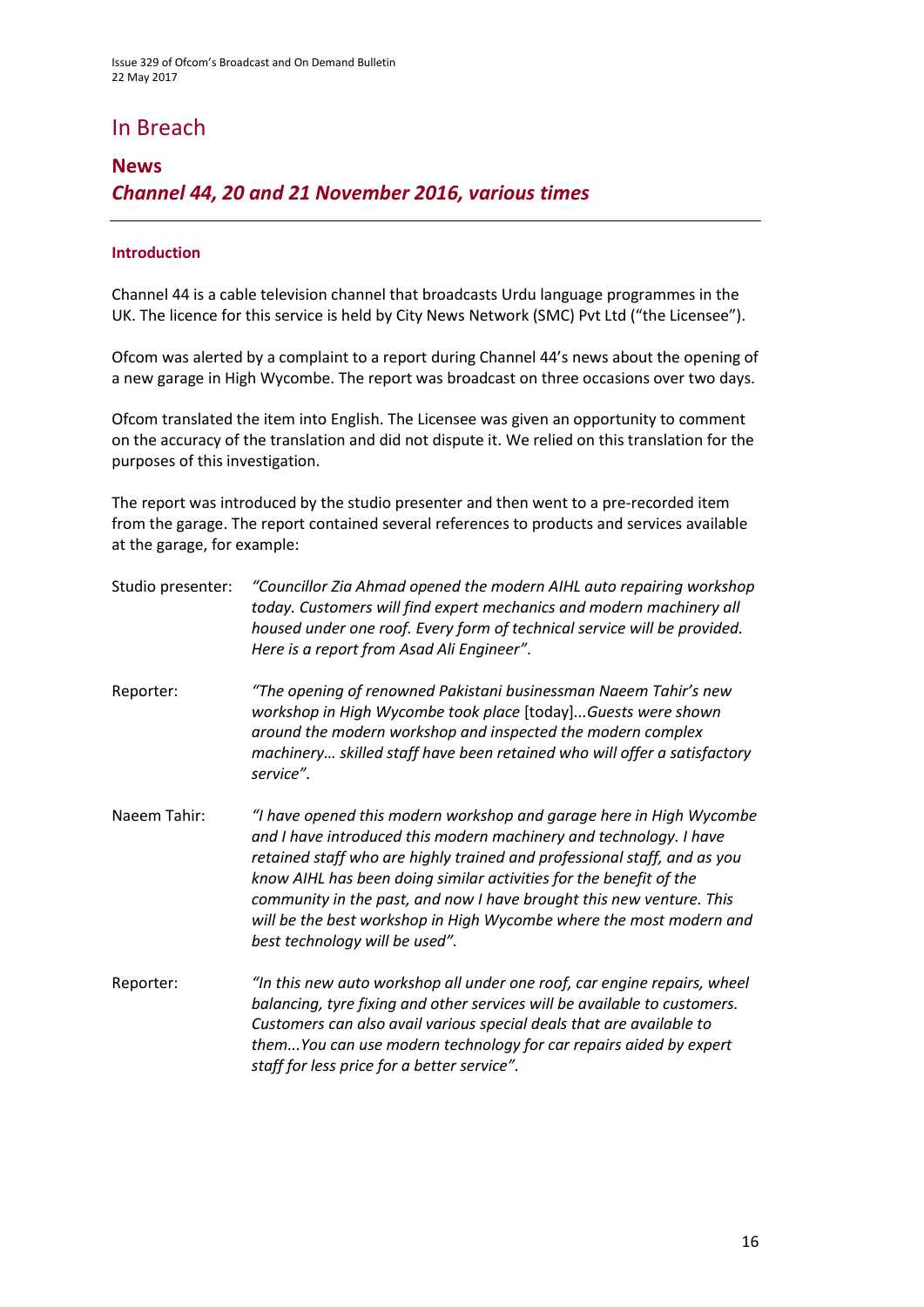Ofcom requested information from the Licensee to determine whether the references to the garage constituted product placement as defined in the Code<sup>1</sup>. Based on the information provided, Ofcom considered that the item raised issues under the following Code rules:

- Rule 9.4 "Products, services and trademarks must not be promoted in programming".
- Rule 9.5 "No undue prominence may be given in programming to a product, service or trade mark. Undue prominence may result from:
	- the presence of, or reference to, a product, service or trade mark in programming where there is no editorial justification; or
	- the manner in which a product, service or trade mark appears or is referred to in programming".

Ofcom therefore sought the Licensee's comments on how the item complied with these rules.

### **Response**

**.** 

The Licensee said that "the bulletin was produced by one of the channel's less experienced reporters who, whilst briefed on the Ofcom Broadcasting Code, included more detail in the report than was editorially justified". It said that "this was an oversight and in no way was [the report] intended to promote the garage"*.* The Licensee apologised and reiterated that there was no commercial relationship between it, as the producer and broadcaster of the programme, and the garage in question.

The Licensee stated that it had "implemented new procedures to ensure all reports are vetted by a senior producer to ensure the work of less experienced reporters is signed off" and that "additional compliance training has been arranged for all reporters and the new vetting procedures will ensure this incident does not recur".

The Licensee also stressed the importance of broadcast compliance to the channel: "Prior to launching the channel, the News team and channel management attended a bespoke compliance workshop presented by [its] independent compliance consultant". The Licensee continued that "the team understands the importance of maintaining the integrity of the news and includes experienced producers".

In response to Ofcom's Preliminary View that the bulletin was in breach of the Code, the Licensee said that although it did not dispute the translation used by Ofcom it was "arguable whether the language used in the report could be seen as promotional or as advertising the services of the workshop" because of "the different ways in which certain words and phrases are translated from Urdu".

The Licensee emphasised that Channel 44 is a new and innovative channel and is "the first and only local news ad current affairs channel for the Pakistani and South Asian community".

<sup>&</sup>lt;sup>1</sup> The Code defines product placement as: "The inclusion in a programme of, or reference to, a product, service or trade mark where the inclusion is for a commercial purpose, and is in return for the making of any payment, or the giving of other valuable consideration, to any relevant provider or any other person connected with a relevant provider, and is not prop placement".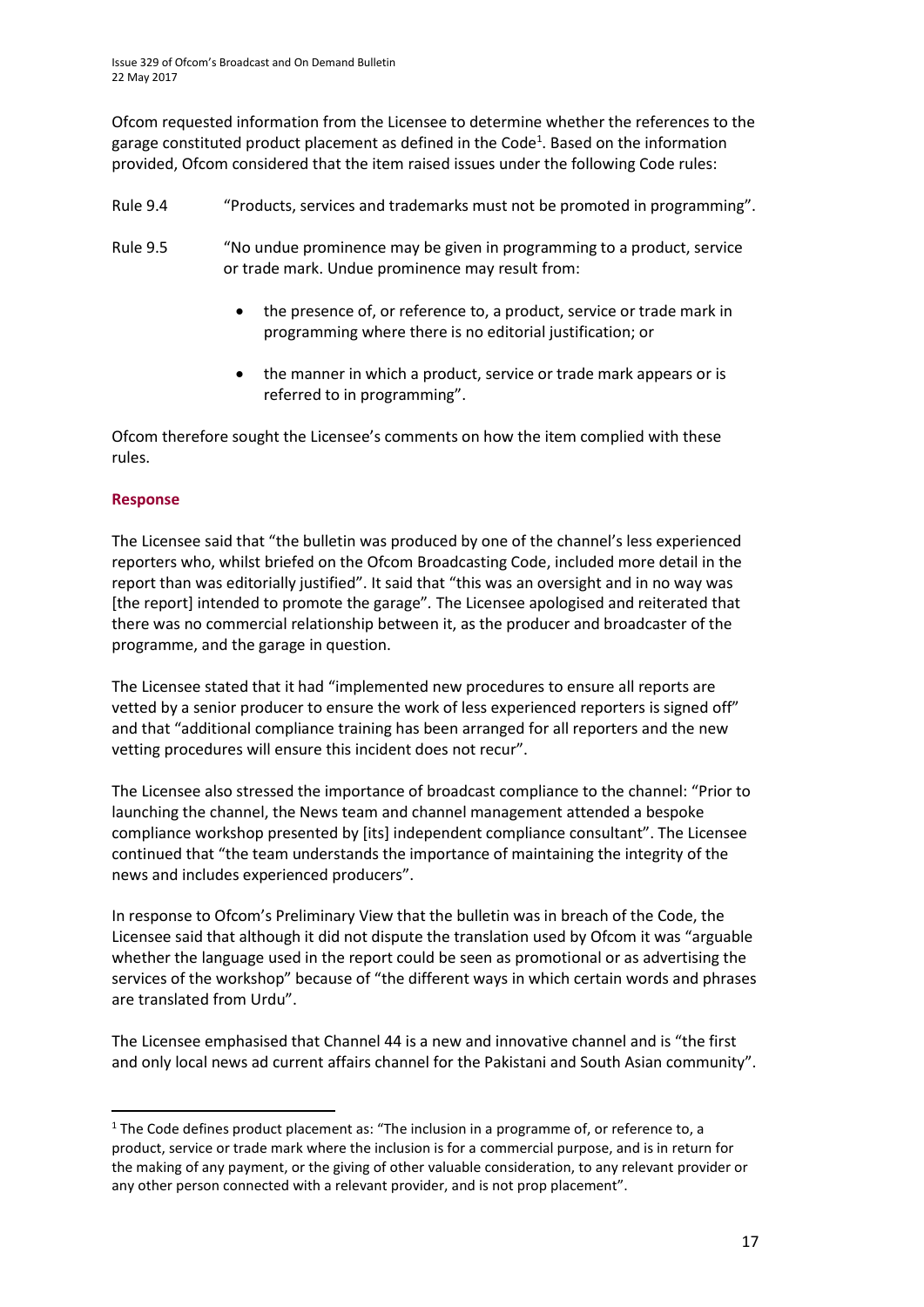It continued that "[o]ne of the primary purposes of the channel is to report on local news" to enable its viewers to "keep up to date with current affairs within their local community".

The Licensee said that the report was not intended to promote or advertise the services of the workshop: its purpose was to "celebrate the entrepreneurial skills and successes of a well-established member of the Pakistani community within the local area". Furthermore, the report celebrated "his presence within the labour market and the creation of jobs the workshop will inevitably provide".

The Licensee conceded that, with the benefit of hindsight, the reporters may have appeared "over-zealous" and the content "could be perceived as promotional for the workshop". However, it stressed that this was a result of the excitement of the event: "it speaks volumes that members of the local dignitary attended to witness and join in unison with the local community in celebrating the unveiling of a new business".

The Licensee disputed that the report gave undue prominence to the services provided by the workshop. It stated that the report was "predominantly centred on the magnitude of the event" and "made extensive references to the dignitaries that were present; the prayers and ceremonies that took place at the opening and the pride which the community shared towards the achievements and future prospects of [the owner]". The Licensee believed that these factors were the primary focus of the report and that the "significance of the report to the target audience should not be undermined in this regard".

The Licensee acknowledged that the workshop opening was not a "headline news event" and said that this was reflected in the short duration of the report and the fact that it was broadcast on three occasions only over a two day period, one occasion being at 23:00 (which the Licensee noted could not be considered to be "prime time"). The Licensee likened the report to those broadcast by "everyday local news channels…which report on local events within the community such as fetes, charity excursions and other details of community life".

In conclusion, the Licensee said that, as a "newly-incorporated news channel" it was keen to prove "that the integrity of news…is of the upmost importance and is maintained at all times". It said that this oversight was "a mere toothing issue" and reiterated the steps it had taken as a result to prevent a similar complaint.

### **Decision**

Reflecting our duties under the Communications Act 2003<sup>2</sup>, Section Nine of the Code limits the extent to which commercial references can feature within television programming. This ensures there is a distinction between advertising and programming, and prevents broadcasters transmitting more advertising than permitted.

### Rule 9.4

**.** 

Ofcom's Guidance on Rule 9.4 states: "In general, products or services should not be referred to using favourable or superlative language and prices and availability should not be discussed".

<sup>2</sup> <http://www.legislation.gov.uk/ukpga/2003/21/section/319> and [http://www.legislation.gov.uk/ukpga/2003/21/section/320.](http://www.legislation.gov.uk/ukpga/2003/21/section/320)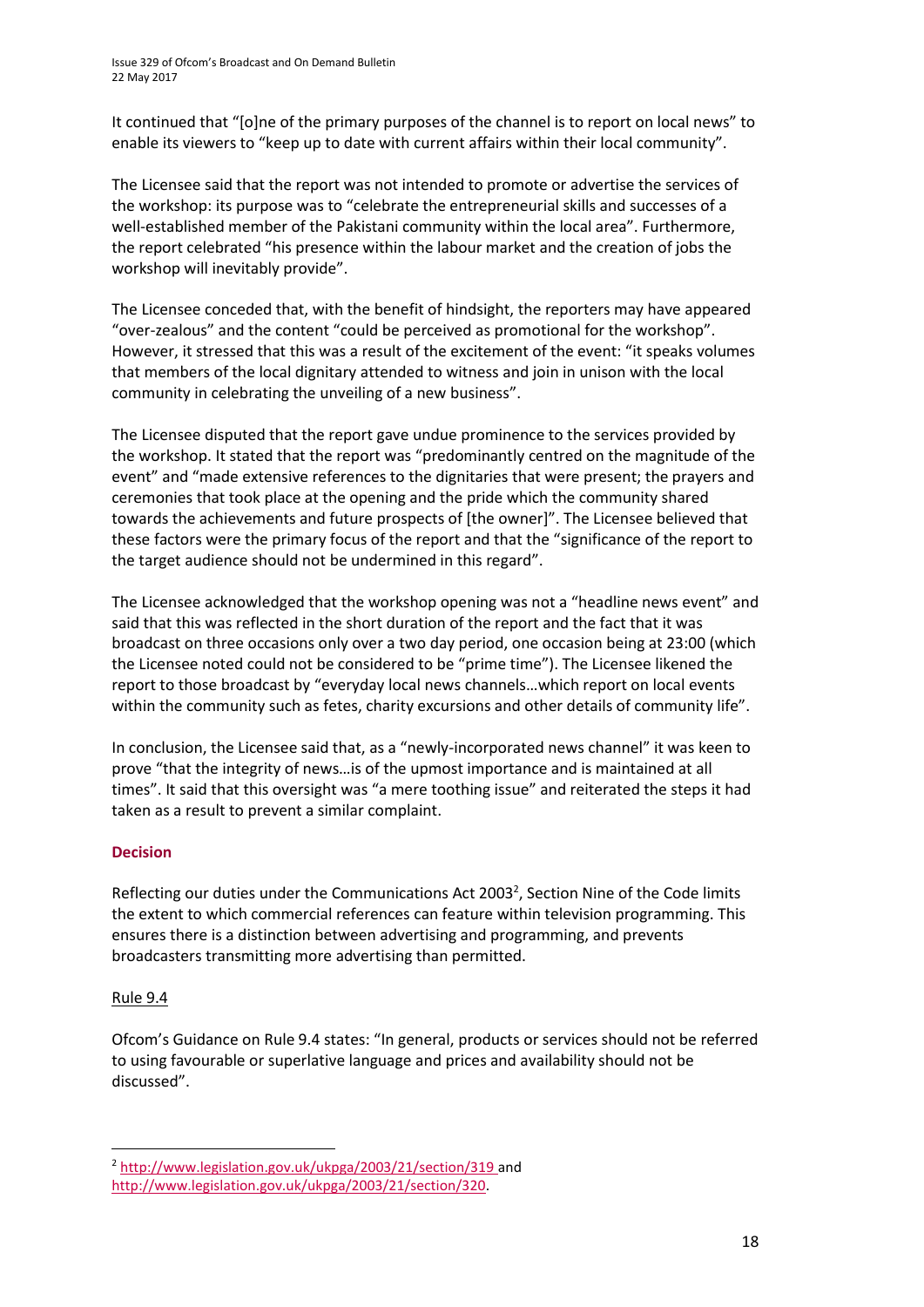Issue 329 of Ofcom's Broadcast and On Demand Bulletin 22 May 2017

We recognise that there may be legitimate grounds for news programmes to feature stories about businesses for editorial reasons. In particular, news serving a local community is likely to cover events involving businesses that may impact on that community. However, when covering such events broadcasters must take care to ensure that any reference to the business, and the products and services it offers, is justified by the context of the news report and not promotional.

In this case, there were a number of references in the report to the availability and quality of services provided by the garage, with frequent use of superlatives. For example:

*"In this new auto workshop all under one roof, car engine repairs, wheel balancing, tyre fixing and other services will be available to customers. Customers can also avail various special deals* [package] *that are available to them".*

\*\*\*\*

*"Customers will find expert mechanics and modern machinery all housed under one roof. Every form of technical service will be provided".*

\*\*\*\*

*"Less price for a better service".*

\*\*\*\*

*"Skilled staff have been retained who will offer a satisfactory service".*

\*\*\*\*

*"This will be the best workshop in High Wycombe where the most modern and best technology will be used".*

We noted the Licensee's assertion that the reporters may have been caught up in the excitement of the event and that it was "arguable whether the language used in the report could be seen as promotional or as advertising the services of the workshop" because of "the different ways in which certain words and phrases are translated from Urdu". However, we also noted that the Licensee did not dispute the translation used and provided no evidence as to which phrases they felt could be interpreted differently.

We also took into account that Channel 44 viewers may expect the channel to cover, in its news output, events such the opening of a business involving local dignitaries. However, we did not agree that this justified the overtly promotional language used in what was a prerecorded report. We concluded that the references to the availability and quality of services at the garage were promotional and in breach of Rule 9.4.

#### Rule 9.5

Ofcom's published guidance on Rule 9.5 states: "Whether a product, service or trade mark appears in a programme for solely editorial reasons…or as a result of a commercial arrangement between the broadcaster or producer and a third party funder…there must be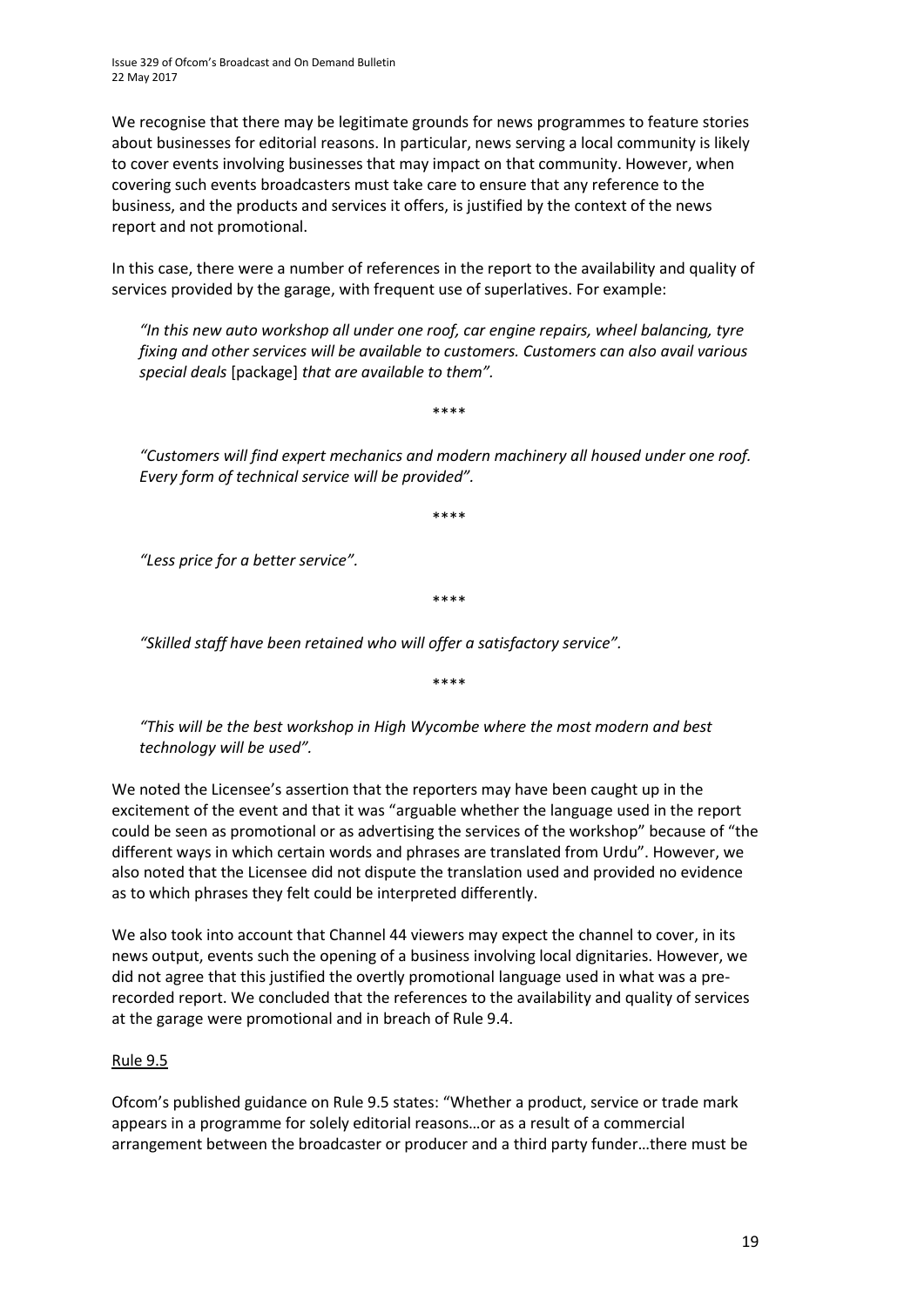editorial justification for its inclusion. The level of prominence given to a product, service or trade mark will be judged against the editorial context in which the reference appears".

As stated above, Ofcom recognises that there may be legitimate editorial grounds for news programmes to feature stories about businesses. However, we considered that the emphasis and repeated focus on one company's business on three occasions across two days was not editorially justified and was therefore unduly prominent. The promotional manner in which the workshop, services and staff were referred to – as set out above under Rule 9.4 – further contributed to the undue prominence. Our Decision is that the content was also in breach of Rule 9.5.

### **Breaches of Rules 9.4 and 9.5**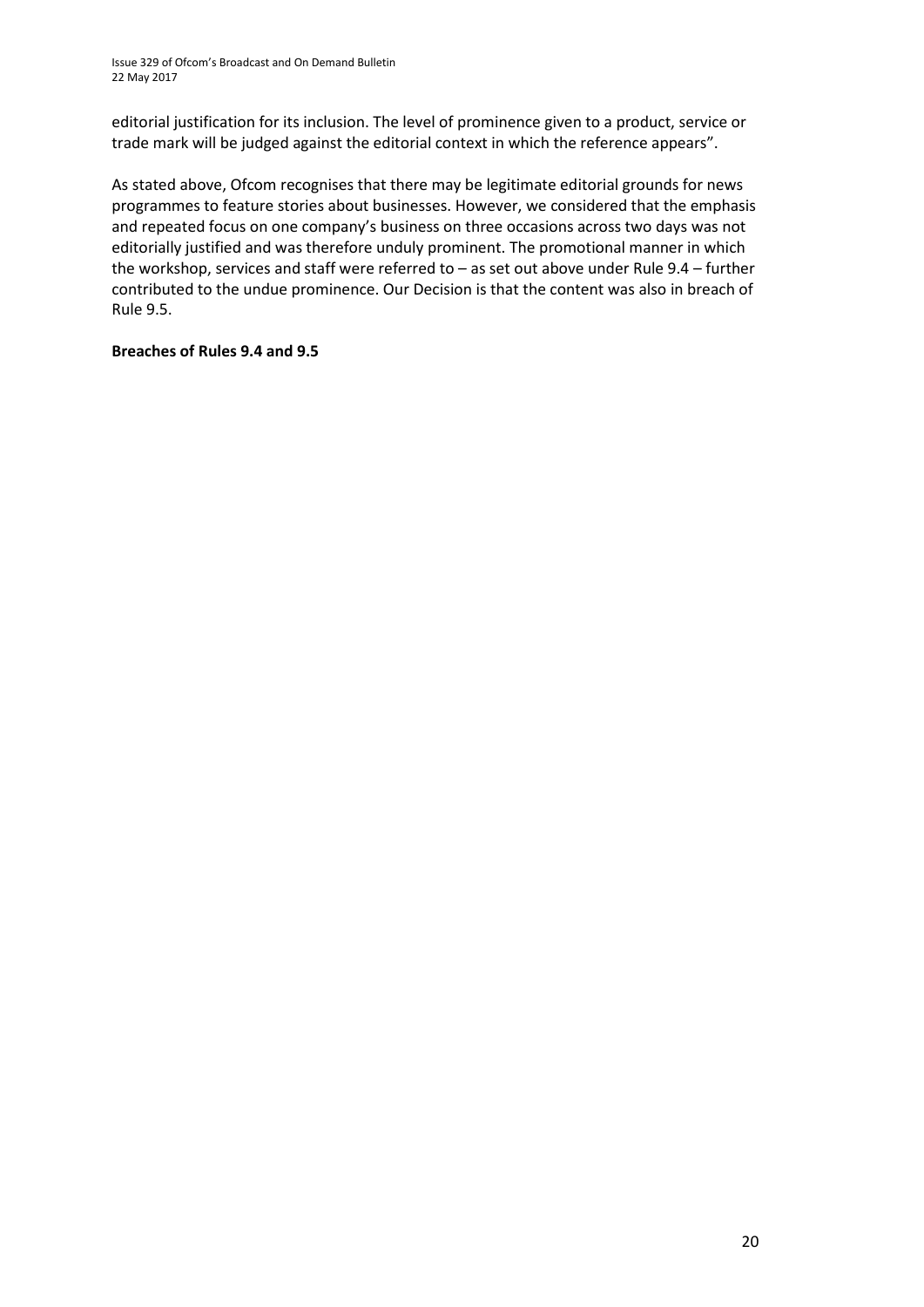### Resolved

### **PiYO teleshopping** *More4, 11 February 2017, 08:55*

### **Introduction**

**.** 

More4 is a general entertainment channel available on terrestrial, cable and satellite platforms. The licence for the service is held by Channel 4 Television Corporation ("Channel 4" or "the Licensee").

A complainant alerted Ofcom to material featuring the brand PiYO (a weight loss and muscle toning exercise plan).

The material, which followed a programme and was directly preceded by a More4 channel ident, lasted approximately 12 minutes. It comprised various elements, including studiobased segments interspersed with identifiable teleshopping<sup>1</sup> material. It began with a woman in a studio speaking directly to camera:

*"Hey everybody I'm Maria Menounos and I'm about to reveal a simple fun low impact work out that can completely transform your body without weights or high impact moves and the results are incredible"*.

For approximately five seconds a caption was shown at the bottom of the screen, which informed viewers the woman was *"Maria Menunos"* (MM) and the *"Host"*. This was followed by a sequence showing four people exercising in a fitness studio with a large sign for PiYO on a wall behind them. A voiceover (V/O) accompanied this sequence:

*"Introducing PiYO, a new low impact, weight loss and body sculpting system from fitness and nutrition sensation Chalene Johnson. It takes the best of pilates, the best of yoga and fuses them together in one incredible programme"*.

The material then cut back to the studio and showed Chalene Johnson (CJ) talking directly to camera:

*"I've combined the best of pilates and yoga to give you flat and sculpted bodies and flexibility but with sequences that deliver fat burning cardio workouts at the same time"*.

While CJ was talking, images of the people exercising in the fitness studio were shown, together with images of her leading outdoor PiYO lessons with thousands of participants.

The material then cut back to the studio, where MM was joined by CJ and a studio audience:

V/O: *"*…*and today Chalene joins Maria Menounos*, *the ultimate authority of what's hot in Hollywood, to share incredible stories from people who changed their bodies thanks* 

<sup>&</sup>lt;sup>1</sup> Teleshopping means direct offers broadcast to the public with a view to the supply of goods or services, including immovable property, rights and obligations, in return for payment. [\(https://www.ofcom.org.uk/\\_\\_data/assets/pdf\\_file/0014/32162/costa-april-2016.pdf\)](https://www.ofcom.org.uk/__data/assets/pdf_file/0014/32162/costa-april-2016.pdf)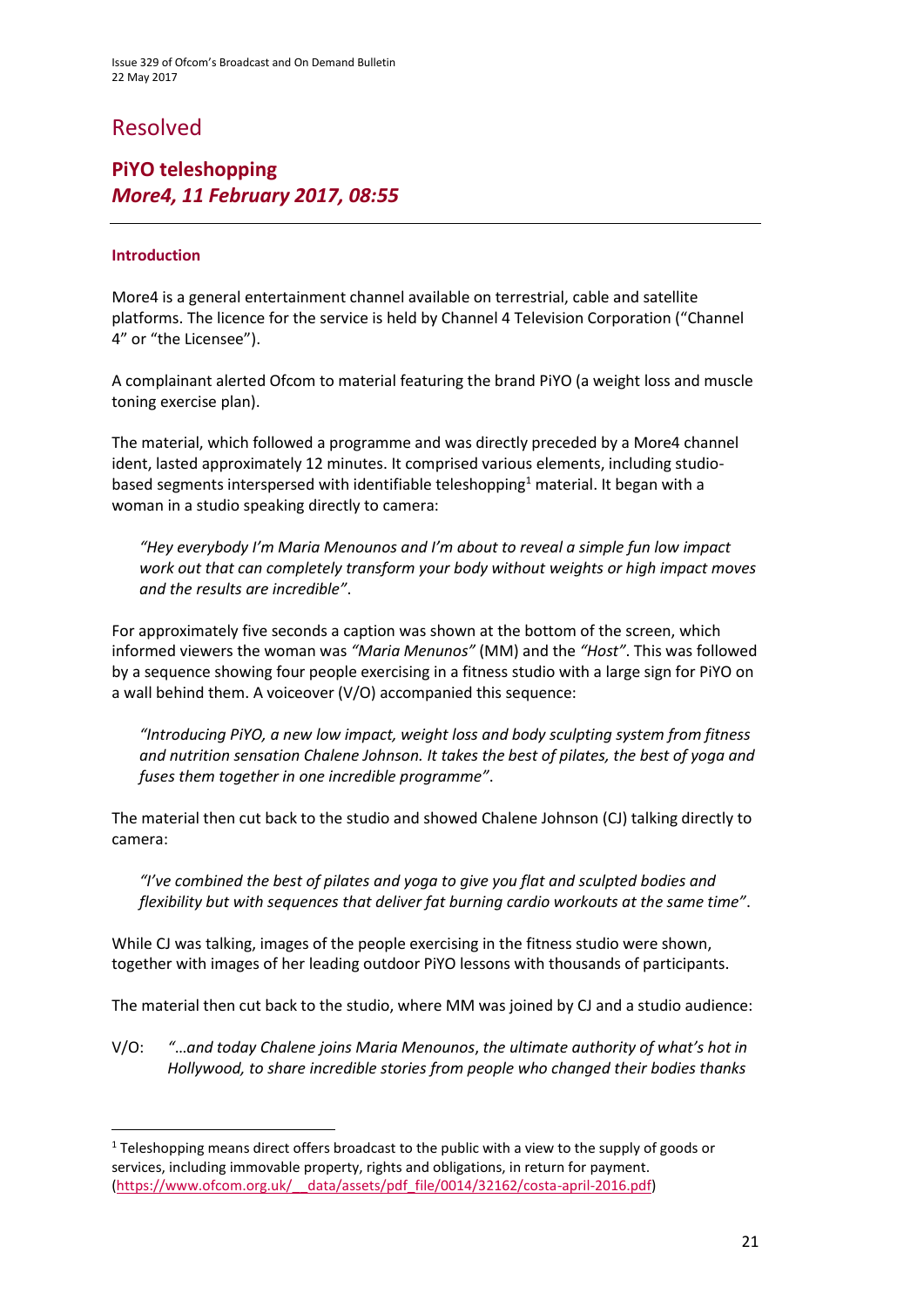*to PiYO and keep watching for an amazing bonus PiYO offer you don't want to miss…Now here's your Host and a total PiYO believer Maria Menounos"*.

Approximately four minutes into the material another guest was introduced ("*Everyone welcome Andrea to the show*") who had *"lost 40 pounds and five dress sizes"* by following the PiYO plan.

At approximately four minutes and 20 seconds MM said: *"don't miss this deal guys, we'll be right back"* [studio audience applauded]. This was followed by content, of approximately three minutes in duration, promoting the PiYO workout package. This content had the characteristics of advertising (a description of the PiYO package, pricing, availability and acceptable payment methods). After this sequence ended the screen faded to black and then returned to the studio, in which MM and CJ stood in front of the studio audience:

*"Welcome back everyone, I'm here with celebrity trainer Chalene Johnson and were learning all about her amazing new PiYO program...".*

The material included another testimonial ("…*and no one proves that better than our next guest…*") and at approximately nine minutes 20 seconds MM said:

*"Well the results are undeniable, PiYO works so if you're frustrated with your boring workouts that aren't giving you the results you want, then now is the time to try this fun and effective low impact program that is guaranteed to transform your body or you get your money back. It's pretty awesome so keep watching to take advantage of the special offer. Bye everyone.* [studio audience applauds]*"*.

The material then cut to a similar advertising sequence as previously shown.

We considered the material raised potential issues under COSTA Rule 1:

"Broadcasters must ensure that television advertising and teleshopping is readily recognisable and distinguishable from editorial content and kept distinct from other parts of the programme service. This shall be done by optical (including spatial) means; acoustic signals may also be used".

Ofcom requested comments from the Licensee on how the material complied this rule.

#### **Response**

**.** 

Channel 4 confirmed that the material was advertising and therefore was broadcast in commercial airtime. The Licensee said a full screen More4 optical ident was used at the start and end of the advertisement to distinguish it from editorial content and the advertisement was "scheduled in a slot which is readily recognisable as teleshopping".

It said that the advertisement had originally included the following introductory statement: "The following is a paid advertisement for the fat burning fusion of Pilates and yoga called PiYo, brought to you by Beachbody". However, due to human error this advertising message was removed during the editing process and this was not picked up at the clearance stage by Clearcast<sup>2</sup>.

<sup>&</sup>lt;sup>2</sup> Clearcast is the broadcasting industry body that assesses television advertising on behalf of broadcasters in advance of transmission.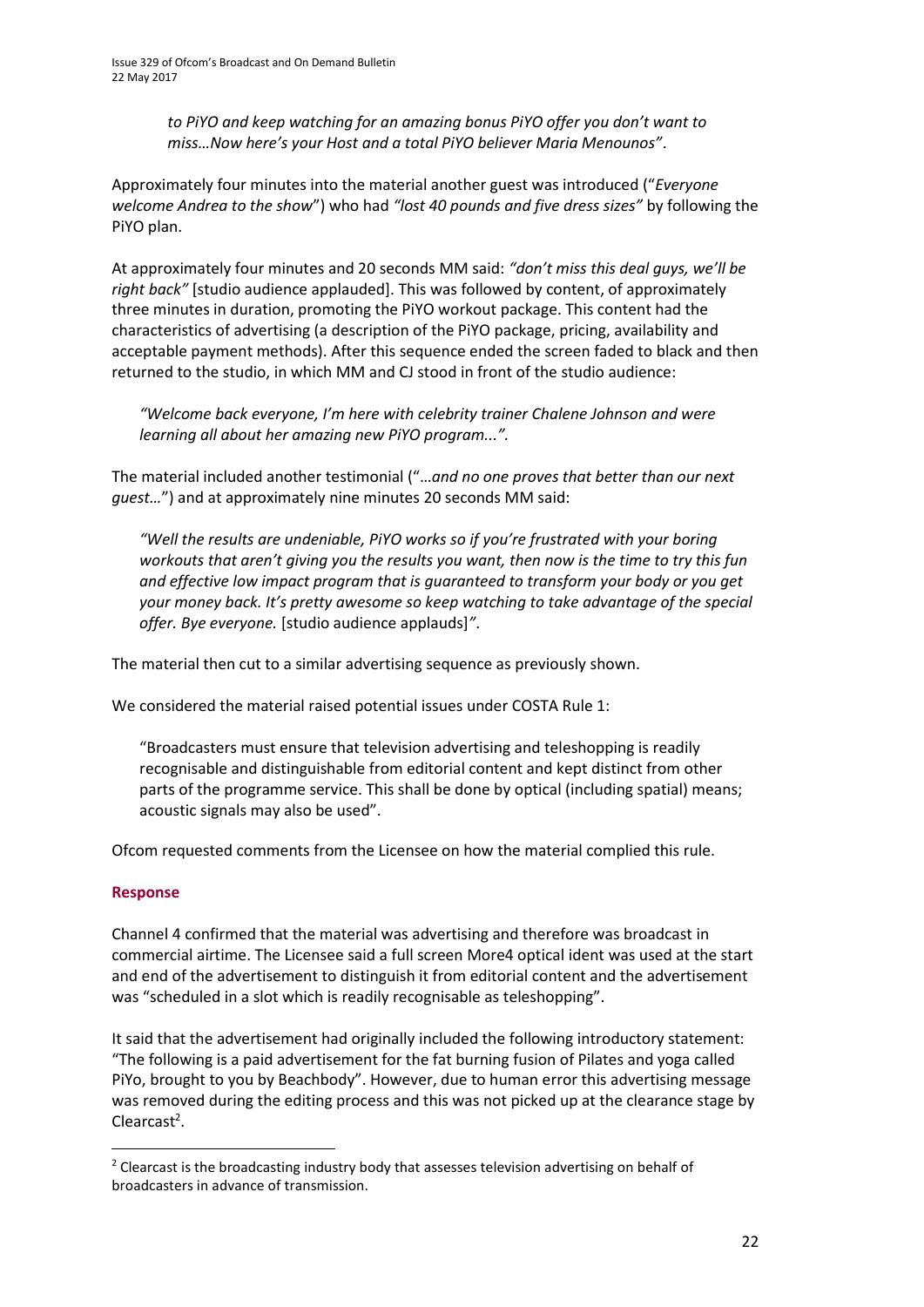Channel 4 added that once it was made aware of the complaint it immediately removed the advertisement from its schedule.

Channel 4 recognised the importance of labelling advertisements which are similar in style to programmes. As a precaution, it said that it now requires Clearcast to alert Channel 4 if an advertisement uses a situation, performance or style reminiscent of editorial content to prevent similar issues arising in future.

#### **Decision**

Reflecting our duties under the Communications Act 2003<sup>3</sup>, Rule 1 of COSTA requires television advertising to be readily recognisable and distinct from programming.

In this case, the material was structured in a way which suggested it was a programme punctuated by advertising. It featured content akin to editorial, for example, a studio based discussion with a studio audience, a host and guests. More traditional advertising material was inserted within this content but was separated from the studio based content by statements made by the host and of the type usually used in a programme to signal an advertising break e.g. *"we'll be right back"* and *"welcome back everyone*". In our view, the presentation style of the PiYO advertisement risked confusing viewers in respect of its advertising status.

Channel 4 submitted that the broadcast of the More4 channel ident immediately before and after the advertisement, and the slot in which the advertisement appeared (a slot it told us is regularly used for teleshopping content) would have aided viewers' assessment of the material. Although these factors may have provided limited signalling to viewers, for the reasons set out above, Ofcom was concerned about the degree to which the material was readily recognisable as advertising.

However, in view of the steps taken by Channel 4 to immediately remove the advertisement and ensure similar teleshopping presentations are more clearly recognisable as advertising in particular the Licensee's decision to include information clearly stating that such material is advertising – our Preliminary View is the matter is resolved.

#### **Resolved**

**.** 

<sup>3</sup> <http://www.legislation.gov.uk/ukpga/2003/21/section/319> and [http://www.legislation.gov.uk/ukpga/2003/21/section/320.](http://www.legislation.gov.uk/ukpga/2003/21/section/320)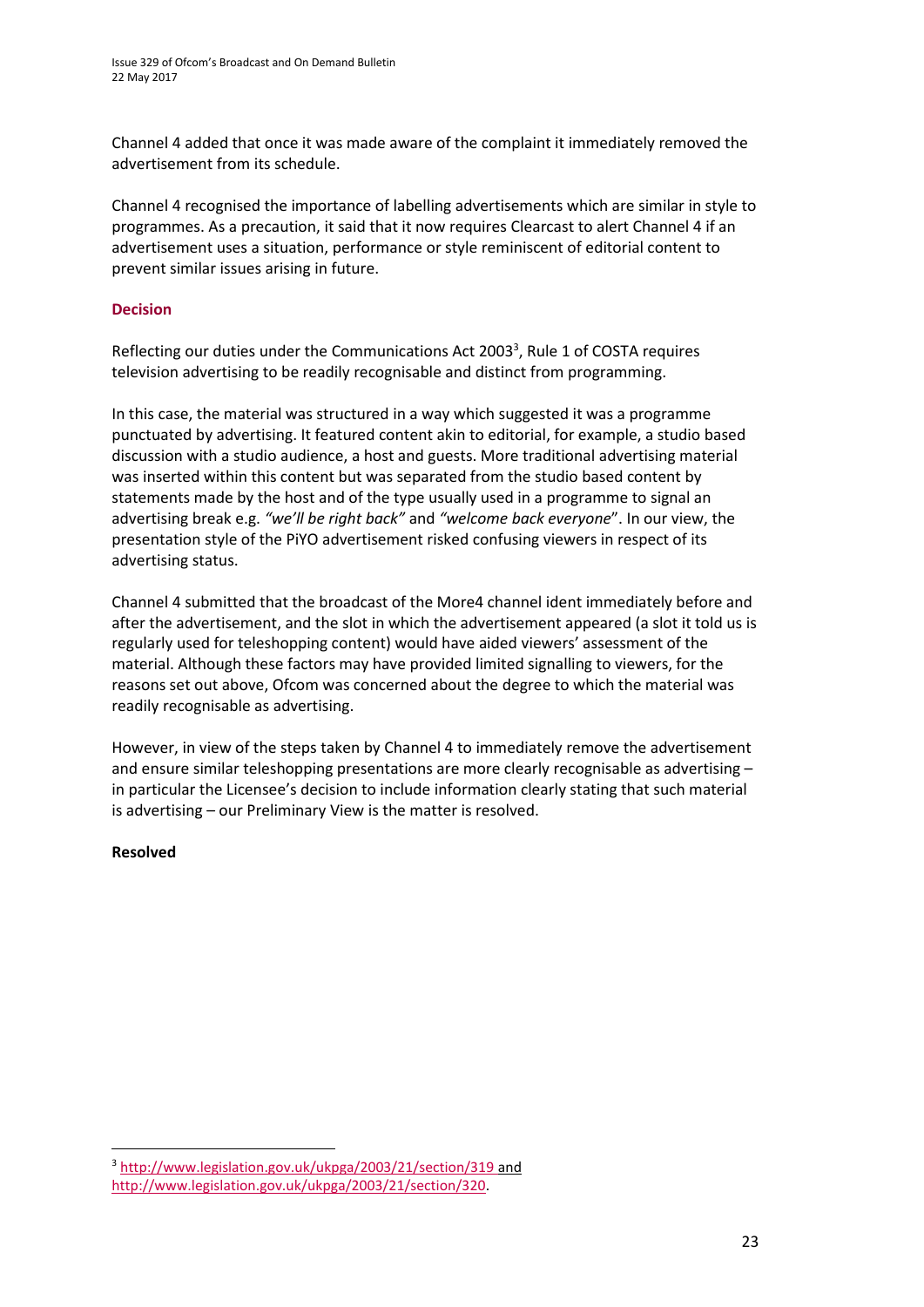# **Broadcast Licence Conditions Cases**

### In Breach

### **Retention and production of recordings** *Steg G in the Morning, Sunny Govan Radio, 1 to 2 March 2017*

### **Introduction**

Sunny Govan Radio is a community radio station licensed to provide a service to Govan in the central Glasgow area. The licence is held by the Sunny Govan Community Media Group ("SGCMG" or "the Licensee").

Ofcom received a complaint about innuendo and sexual content during the *Steg G in the Morning* programme on 2 March 2017.

Ofcom asked SGCMG to provide a recording of the output. The Licensee did not provide the content requested.

Ofcom considered that this raised potential issues under Conditions 8(2)(a) and (b) of SGCMG's licence, which require the Licensee to:

- (a) "make and retain, for a period of 42 days from the date of its inclusion therein… a recording of every programme included in the Licensed Service..." ; and
- (b) "…at the request of Ofcom forthwith produce to Ofcom any… recording for examination or reproduction…".

We requested comments from the Licensee on how it was complying with these licence conditions.

### **Response**

SGCMG said it fully accepted responsibility for its failure to record the output in question. It explained that it had failed to secure recordings of the station's output on 1 and 2 March 2017 due to temporary problems with its equipment. The Licensee said its failure to make a back-up recording was because its main system had been working "for nearly 10 years with no issues so [we] were caught off guard…".

SGCMG said it was implementing a back-up system with an "off line PC away from the main studio alongside our original recording and logging method".

#### **Decision**

Ofcom has a duty to ensure that in each broadcaster's licence there are conditions requiring the licensee to retain recordings of every programme broadcast, in a specified form and for a specific period after broadcast, and to comply with any request to produce such recordings issued by Ofcom. These obligations are reflected in Conditions 8(2)(a) and (b) of community radio licences, as set out above.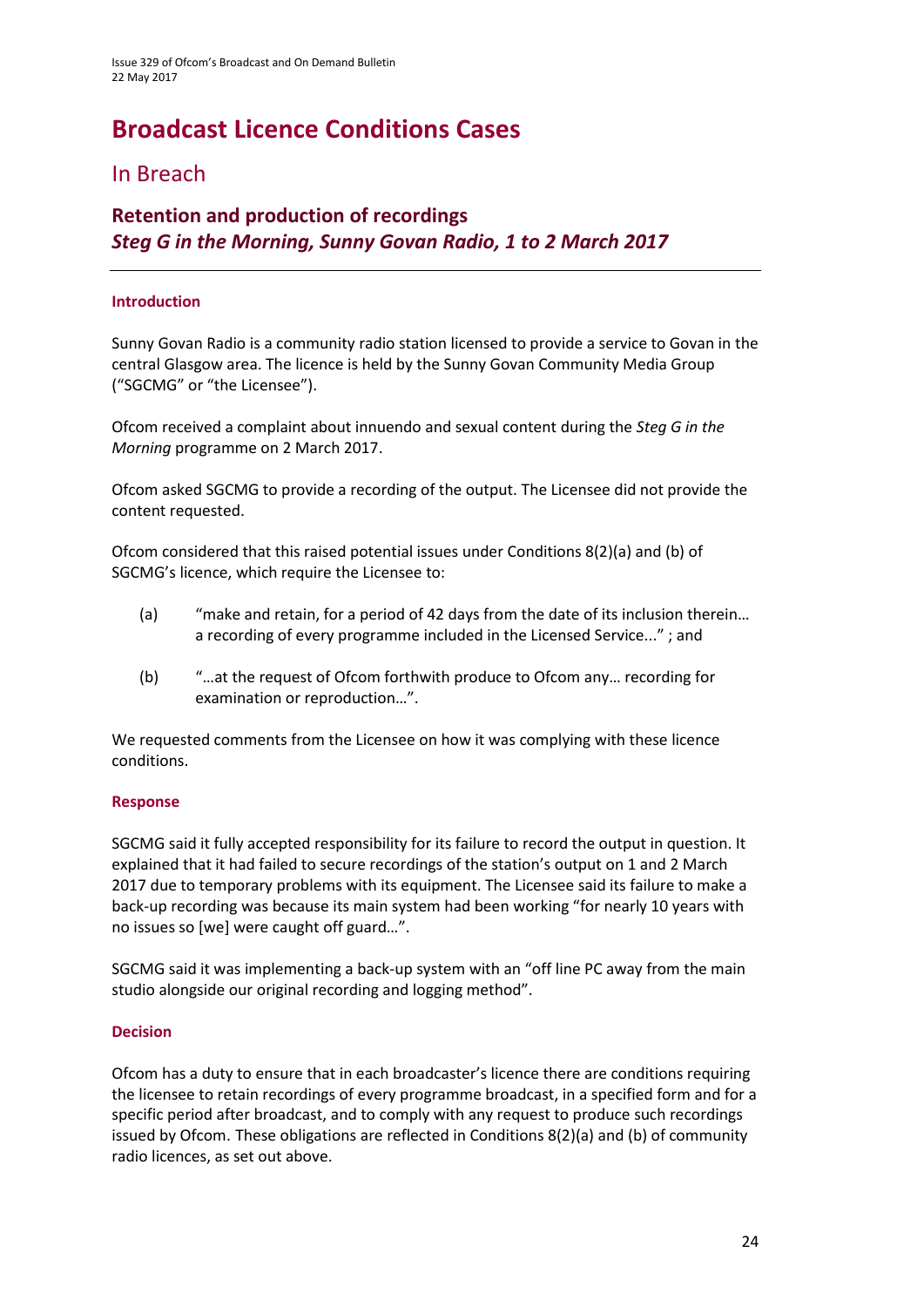In this case, the Licensee failed to provide a recording of its output requested by Ofcom, and subsequently confirmed that it had not made recordings on these dates. Ofcom's Preliminary View is therefore that it breached Licence Conditions 8(2)(a) and (b).

Breaches of Licence Condition 8 are significant because they impede Ofcom's ability to assess whether a particular broadcast raises potential issues under the relevant codes. This can affect Ofcom's ability to carry out its statutory duties to regulate broadcast content.

We remind the Licensee of its obligations under the terms of its licence to ensure that recordings of its output are retained for 42 days and provided to Ofcom on request. We are therefore putting SGCMG on notice that we will monitor its ongoing compliance in this area and should similar issues arise in the future, Ofcom may take further regulatory action.

**Breaches of Licence Conditions 8(2)(a) and (b) in Part 2 of the Schedule to the community radio licence held by Sunny Govan Community Media Group (licence number CR00018BA).**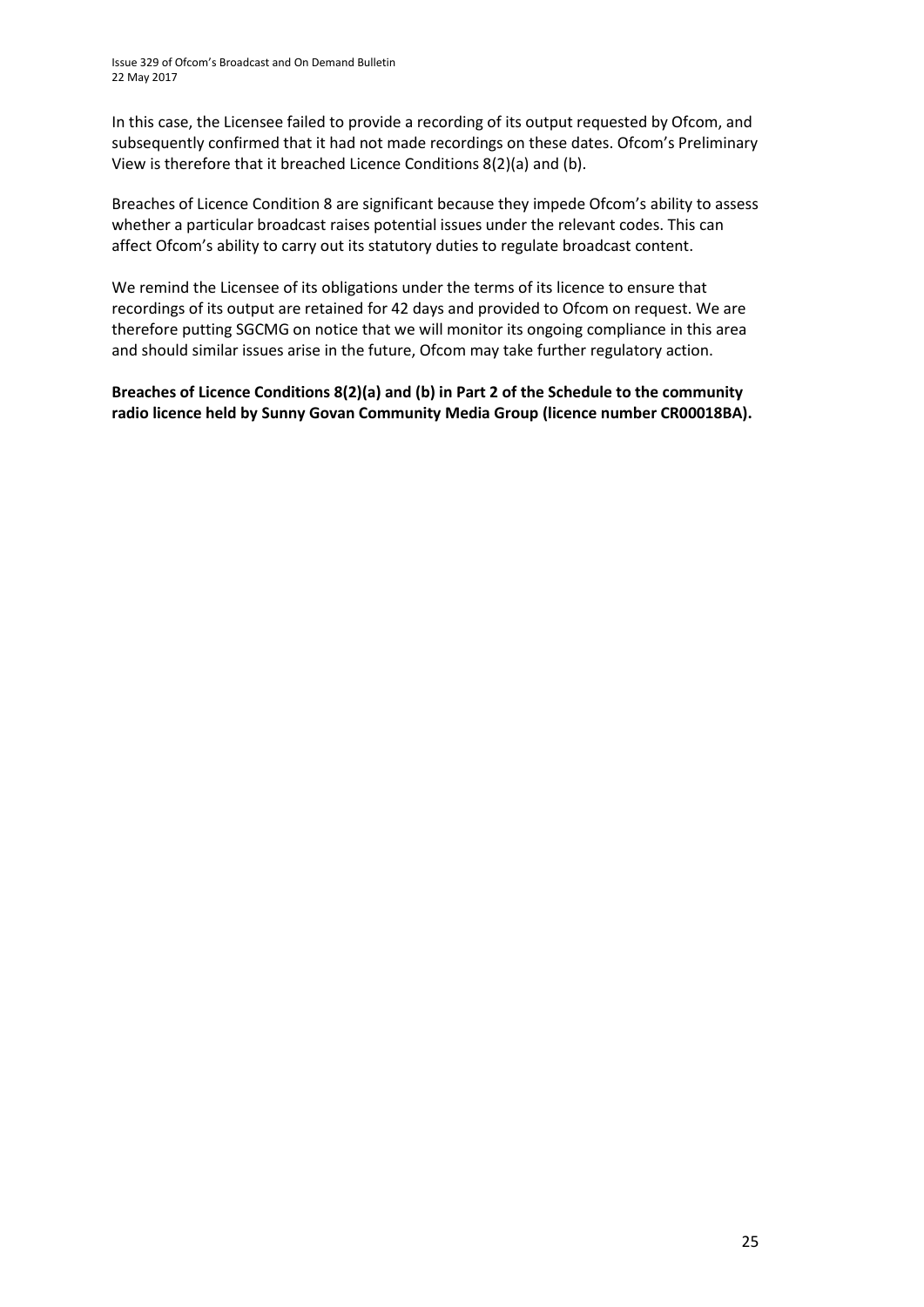### In Breach

### **Broadcasting licensees' late payment and non-payment of licence fees**

Ofcom is partly funded by the broadcast licence fees it charges television and radio licensees. Ofcom has a statutory duty to ensure that the fees paid by licensees meet the cost of Ofcom's regulation of broadcasting. The approach Ofcom takes to determining licensees' fees is set out in the Statement of Charging Principles<sup>1</sup>. Detail on the fees and charges payable by licensees is set out in Ofcom's Tariff Tables<sup>2</sup>.

The payment of a licence fee is a requirement of a broadcasting licence<sup>3</sup>. Failure by a licensee to pay its licence fee when required represents a significant and fundamental breach of a broadcast licence, as it means that Ofcom may be unable properly to carry out its regulatory duties.

#### **In Breach**

 $\overline{a}$ 

The following radio licensees failed to pay their annual licence fees by the required payment date. These licensees have therefore breached their broadcast licences.

The outstanding payments have now been received by Ofcom. Ofcom will not be taking any further regulatory action in these cases.

| Licensee                               | <b>Licence Number</b> | <b>Service Name</b>  |
|----------------------------------------|-----------------------|----------------------|
| Down Community Radio Ltd               | CR000047BA            | Down FM              |
| Sutton Youth Radio Ltd                 | CR000169BA            | Takeover Radio 106.9 |
| Wolverhampton Community Radio Training | CR000042BA            | WCR FM               |

#### **Breaches of Licence Condition 3(2) in Part 2 of the Schedule of the relevant licences.**

In the specific circumstances of the following case, the fee remains outstanding. This nonpayment was considered by Ofcom to amount to a serious licence breach. **Ofcom is therefore putting this licensee on notice that the breach is being considered for the imposistion of a statutory sanction, which may include a financial penalty.**

| Licensee            | <b>Licence Number</b> | Service Name |
|---------------------|-----------------------|--------------|
| Awaaz Radio Limited | CR000208BA            | Awaaz Radio  |

**Breaches of Licence Conditions 3(1) and (2) in Part 2 of the Schedule of the relevant licence.**

<sup>1</sup> [http://stakeholders.ofcom.org.uk/binaries/consultations/socp/statement/charging\\_principles.pdf](http://stakeholders.ofcom.org.uk/binaries/consultations/socp/statement/charging_principles.pdf)

<sup>&</sup>lt;sup>2</sup> https://www.ofcom.org.uk/ data/assets/pdf file/0034/57976/tariff-tables-2016-17.pdf

<sup>3</sup> As set out in Licence Condition 3 for radio licensees and Licence Condition 4 for television licensees.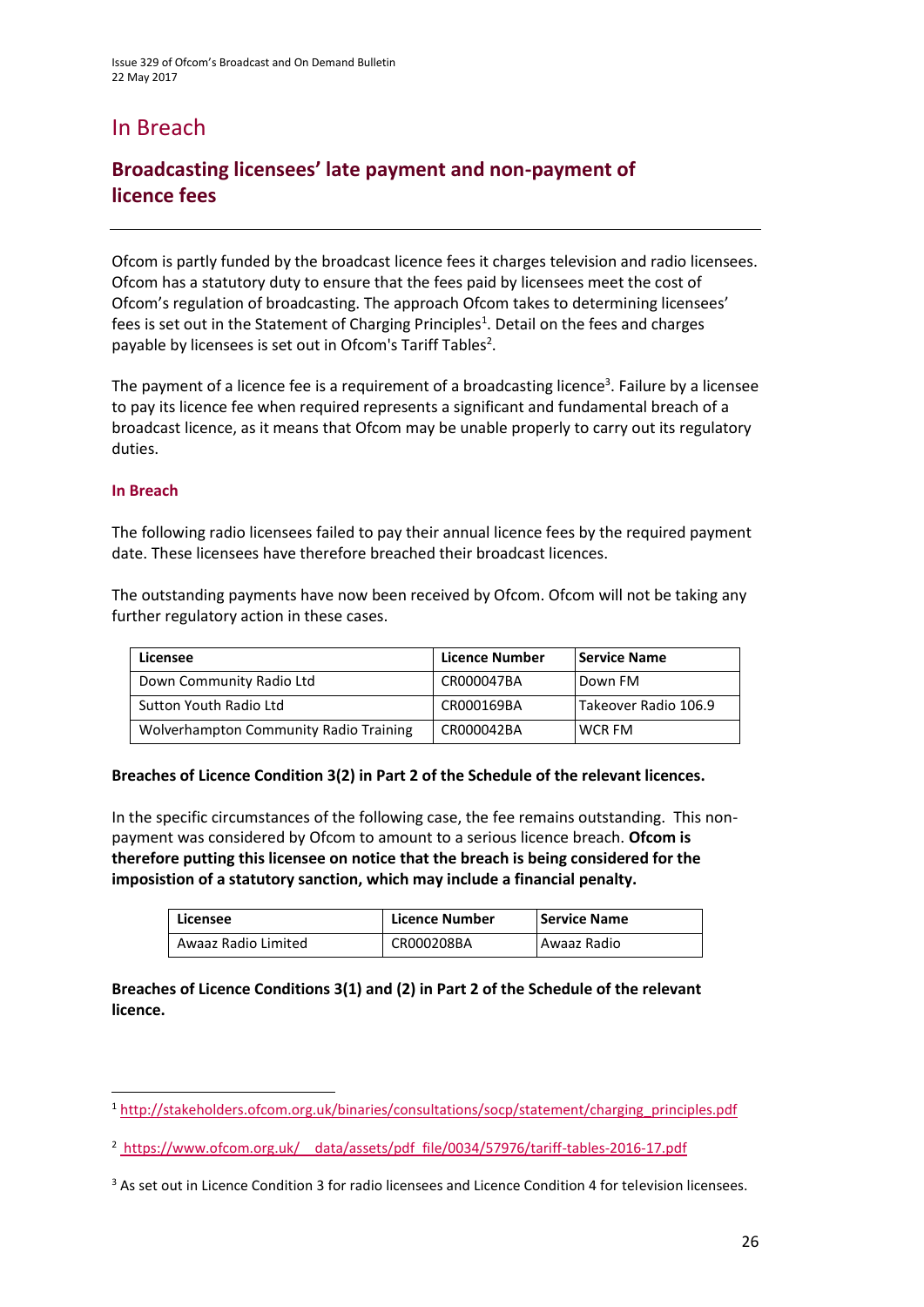## **Fairness and Privacy cases**

### Not Upheld

**Complaint by Miss Lisa Buchanan, made on her behalf by KRW Law LLP** *The Secret, ITV, 29 April and 6, 13 and 20 May 2016*

### **Summary**

Ofcom has not upheld Miss Lisa Buchanan's complaint, made on her behalf by KRW Law LLP ("KRW Law"), of unjust or unfair treatment and unwarranted infringement of privacy in the programmes as broadcast.

The four-part drama series depicted the real life double murder of Mrs Lesley Howell and Mr Trevor Buchanan (the complainant's father) in Coleraine, Northern Ireland in 1991, by their respective spouses who were having an affair. Miss Buchanan complained that she was treated unfairly in the series because it promoted itself as being "*A true story*", "…thereby inviting the audience to take all scenes and dialogue as factual". She also complained that her privacy had been unwarrantably infringed because "…the entire series was an invasion of our family privacy" and she had not approved of the series being made and she found the programmes "traumatic".

Ofcom found that:

- Miss Buchanan was not treated unjustly or unfairly in the programme as broadcast. In particular, we considered that viewers would have understood that the series was not a documentary, and that while the drama was based on real events, the characters and scenes presented in the programme were not intended to represent a complete and accurate reflection of the real people and events they depicted.
- Although viewing a programme about a past traumatic event is, understandably, capable of causing distress and upset, in the particular circumstances of this case, and having particular regard to the fact that the information relating to the murders and the notorious events surrounding them was already widely available in the public domain, to the extent that Miss Buchanan had any legitimate expectation of privacy in relation to aspects of the broadcast, it was limited. In the circumstances of this case, the complainant's right to privacy in relation to those parts of the broadcast was outweighed by the broadcaster's right to freedom of expression and the audience's right to receive information and ideas without interference. Therefore, Miss Buchanan's privacy was not unwarrantably infringed in the programme as broadcast.

#### **Programme summary**

On 29 April and 6, 13 and 20 May 2016, ITV broadcast a four-part drama series based on the real life double murder of Mrs Lesley Howell, "Lesley", and Mr Trevor Buchanan (the complainant's father), "Trevor", in Coleraine, Northern Ireland in 1991.

Each episode began with the on-screen text:

*"A true story*"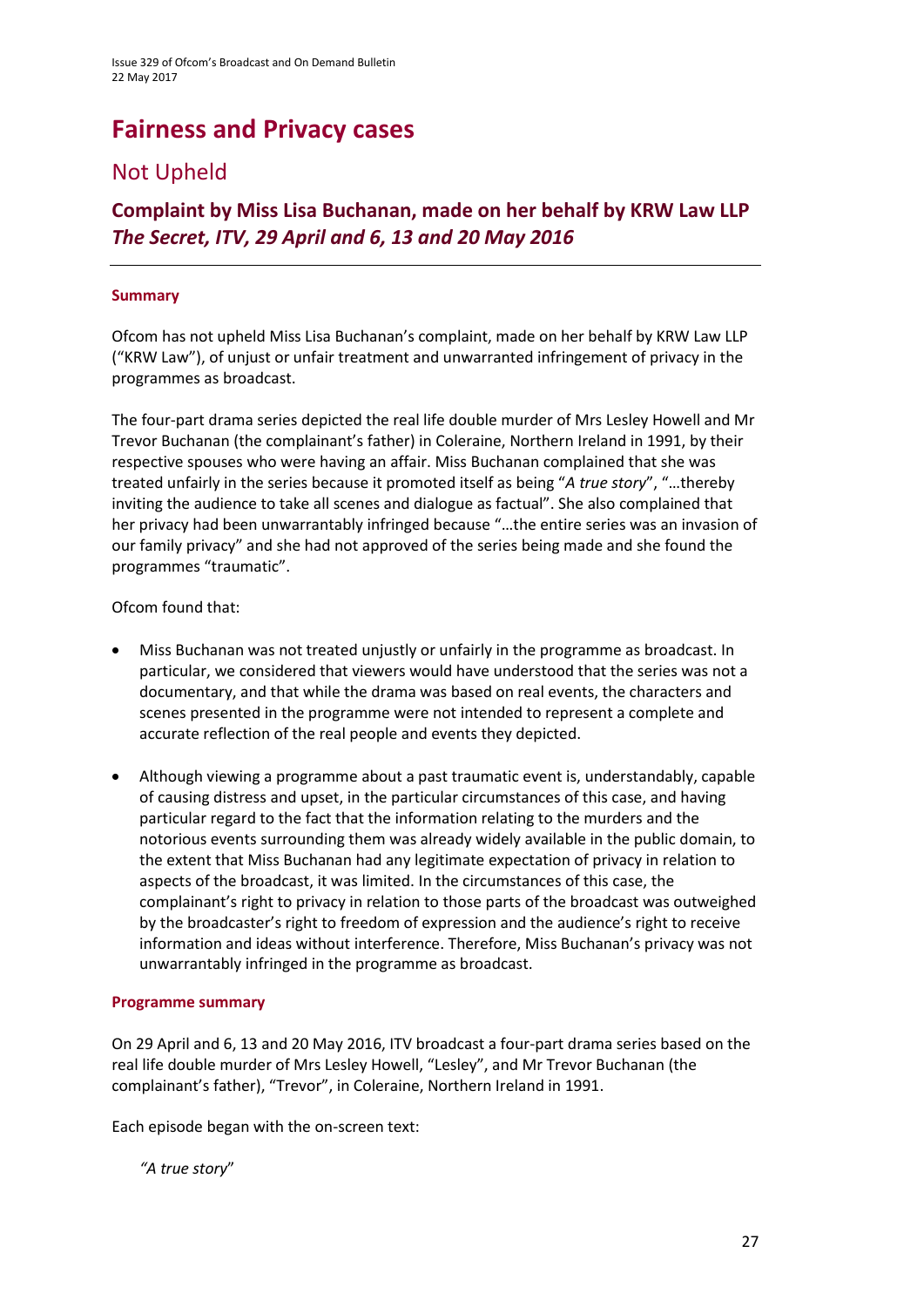Immediately followed by:

*"What follows is a dramatisation of real events that took place in Coleraine between 1990 and 2011"*.

The programmes depicted the affair between Mr Colin Howell, "Colin", and Mrs Hazel Buchanan (the complainant's mother), "Hazel", which led them to devise a plan to murder their respective spouses, Lesley and Trevor.

Colin and Hazel met at their local church and began an affair. Having been informed of the affair by a member of the congregation, the church Pastor confronted the two and their respective partners were informed. Colin and Hazel agreed to end the affair.

Lesley spoke to her father about feeling that she had no option but to stay with her husband because: *"…the children adore him. Who else would clothe and feed them?"*

Lesley was later shown to have survived a suicide attempt and Colin was shown removing a note written by Lesley, which he later used to convince police that her murder was a suicide. Lesley's father offered her money which provided her with the option of leaving her husband. Lesley told Colin:

"*As of now me and the children are financially independent, my father's taken care of us, he's been very generous and you won't get a penny…you disgust me*".

Lesley's father died soon after this.

Colin and Hazel were shown to meet and discuss the possibility of murdering their partners:

| Colin: | "If you were to leave Trevor to be with me, would he survive it?                                                                                          |
|--------|-----------------------------------------------------------------------------------------------------------------------------------------------------------|
| Hazel: | What?                                                                                                                                                     |
| Colin: | Would he want to go on living?                                                                                                                            |
| Hazel: | He said he'd die if I left. What about Lesley?                                                                                                            |
| Colin: | She's lost the will to live. If she and Trevor were to die, the children could<br>have no better parents than you and me. Now what if we could help them? |
| Hazel: | What?                                                                                                                                                     |
| Colin: | End their suffering humanely.                                                                                                                             |
| Hazel: | You're mad, that would never work, how would you get away with it?                                                                                        |
| Colin: | We".                                                                                                                                                      |

Colin and Hazel were later shown murdering their spouses by suffocation and carbon monoxide poisoning and deceiving police into believing that they had committed suicide together.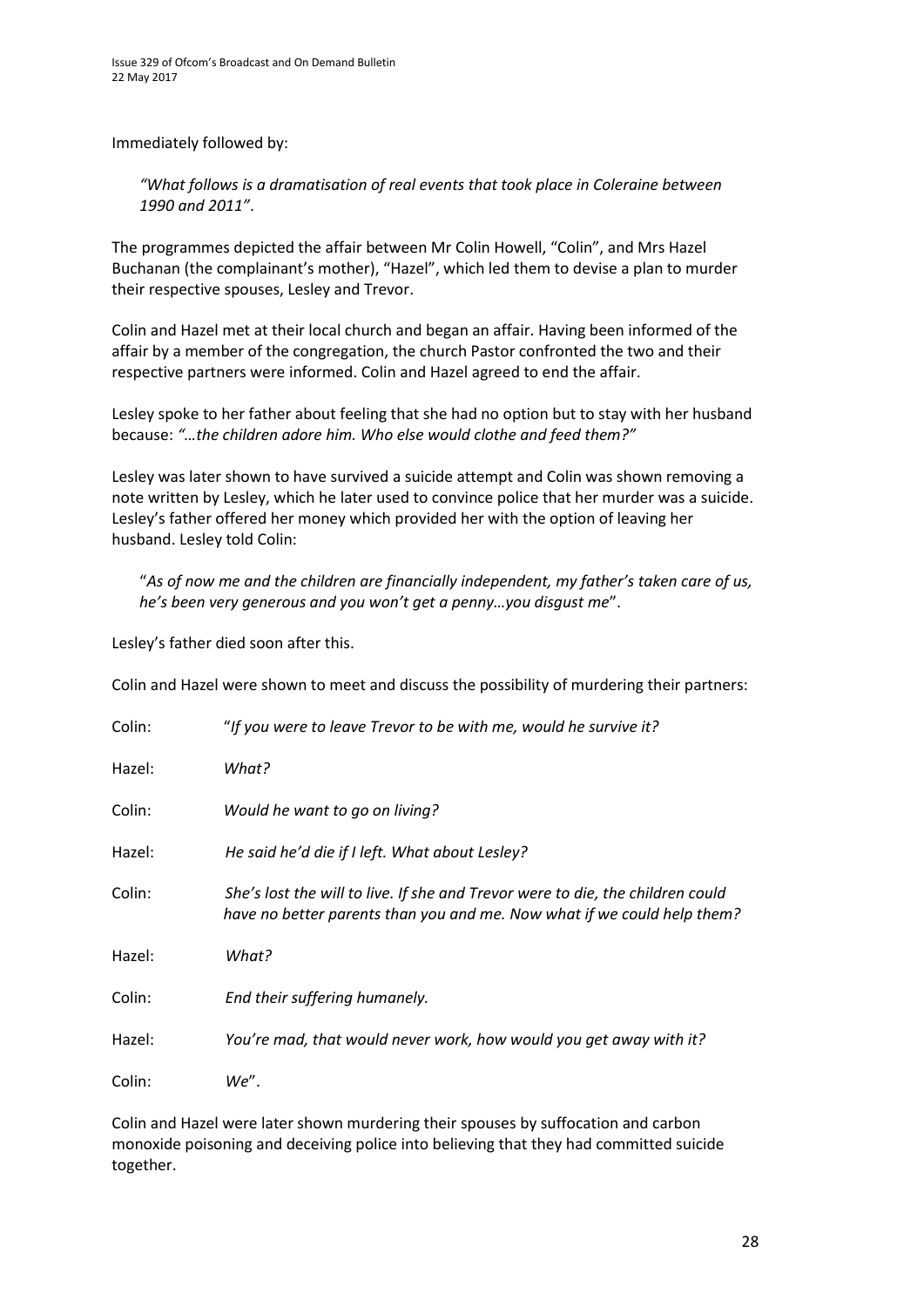The church Pastor asked Colin to leave the church congregation and explained that he had asked the same thing of Hazel who had agreed. The Pastor said:

*"Colin, it is my belief that you are wholly responsible for this terrible tragedy…I simply cannot accept that Lesley would have abandoned the children*".

The series depicted the police investigation and the inquest in which the character of the police officer in charge of the case stated:

"*I conducted an immediate and thorough investigation into both deaths…It is believed that the deaths were brought about as a result of the affair by the spouses of the victims up until the time of the suicide incident. Lesley Howell had made previous suicide attempts. Despite reconciliation attempts made by Reverend Hansford, neither of the victims could come to terms with their spouses' infidelity and* [this] *was most likely the motivating factor in both of them taking their lives*".

A message on screen later stated: "*5 months later*".

Colin and Hazel and their children were shown playing in a forest together. Hazel approached her daughter, "Lisa" (an actor playing the complainant), who was sitting alone, and the following conversation ensued:

| Hazel: | "You're not playing, you're not playing darling?                                                                             |
|--------|------------------------------------------------------------------------------------------------------------------------------|
| Lisa:  | I miss Daddy.                                                                                                                |
| Hazel: | I know that, I know.                                                                                                         |
| Lisa:  | Why did he want to die?                                                                                                      |
| Hazel: | Well, sometimes people get so sad, so sad, that they have to leave this world<br>and he'll be in heaven now. Hey, you okay?" |

Lisa was shown walking away from Hazel.

Colin and Hazel were then shown away on a short trip together. Hazel talked about her guilt, she said: "*He sees us…God, I can feel his eyes on us*".

At a later time, Colin responded: "*God will pardon us in time*".

Colin talked about the possibility of them getting married. He said: "*I will love Lisa and Andrew as my own*". Hazel responded:

"*I'm not sure I can be a loving mother to yours…I feel so guilty…I do love you…I just can't do it, I'm sorry*".

 $\mathbb{X}$  [REDACTED]<sup>1</sup>

**<sup>.</sup>** <sup>1</sup> Text redacted for legal reasons.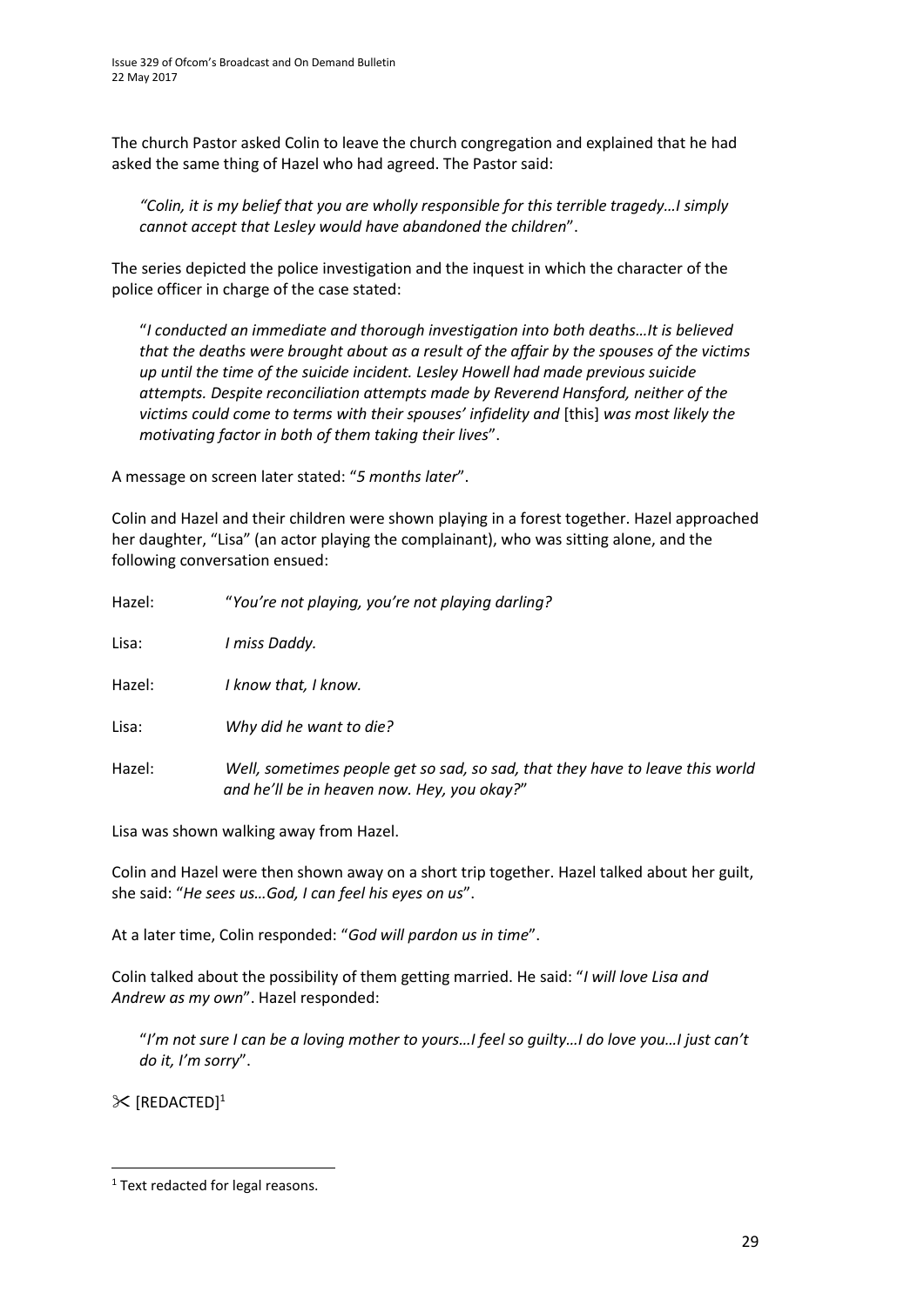The relationship between Colin and Hazel eventually broke down and they were later shown to have each re-married. Colin married "Kyle" and on the day they brought home their baby, Colin informed Kyle that he had murdered Lesley and Trevor:

| Colin: | "I need to tell you something, I killed Lesley.                                                                                                                                                                      |
|--------|----------------------------------------------------------------------------------------------------------------------------------------------------------------------------------------------------------------------|
| Kyle:  | What?                                                                                                                                                                                                                |
| Colin: | I killed Lesley and I killed Trevor.                                                                                                                                                                                 |
| Kyle:  | What are you talking about? They killed themselves.                                                                                                                                                                  |
| Colin: | No. I killed them and faked their suicide with Hazel. I felt it was what God<br>wanted me to do. They were both so unhappy, they didn't want to live. I did it<br>for the children, to protect them.                 |
| Kyle:  | Is this true Colin?                                                                                                                                                                                                  |
| Colin: | It's the truth, yes.                                                                                                                                                                                                 |
| Kyle:  | Then you have to tell someone, you have to tell the police.                                                                                                                                                          |
| Colin: | I will if you want me to, but my duty is to provide for you and our<br>childrenwithout me, you'll lose the house and everything that we have!<br>will do whatever you choose, I'm placing our future in your hands". |

Colin was later shown sexually assaulting a female patient in a dental chair at his surgery.

Colin was informed that his son, "Matthew", who was away at university, had slipped and fallen over a stairwell banister and had died of his injuries.

Colin was shown at the beach walking into the sea asking God for forgiveness.

Kyle and Colin were shown arguing. Colin stated: "*I sinned and God took my son*" and Kyle said:

"…*God is still punishing us…you still haven't repented Colin…I want you out of the house…I just don't believe you anymore*…".

Colin later confessed to the murder of Lesley and Trevor in front of several witnesses:

"*I fear for my immortal soul. I have been unfaithful to you many times and I have touched female patients, I touched them sexually, they were under sedation. I can't stop myself. I've taken £238,000 from patients whose treatments I might not be able to complete, maybe more. I owe over £100,000 to the Inland Revenue. I've emptied our savings accounts. I've lost £360,000. We'll lose this house, we'll lose everything…the whole thing was a gigantic con…I realised that I am a fraud, my whole life has been a fraud. God finally told me, I heard his actual voice…On the night of May the 18th 1991 I murdered my wife Lesley and Trevor Buchanan. What Hazel and I were doing was causing so much pain to Lesley and Trevor, I actually thought I could take that away from them. We talked about divorce but I believed that would cause the children too much suffering. In my mind*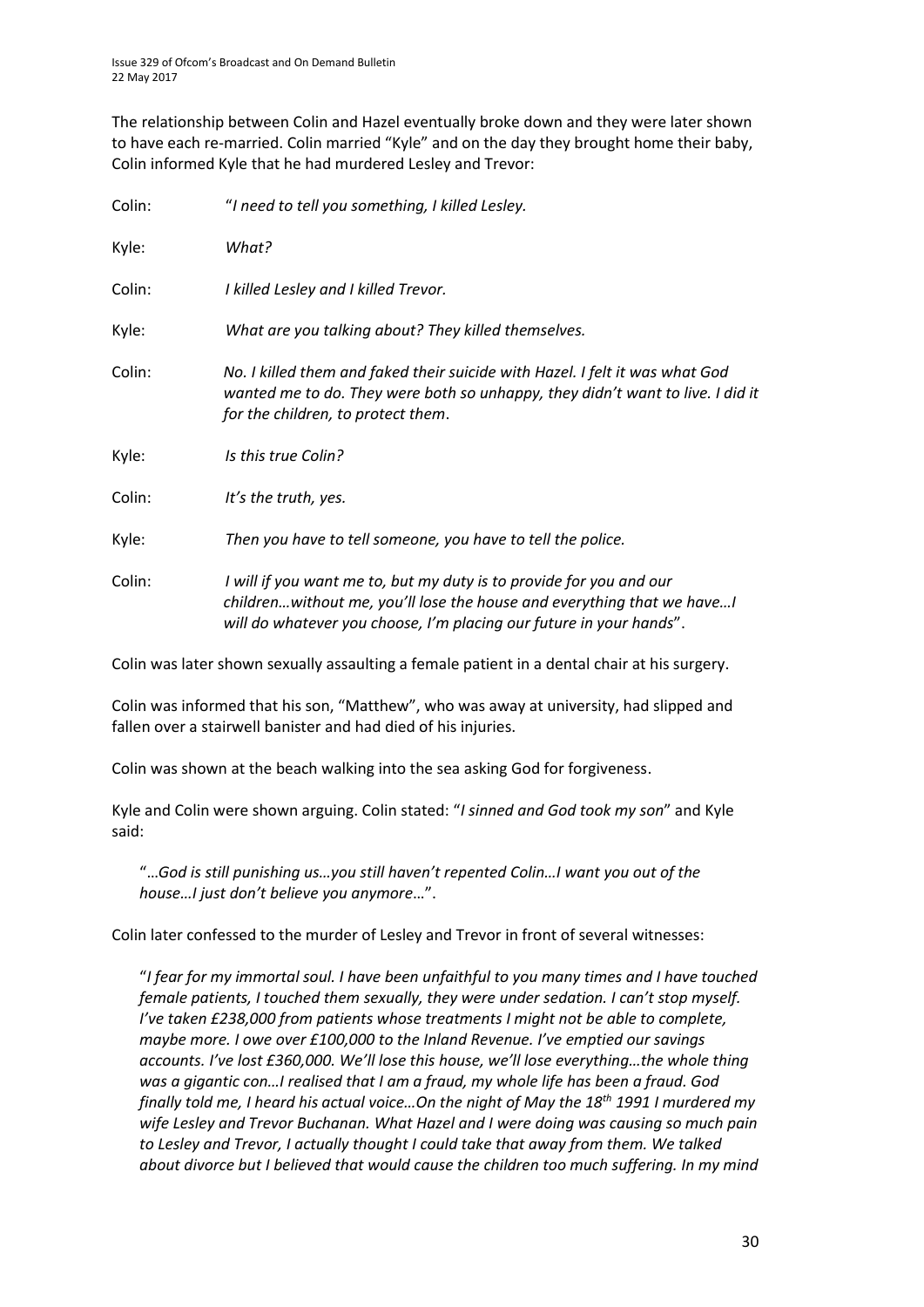*it was much worse for Trevor and Lesley to live than to die, so I made a plan to kill them and to make it look like suicide…I wanted it to be easy and painless…but in the end they did* [fight]*. Lesley woke up, she called out for Matthew. Trevor woke up. I'd told Hazel to*  take something to make him fall asleep but he woke up and he fought, so Lesley and *Trevor both knew they were going to die…I never thought we'd get away with it, but God knew and he took my son…Lesley dying with Matt's name on her lips, that was God's warning to me*…".

Colin and Hazel were re-interviewed by the police. During her interview, Hazel stated:

"…*why should I be taken down because of his act? Why should he drag me down? I was a victim in my own home because of him…I couldn't do anything because he controlled me. He told me to go into the guest room* [on the night of the murders] *and not to come out and I was so scared. I thought if I say something against this, he's going to turn around and kill me*".

The police informed Colin:

*"*…*she's pleading not guilty on the grounds that you coerced her. She says it was all down to you"*.

Hazel was shown on a beach being supported by her family (including the complainant) on the day of her trial. Her husband, "David", prayed to God:

*"*…*Let the jury understand that she was his victim too, an innocent victim"*.

Hazel was shown on trial in court. Colin gave evidence against her:

*"This was a completely mutual decision…she was my full partner".*

The verdict of guilty was read out and Hazel's daughter, Lisa (the complainant), could be seen crying at the decision.

An onscreen message stated:

*"Hazel Stewart was sentenced to life with a minimum of 18 years for the murders of both Lesley and Trevor. All appeals by her have failed"*.

Hazel was shown being taken into prison.

Colin was shown being escorted from the court and an on-screen message stated:

*"Colin Howell is serving life with a minimum of 21 years for double murder and 5 ½ years for sexual assaults on patients. Kyle divorced Colin and returned to America with her children. No charges were brought against her"*.

Colin was shown back in prison and he stated:

*"When I walk back out of here, I'll have atoned for my crimes and paid my debt. The slate will be wiped clean and I'll have another 20 years of life to enjoy. My family is known for its longevity"*.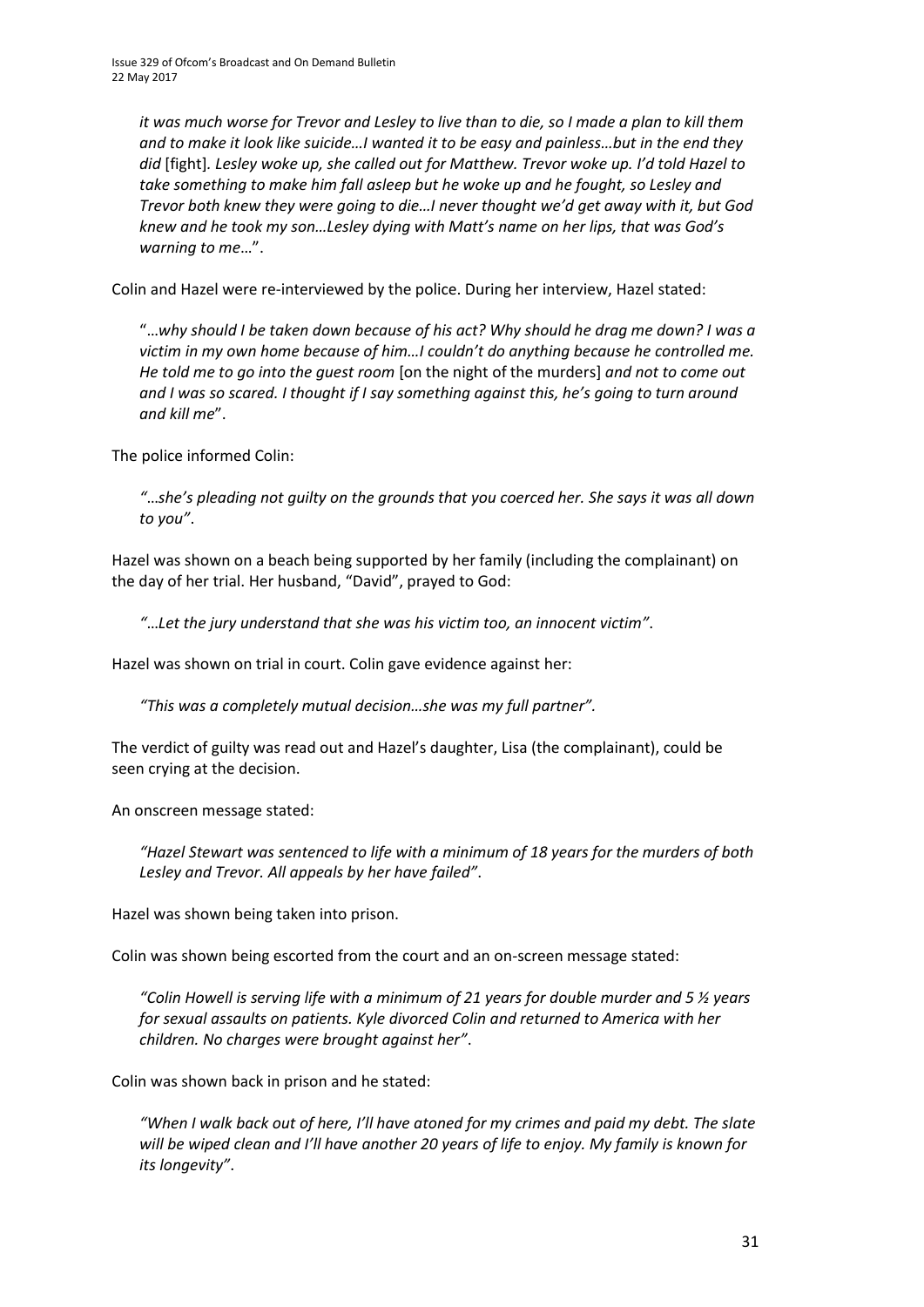Photographs of the real Lesley Howell and Trevor Buchanan were then shown on-screen with their names stated below.

The final episode ended.

Throughout the series, scenes of both couples' family life were shown, with actors playing their various children (including the complainant), for example, scenes showing the children at the dinner table, in church or in swimming lessons.

### **Summary of the complaint and the broadcaster's response**

### Complaint

### *Unjust or unfair treatment*

a) Miss Buchanan complained that she was treated unjustly or unfairly in the programmes as broadcast because the series promoted itself as "*A true story*", which she asserted was "…thereby inviting the audience to take all scenes and dialogue as factual". Miss Buchanan said that the series was a "…sensational melodrama and meets the needs of the genre not truth. Much of it is made up and embellished".

In particular, Miss Buchanan said that the representation of her mother was "…untrue and inaccurate and simply accepts what Colin Howell states as truth". For example, she said that the scene in which the character depicting her asked the character depicting her mother why her father had wanted to die was "entirely fictitious". Miss Buchanan said that this made the character representing her mother "appear heartless and a liar to her daughter". She said that her mother had never behaved like that with her. Miss Buchanan noted that the programme makers did not discuss with her "any scenes in which a character would depict me" and she was not offered an opportunity to view the programmes before they were broadcast.

### *Unwarranted infringement of privacy*

b) Miss Buchanan complained that her privacy was unwarrantably infringed in the programmes as broadcast because she considered "…the entire series was an invasion of our family privacy" and said that she had not approved of the series being made. Miss Buchanan also said that the series had been "traumatic" for her. For example, the programmes included an "entirely fictitious" scene in which the character depicting her asked the character depicting her mother why her father had wanted to die. Miss Buchanan said that her mother never talked to me in such a way about her father and that she found the scene an invasion of her privacy and "very distressing emotionally". She also said that the "series has been grossly insensitive especially the prolonged and graphic murder scenes".

#### The broadcaster's response

ITV said that the series dramatised real events between 1990 and 2011 and depicted: the affair between Colin and Hazel; the murder of their spouses, Lesley and Trevor; their deception of the police and their families to suggest their spouses had committed suicide;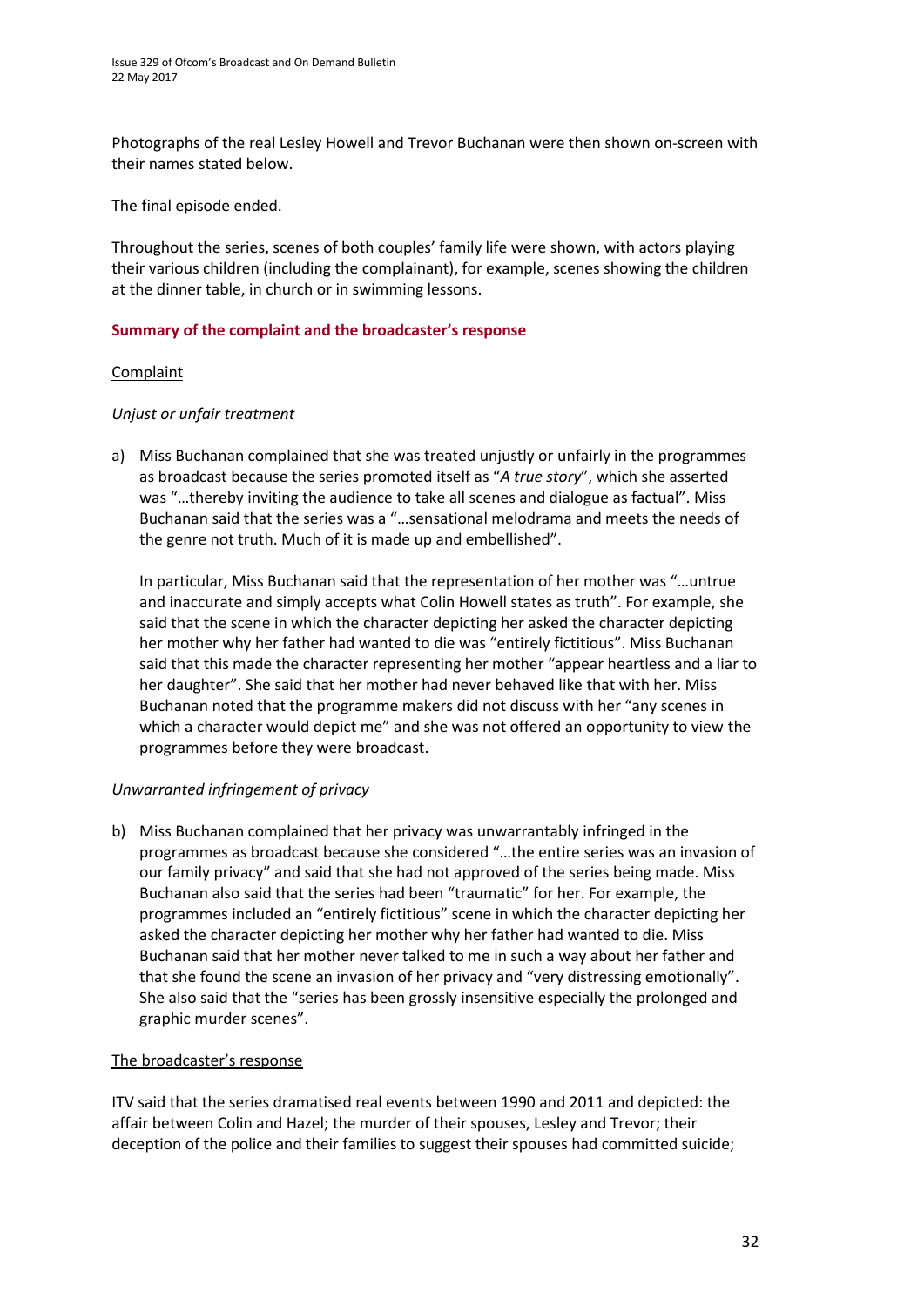the breakdown of their relationship and their marriage to new partners; Colin's confession to the murders; and, the trial and conviction for the murder of Hazel as Colin's accomplice.

ITV said that it had a long and distinguished record of broadcasting factual dramas based on real events, and depicting real people involved in criminal cases and/or other fatal tragedies. It said that, as with its previous similar dramas, *The Secret* featured events that had been widely publicised and discussed previously in other media sources. It said that:

"A key editorial purpose of factual dramas is to portray already well-known events, which are of genuine public interest, in a form that can provide an engaging and fresh insight into those events".

The broadcaster said that the original source for the series was a book about the case, 'Let This Be Our Secret', published in 2011 and written by a journalist, Mr Deric Henderson. ITV said the series was also developed on the basis of detailed and extensive further research the writers and programme makers contacted and spoke directly to many individuals who had had a role in the events to be depicted, and also had access to court records related to the case.

ITV said that the confession and conviction of Colin, and the subsequent trial and conviction of Hazel, had been reported across the UK, but in Northern Ireland, it said the case was one of the most widely discussed murder cases in its recent history, other than those related to terrorism. It said that the original police investigation into the deaths of Lesley and Trevor was also the subject of a detailed Police Ombudsman's Statement, published in December 2011. ITV said that therefore the affair between Colin and Hazel and the murders had been the subject of detailed public and media scrutiny, not only at the time of Hazel's trial, but in numerous television reports and documentaries. The broadcaster also said that the complainant herself had spoken publicly about the case and its impact on her family. It gave the example of the BBC's programme, *Spotlight*, where Miss Buchanan spoke about the fact that she believed that her mother should not have been convicted for murder.

ITV said that the programme makers contacted the complainant via her stepfather at an early stage of the development of the programme in January 2015, but the complainant declined to discuss the project with them or have further contact. However, ITV also said that the programme makers also contacted other relatives of Trevor, and kept his brother fully informed of the progress of the production on behalf of other members of Trevor's family, and provided Trevor's brother with the opportunity to preview the series prior to its broadcast.

ITV then addressed each of the heads of complaint.

### *Unjust or unfair treatment*

a) ITV said that Ofcom could not find that the programme had treated Miss Buchanan unfairly "simply because she disagrees with the depiction in the programme of her mother Hazel Stewart as a murderer". ITV acknowledged that Miss Buchanan was entitled to her own opinion that her mother is not guilty of murder, however, it pointed out that a criminal court had established her mother's guilt, and that all attempts to appeal that verdict had been unsuccessful. ITV said that in these circumstances, it could not be unfair to portray Hazel as a guilty accomplice in the murders, whether or not Hazel and her family continued to assert her innocence.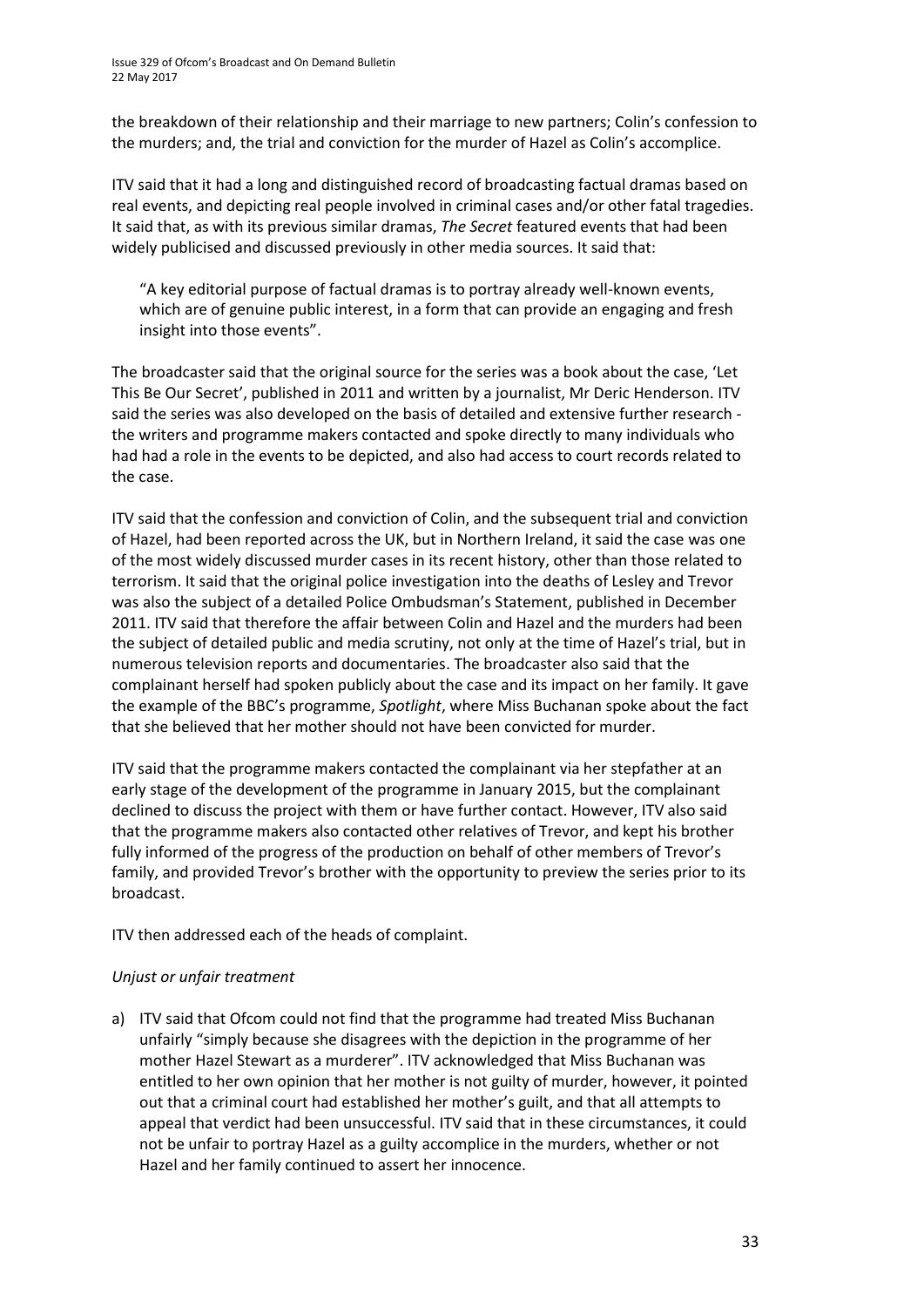ITV said that most of the details of the murders depicted in the series were admitted by Hazel herself in her police interviews, although it recognised that she now sought to retract those admissions. It explained that the question for the jury at her trial was not whether she had had an affair with Colin before the murders, or whether she had taken part in the murders with Colin, or whether she had subsequently helped to cover up the murders with lies to the police, since it said that all of these facts were admitted. The main question for the jury was whether Colin had exercised control over Hazel in the carrying out of these crimes, such that she was not his willing accomplice as a matter of law. The court found on all the evidence, and not just on the account of Colin, that she was guilty of both murders.

ITV said that contrary to the assertion in Miss Buchanan's complaint, the drama was not based simply on what Colin had stated in his police interviews and court evidence, although it said that these were among many sources of information that informed the script. It said, for example, that the series did not ignore Hazel's account, given in her police interviews, recordings of which were heard in evidence during the trial. It said that these interviews were another significant source for the series, and were depicted in a sequence in the final episode. It said that the dialogue in these interview scenes was based on Hazel's words, recorded in the actual police interviews.

ITV also said that Miss Buchanan's assertion that the captions at the beginning of the programme invited viewers to "take all scenes and dialogue as factual" was incorrect. It said that each episode began with the title of the series, followed by a caption which stated "*A true story*", followed immediately after with "*What follows is a dramatisation of real events that took place in Coleraine between 1990 and 2011*". ITV said that:

"These captions therefore made clear to viewers that this was a dramatisation of a true story, not a documentary or mimetic reproduction of those events, nor would viewers have taken it has such".

The broadcaster also pointed out that:

"Dramatisation always involves a degree of selection, simplification and condensation of events, as well some invention of scenes and dialogue. The drama did not purport and could not possibly reproduce in every detail what happened over a period of 21 years, but it dramatised (i.e. put into dramatic form) the affair of Colin and Hazel, their joint murder of their respective spouses, their deception of the police and families about the nature of those deaths, and the eventual confession of Colin and trial and conviction of Hazel. In doing so it drew on extensive documentary and other research materials, and did not distort events in a way that was unfair to the real individuals portrayed in the drama".

ITV said that it did not accept Ms Buchanan's criticism that the programme was a "sensationalist melodrama" and that it believed that most viewers would have considered the drama to be "a sober account of events portrayed in a realistic style, in which the victims, their families, and indeed the murderers are portrayed with humanity and sensitivity". ITV said that the complainant specified only one particular scene, in episode three, which she suggested was unfair because it was "entirely fictitious". The scene, outlined in detail in the "Programme summary" section above, showed Hazel and Colin taking their children out in a forest together and included a conversation between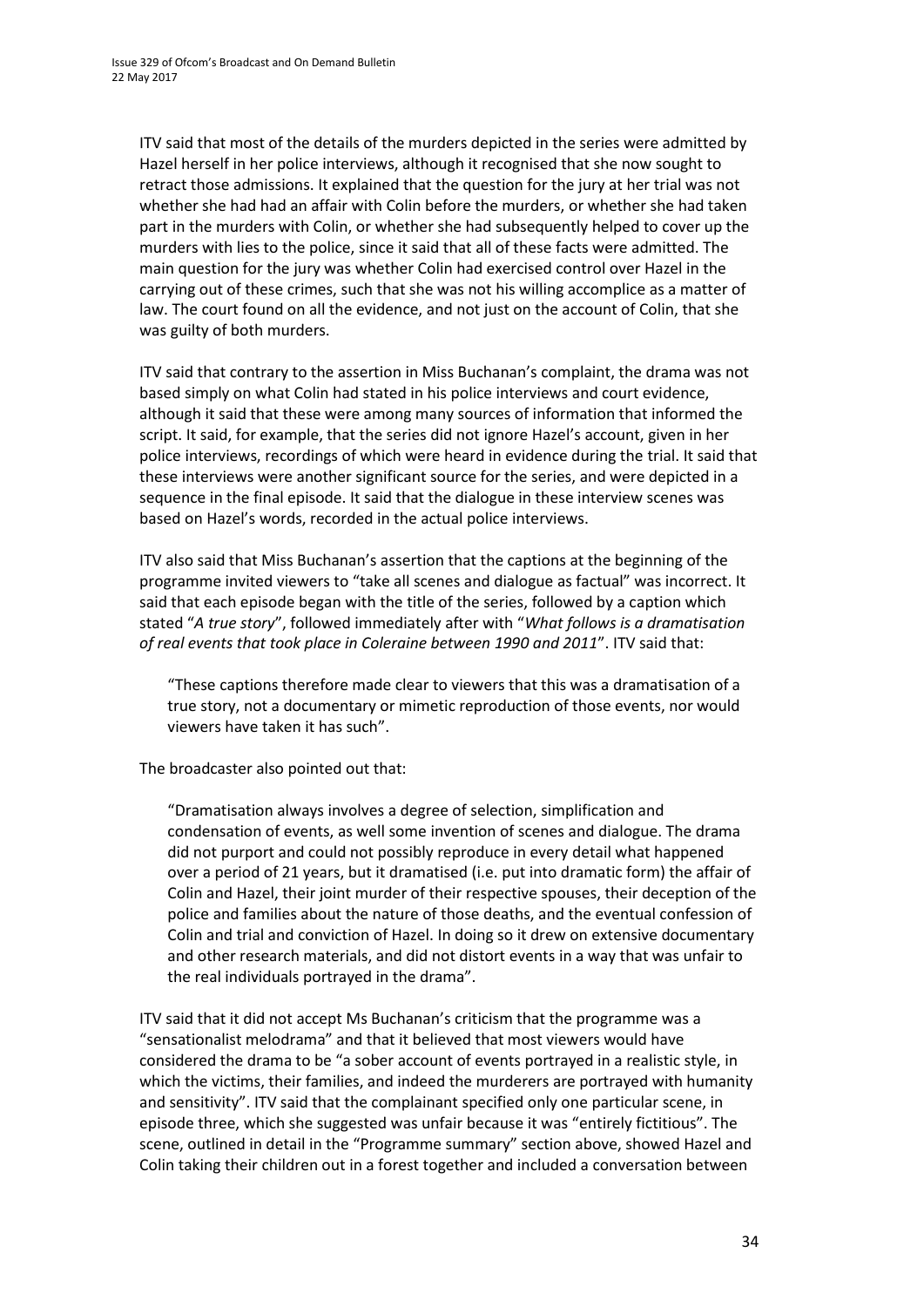the actors playing Hazel and her daughter Lisa (the complainant). ITV said it accepted that the dialogue between Hazel and Lisa was invented. It explained that the dramatic purpose of the scene was to show that after the murder, Colin and Hazel resumed their relationship, and that Colin would bring his children to visit Hazel's family, in the hope that eventually they could form a joint household.

ITV said that while it regretted that the scene may have caused distress to Miss Buchanan, it did not agree that the scene made Hazel "appear heartless", or that the scene or the decision to include it was "crass". Neither did the broadcaster consider that the scene was unfair in its depiction of either Hazel or the complainant as a child. It said that the complainant would have been grieving for her father at the time depicted in the scene, and that at that time it is not disputed that Hazel was deceiving her family about Trevor's death, including her children. ITV said that it considered that the scene depicted Hazel sympathetically, in that it "…shows her already suffering from the pangs of her own conscience and empathising with her daughter's grief, having assisted Colin Howell in depriving her children of their father".

ITV noted that the complainant had stated that she "did discuss my father's death with my mother and she responded in a caring loving and Christian way". ITV said that it was not disputed that Hazel's children had grown up understanding that their father had committed suicide, which it said Hazel always knew to be untrue. The broadcaster said:

"In this regard she did therefore deceive her children. But this scene sought to also represent that Hazel was nevertheless a loving mother to her children, and in this dialogue she seeks to comfort her daughter by offering a consoling explanation of her father's death that suggests he is now in heaven (reflecting the religious beliefs of the family)".

ITV said that it appreciated that the fact that Hazel withheld the truth of their father's death from her children was a sensitive matter for the complainant, however considered that the scene "…did not unduly distort the reality of events, notwithstanding that this particular dialogue was invented". It also said that Hazel's lies about Trevor's and Lesley's deaths were an important part of the prosecution case against her, i.e. that she deceived the police and her own family in order to avoid their murders being discovered.

ITV said that the programme makers had offered to discuss the drama with Miss Buchanan (care of her stepfather) well before the script was completed, and she declined to do so. It said that there is no obligation on broadcasters to offer those depicted in factual dramas a preview of the programme before it is broadcast, but it said, had the complainant requested this, it would have willingly provided this.

ITV further said that there was no unfairness in the programmes to Miss Buchanan arising from the fact that the producers had not discussed any scene depicting her, and that she was not depicted in the programmes in a way that was unfair. ITV also said that the depiction of the complainant's mother in the programmes was not unfair, and that therefore her depiction did not create any unfairness to the complainant.

ITV said "Ofcom cannot find that a programme treated deceased persons or their relatives unfairly simply because, as in this case, those relatives did not wish that programme to be made at all".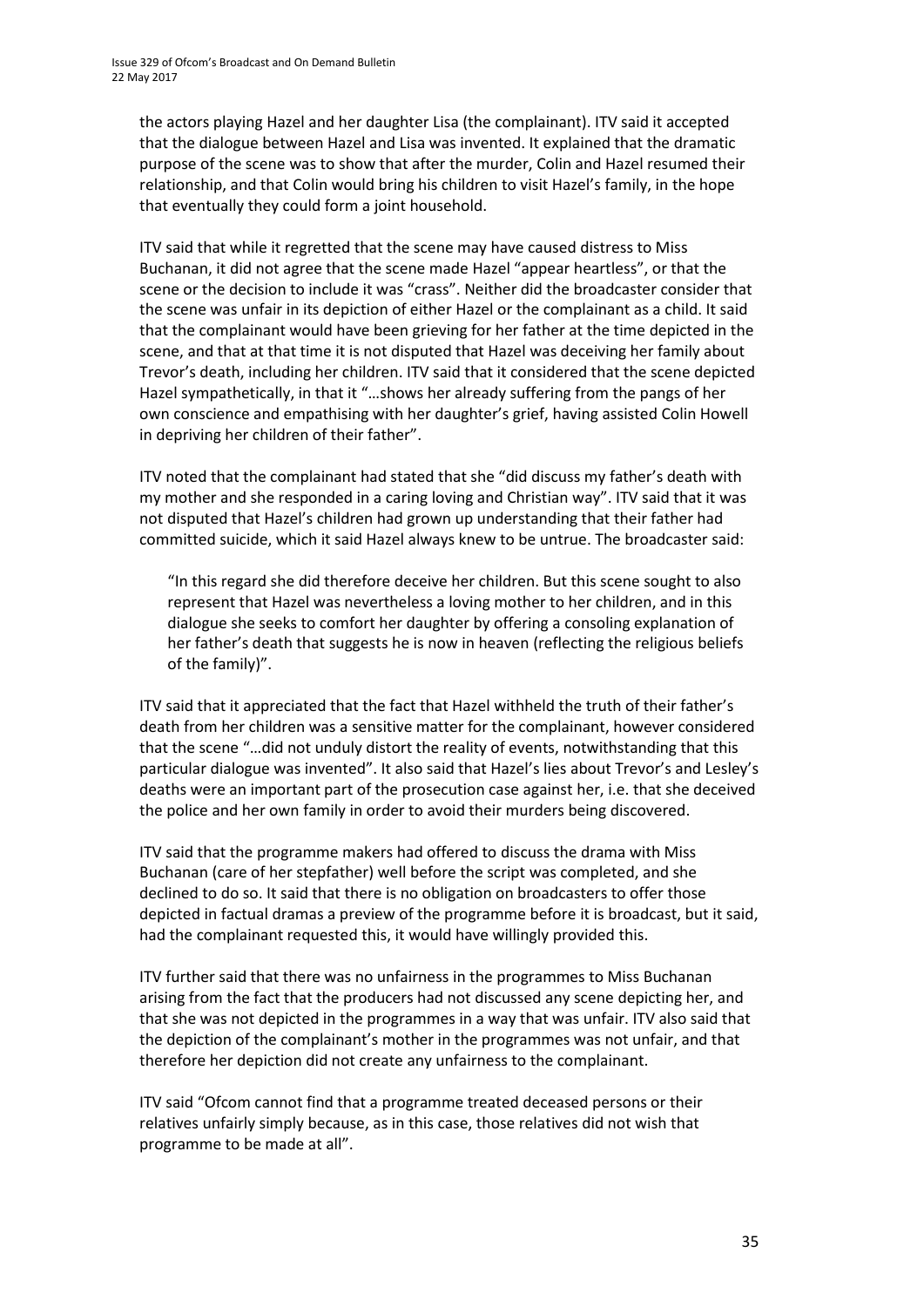Issue 329 of Ofcom's Broadcast and On Demand Bulletin 22 May 2017

#### *Unwarranted infringement of privacy*

b) ITV said that the murders of Lesley and Trevor, and the conviction of Colin and Hazel were matters of public record. It said that the details of the murders themselves were "exhaustively" examined, firstly at the original inquest, and again in open court during Hazel's trial and that these details had been widely published in media reporting of the trial, in television documentaries, and in Mr Henderson's book about the case. It said that:

"Murder is a crime against society, not just against the individual concerned, and details of any murder are therefore always matters of public interest and not simply private to the family of the victims, although of course the publication of those details may well be distressing to the family".

The broadcaster said that it regretted any distress caused to the complainant by the broadcast of the programmes. However, it pointed out that an individual's right to privacy has to be balanced against the competing right of the broadcaster to freedom of expression.

ITV said that the series depicted the murders in some detail, in order that viewers could understand the callous and carefully planned nature of those murders, the roles that Colin and Hazel played in the execution of the crimes, and to understand how they were able to deceive the police into believing that the deaths had been suicides. The broadcaster continued stating that the factual details of the murders had previously been published in many forms, and that the programme makers "…took pains to depict the crimes as accurately as possible, including (but not dwelling upon) the final moments and suffering of the victims". ITV said that whether or not Miss Buchanan considered the murder scenes "prolonged and graphic", it did not consider the depiction of the murders could reasonably be found to infringe her privacy given the public nature of all of the information in the scenes concerning the execution of the murders.

ITV said that it has never been the case that broadcasters are required to seek consent from the families of victims of crime before making a programme that portrays those victims and crimes.

ITV said that, given *The Secret* dramatised events that had been widely publicised and discussed previously in other media, the programme makers did not seek the consent of the complainant before broadcasting the programme. The broadcaster also said that:

"…insofar as the complainant might have any reasonable expectation of privacy in relation to the depiction of the murder of her father, or scenes of her family life with her mother following the murder of her father, that expectation was severely limited by the amount of information already in the public domain concerning the murder, its impact on Trevor's family, and the later prosecution and conviction of her mother".

It further said that any infringement of Miss Buchanan's privacy in broadcasting the programmes was therefore warranted, and was outweighed by the genuine public interest in a double murder case, and the audience's right to receive information about it, in this instance in the form of a factual drama.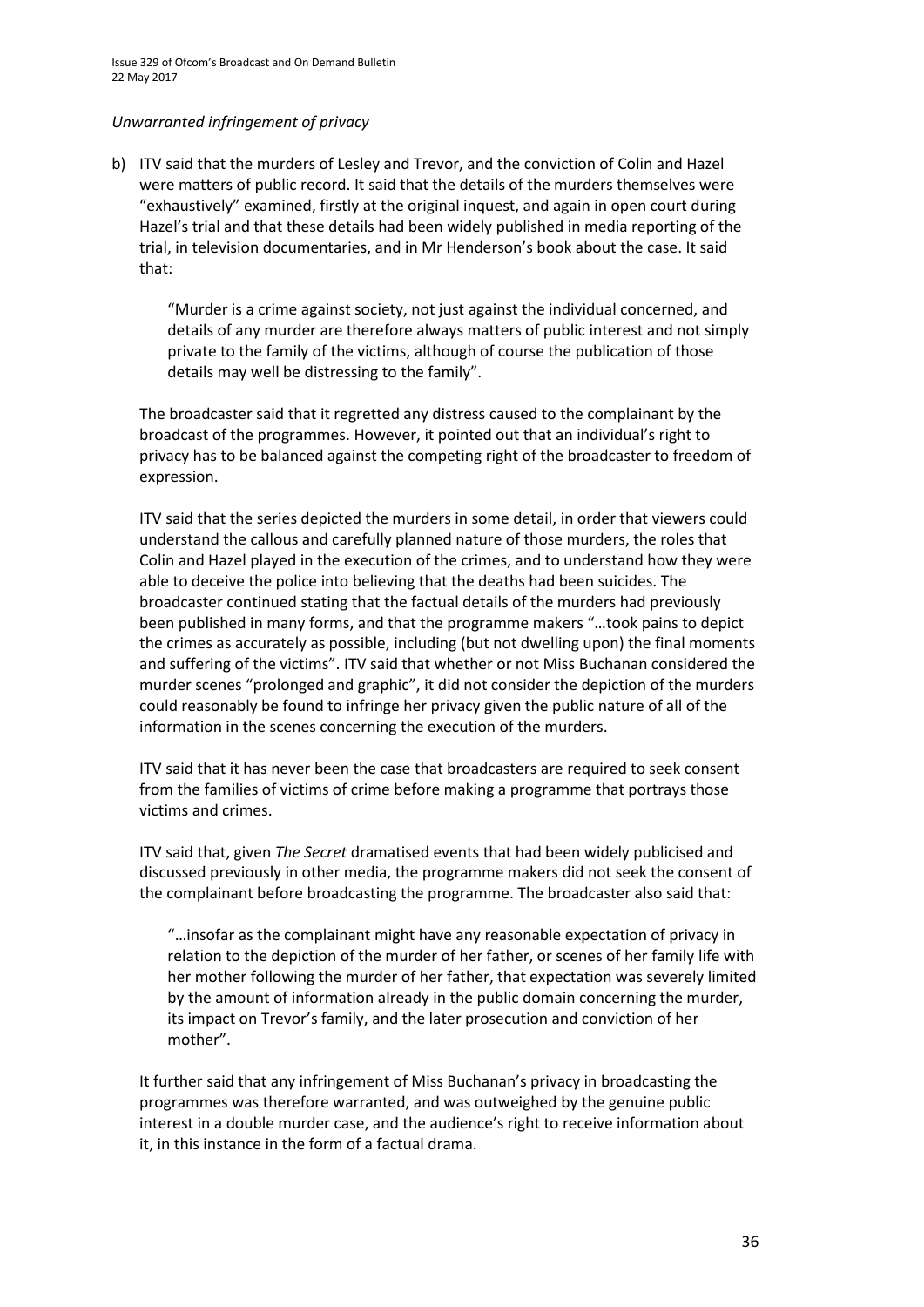ITV went on to discuss broadcasters' obligations to seek to reduce potential distress to victims of crime and their relatives, in line with Practice 8.19 of the Ofcom Broadcasting Code ("the Code") (as discussed below). ITV said that it would always, as far as reasonably practicable, ensure that it sought to reduce the potential distress to victims and/or the immediate families of those whose experience is to feature in a factual drama, and that those families were informed of the plans for the programme and its intended broadcast, even though the events being dramatised have been in the public domain in the past. It said that this was what it and the programme makers had sought to do in relation to Miss Buchanan.

ITV said that the programme makers had offered to discuss the series with Miss Buchanan at a very early stage of development. It said that the scriptwriter had written to the complainant and her brother (care of their stepfather) on 29 January 2015, asking to interview them by way of background research (a copy of this letter was provided to Ofcom). ITV pointed out that this was well before any script had been written, filmed or scheduled for broadcast. It said that the letter made clear that "We are proposing to dramatise a few scenes that might portray you at various ages".

The scriptwriter received a response from the complainant's stepfather dated 14 February 2015 (a copy of which was also provided to Ofcom), which stated that he had discussed the request with the complainant and her brother and was replying on their behalf. ITV said that the letter made clear that they considered a fictional drama would portray Hazel and what had happened in a manner that they dispute, and were unwilling to see Hazel depicted as Colin's willing partner in the murders. The complainant's stepfather therefore confirmed "none of us wish to participate". The programme makers therefore respected the complainant's decision not to engage in discussion about the series, having been informed of it.

ITV said that, by contrast, another close relative of Trevor, his brother, who was contacted around the same time by the programme makers, agreed to discuss the project with the programme makers, and be kept informed of its progress, although he did not authorise or approve it. The broadcaster said that Lesley's daughter had also agreed to meet the programme makers to discuss the making of the series, although it said that she actively disapproved of it and did not wish it to be made at all. ITV said that these individuals therefore effectively became the programme maker's contact points for other Howell and Buchanan family members. The broadcaster said that both were offered the opportunity to view the series prior to broadcast. It said that Trevor's brother did view the series in advance of its broadcast and also shared it with other family members.

ITV said that Miss Buchanan was not offered the opportunity to view the series before it was broadcast because she had already been notified about the programme by the programme makers, and had declined further contact. It also said that there had been extensive publicity surrounding the programme prior to its being broadcast, particularly in Northern Ireland, where it said the case is a matter of huge public interest. ITV therefore said that, having been informed 15 months earlier, the complainant could not have been unaware that the series was going to be broadcast. It said that had the complainant contacted ITV at any time requesting to preview the series before its broadcast, it would have arranged this, even though there was no obligation on it to do so.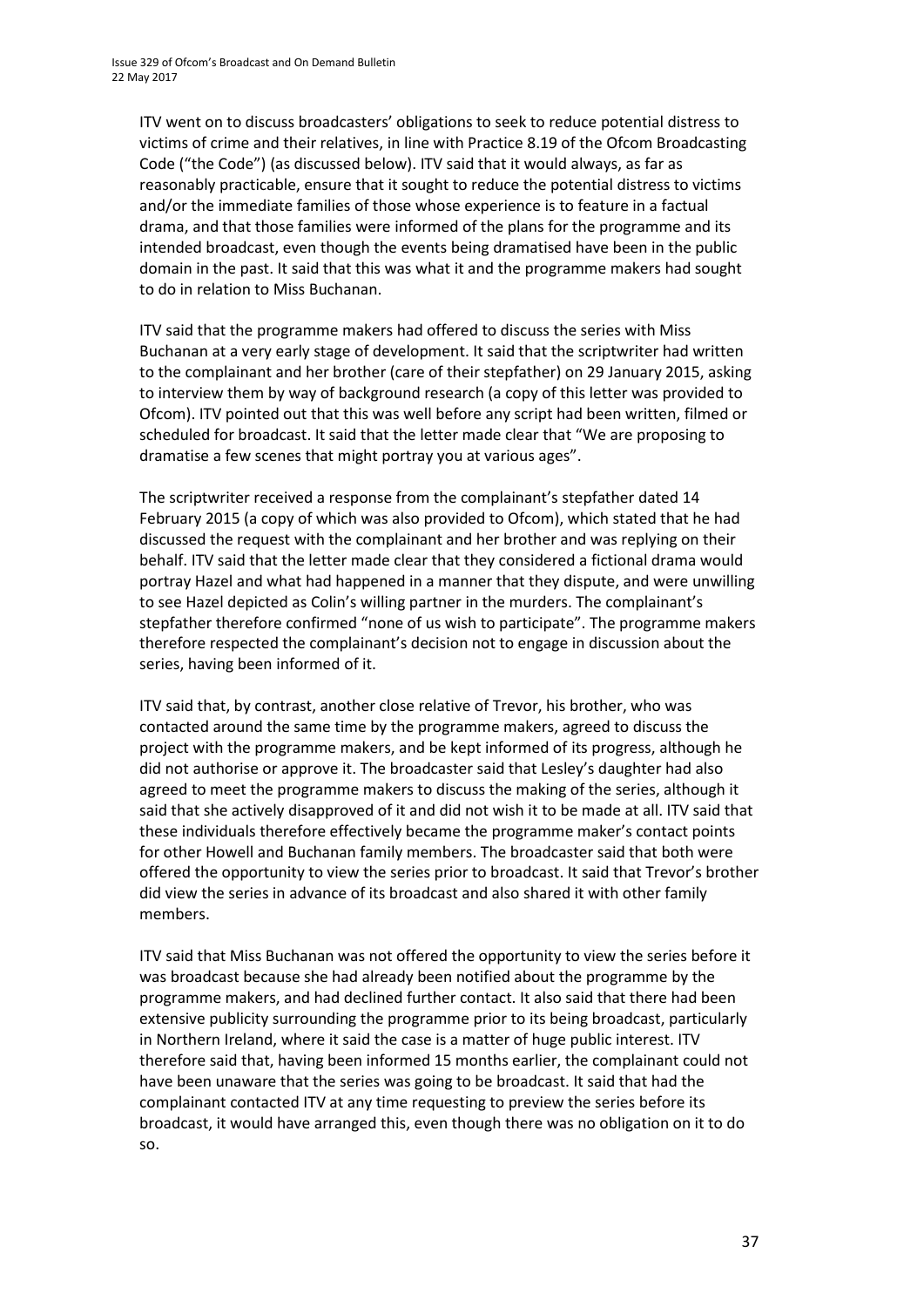ITV said that given the above, it considered that the requirement of Practice 8.19 had been met. ITV said that although the programme makers did not formally notify Miss Buchanan of the actual date of broadcast, this did not in itself result in an unwarranted infringement of privacy, given the complainant was already well aware of the series being made.

ITV also said that Ofcom "…should not find that a programme unwarrantably infringed the privacy of relatives of a deceased victim of crime, simply because the broadcaster did not seek the consent of those relatives before making a programme featuring the crime". The broadcaster added that this was especially so where the subject matter of the programme is a notorious murder case that had already attracted an enormous amount of publicity.

ITV said that it has never been a requirement, either legal or regulatory, that such a drama programme can only proceed with the consent of the families directly affected by the subject matter of the programme. It said that such a requirement would be a "wholly undesirable and unworkable fetter on freedom of speech and creative expression".

ITV therefore said that the programmes did not unwarrantably infringe Miss Buchanan's privacy.

In conclusion, ITV said that it considered the programme makers had undertaken the creation of the series with due respect for the feelings of the families of the victims, and took appropriate steps to minimise their distress. It said that the programmes had not treated the complainant unfairly or unwarrantably infringed her privacy.

### **Ofcom's initial Preliminary View**

Ofcom prepared a Preliminary View that Miss Buchanan's complaint should not be upheld. Shortly before Ofcom issued this Preliminary View, KRW Law, on behalf of Miss Buchanan, submitted representations on ITV's statement in response to Miss Buchanan's complaint, a copy of which Ofcom provided to ITV. The parties were given the opportunity to make representations on the initial Preliminary View. Both parties made representations which are summarised below. As KRW Law's representations on ITV's statement were largely reiterated in its representations on the initial Preliminary View, we have summarised these together, as relevant.

#### Representations by KRW Law on behalf of the complainant

### *Unjust or unfair treatment*

On behalf of the complainant, KRW Law stated that:

 ITV portrayed, and viewers perceived, *The Secret* as being materially true. KRW Law said that therefore viewers would likely to have understood the programmes to have been essentially true and that even dramatised scenes would have some basis in reality. It further said that Miss Buchanan did not consider the programmes to be unfair simply because her mother was portrayed as a murderer, but rather, it said that:

"The unfairness to the complainant arises from the portrayals that have been included by the broadcaster, i.e. scenes that are entirely incidental to the murders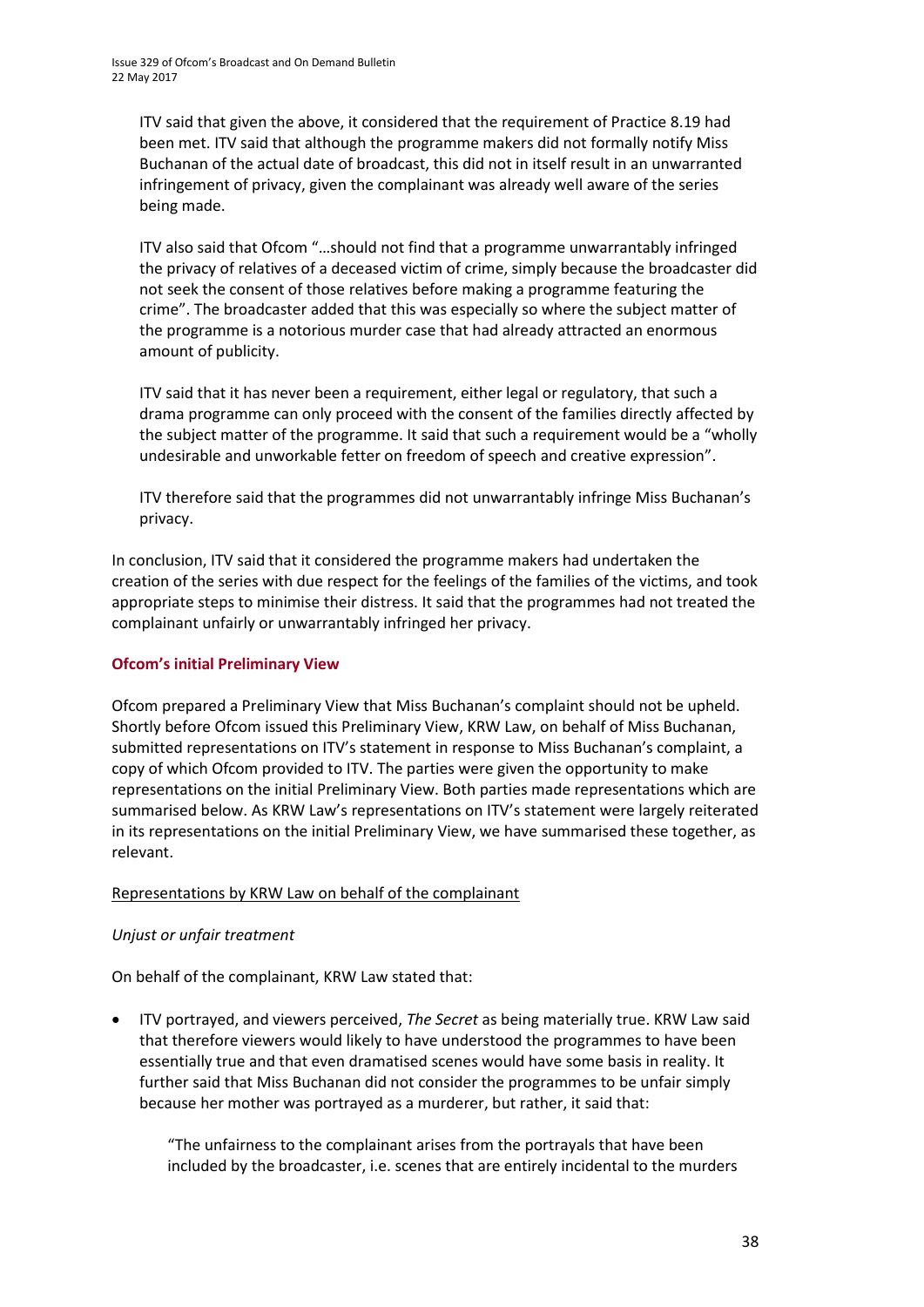and which depict events that never happened but which the audience would believe were true".

KRW Law said that, for example, it considered that viewers would have understood the scene set in the forest in which Hazel was shown speaking with Lisa, to have been true. It said that the scene, portraying the complainant, was unnecessary and "[a]nother scene could have been created to establish that same, extremely broad, assertions that did not include the complainant".

It said that Ofcom had considered whether the depiction of the complainant's mother was fair in this scene and whether the depiction of the complainant's mother was fair to the complainant. However, KRW Law said that Ofcom had failed to consider the unfairness to the complainant herself.

### *Unwanted infringement of privacy*

On behalf of the complainant, KRW Law said that it considered Ofcom was not correct in its approach to determining an individual's right to privacy and that the complainant did have a legitimate expectation of privacy in the circumstances. Its arguments are summarised in more detail below:

KRW Law said that:

1

"The right to privacy is the right to have a private life. It is not whether private information has been revealed. Any intrusion in an individual's private life is an invasion of their privacy, whether or not the intrusion is later deemed justified".

- It said that the approach taken by Ofcom in our Preliminary View to the question of whether the complainant had a legitimate expectation of privacy was not consistent with the "right to be forgotten" and recent Supreme Court and European Court of Justice judgments<sup>2</sup>, which suggested that an "intrusion" to privacy was caused on each occasion details of an individual's private and family life is published to an audience.
- KRW Law set out in detail, referencing case law, what it considered the correct considerations should be when determining whether the complainant had a right to privacy. In particular, KRW Law said that the first question was whether there was a "reasonable expectation" that the information in question will remain private<sup>3</sup>, which it said extends to every occasion on which a person can be said to have a reasonable expectation that there will be no interference with the broader right of personal

<sup>2</sup> It cited in particular *PJS v News Group Newspapers Ltd* [2016] UKSC 26 and *Gonzalez v Google Spain and Google Inc* [2014] 3 WLR 659 which related to the "right to be forgotten" within the context of the Data Protection Directive.

<sup>3</sup> It cited *McKennit v Ash* [2008] QB 73 at paragraph 11 which states: "*where the complaint is of the wrongful publication of private information, the court has to decide two things. First, is the information private in the sense that it is in principle protected by article 8? If "no", that is the end of the case. If "yes", the second question arises: in all the circumstances, must the interest of the owner of the private information yield to the right of freedom of expression conferred on the publisher by article 10?*" In respect of the first aspect, it also said that the "relevant question" had been summarised as "*what a reasonable person of ordinary sensibilities would feel if she was placed in the same position as the claimant and faced with the same publicity*", per Lord Hope in *Campbell v MGN* [2004] 2 AC 547 at paragraph 99.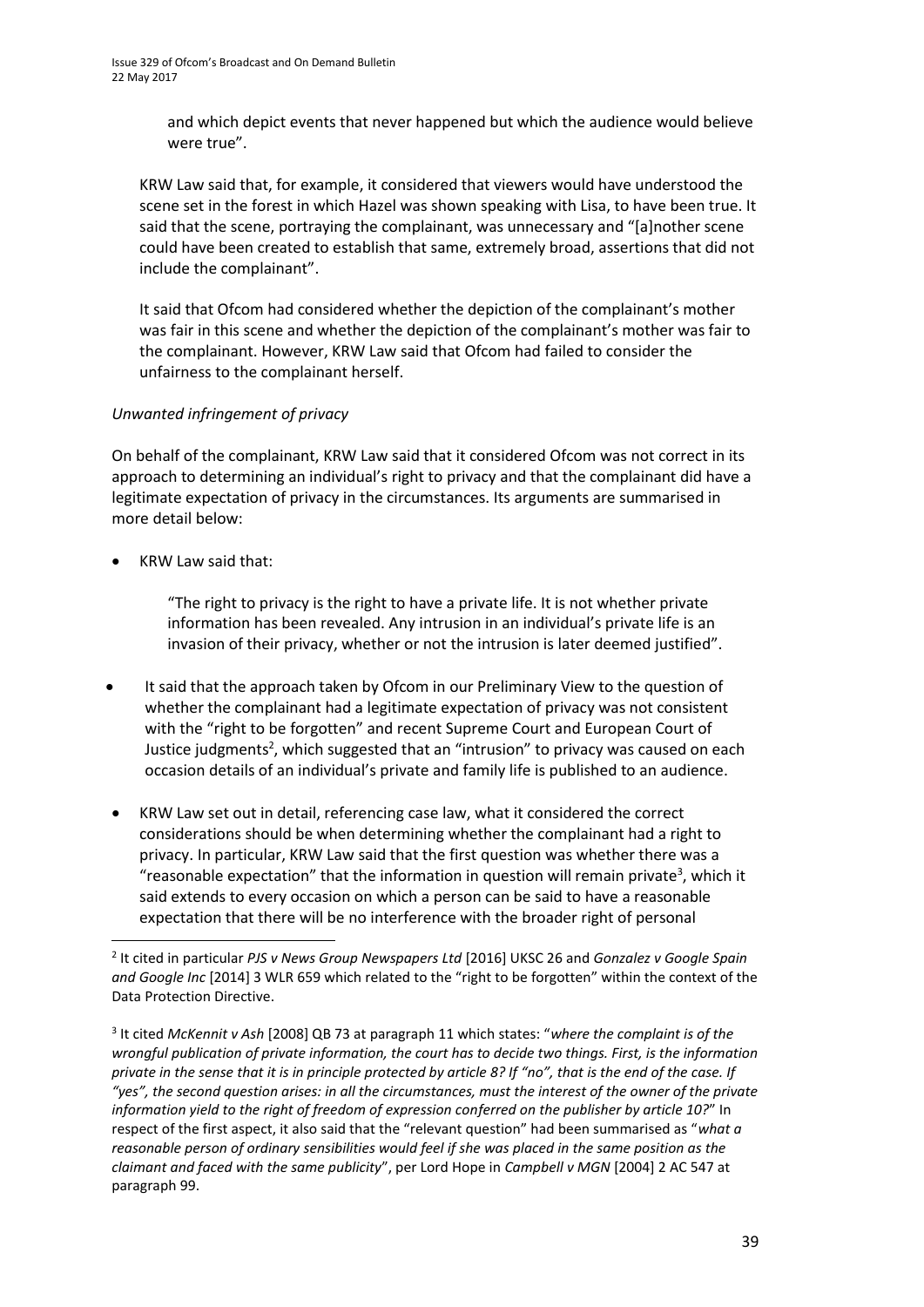autonomy<sup>4</sup>. It said that it considered that the right to respect private life embraces more than one concept, two core components being unwanted access to private information and unwanted access to or intrusion into one's personal space.<sup>5</sup> It also argued that information which is in the public domain can, through the passage of time, recede into the past and become a part of a person's private life.<sup>6</sup>

- KRW Law also suggested that, in assessing whether the complainant had a legitimate expectation of privacy, Ofcom should have taken account of all the circumstances of the case, including the factors listed in *Murray v Express Newspapers Plc* [2009] Ch 481. It then gave its assessment of those factors:
	- $\circ$  In terms of the attributes of the complainant, it said she was the daughter of the murder victim and the events depicted were presented as relating to her childhood.
	- o In terms of the nature of the activity depicted, it related to the complainant's home and family life when she was a child and depicted her suffering emotional distress following the death of her father, and depicted her at home with her family and with her family members and her father's murderer.
	- $\circ$  It said that ITV was primarily depicting the complainant's family life for the purposes of dramatic entertainment and profit, and knew that the complainant and other relatives of the victims strongly objected to the commissioning and production of the broadcast.
	- o Finally, it said that the effect of the broadcast on the complainant was to cause her extreme distress and upset.
- KRW Law argued that the depiction of real individuals participating in fictional events engaged the privacy and family rights of the complainant. KRW Law gave the example of the scene set in the forest in which Hazel was shown speaking with Lisa. It said that it was significant that the broadcaster had said that it had wished to portray the "religious beliefs of the family" because "…the broadcaster is admitting that it wished to portray the complainant's religious beliefs – which are matters which are extremely private". KRW Law therefore said that the depiction of Miss Buchanan's religious beliefs "within a wholly fictitious scenes [sic] actually misrepresented her religious views and was an entirely unwarranted infringement of her family, privacy and religious rights".

### $\mathcal{K}$  [REDACTED]<sup>7</sup>

1

 KRW Law disagreed with ITV's approach to privacy, and, in particular, with regards to ITV's view that Miss Buchanan's expectation of privacy was severely limited by the amount of information already in the public domain about the murders. KRW Law said

<sup>4</sup> It cited *R (Catt) v ACPO* [2015] 2 WLR 664 at paragraph 4 in support of this.

<sup>&</sup>lt;sup>5</sup> It said that these were referred to as the "confidentiality component" and the "intrusion component" in *Goodwin v NGN Ltd* [2011] EMLR 27 at paragraphs 85 and 86.

<sup>6</sup> It referred to *R (T) v Chief Constable of Greater Manchester* [2014] 3 WLR 96 in support of this.

<sup>&</sup>lt;sup>7</sup> Text redacted for legal reasons.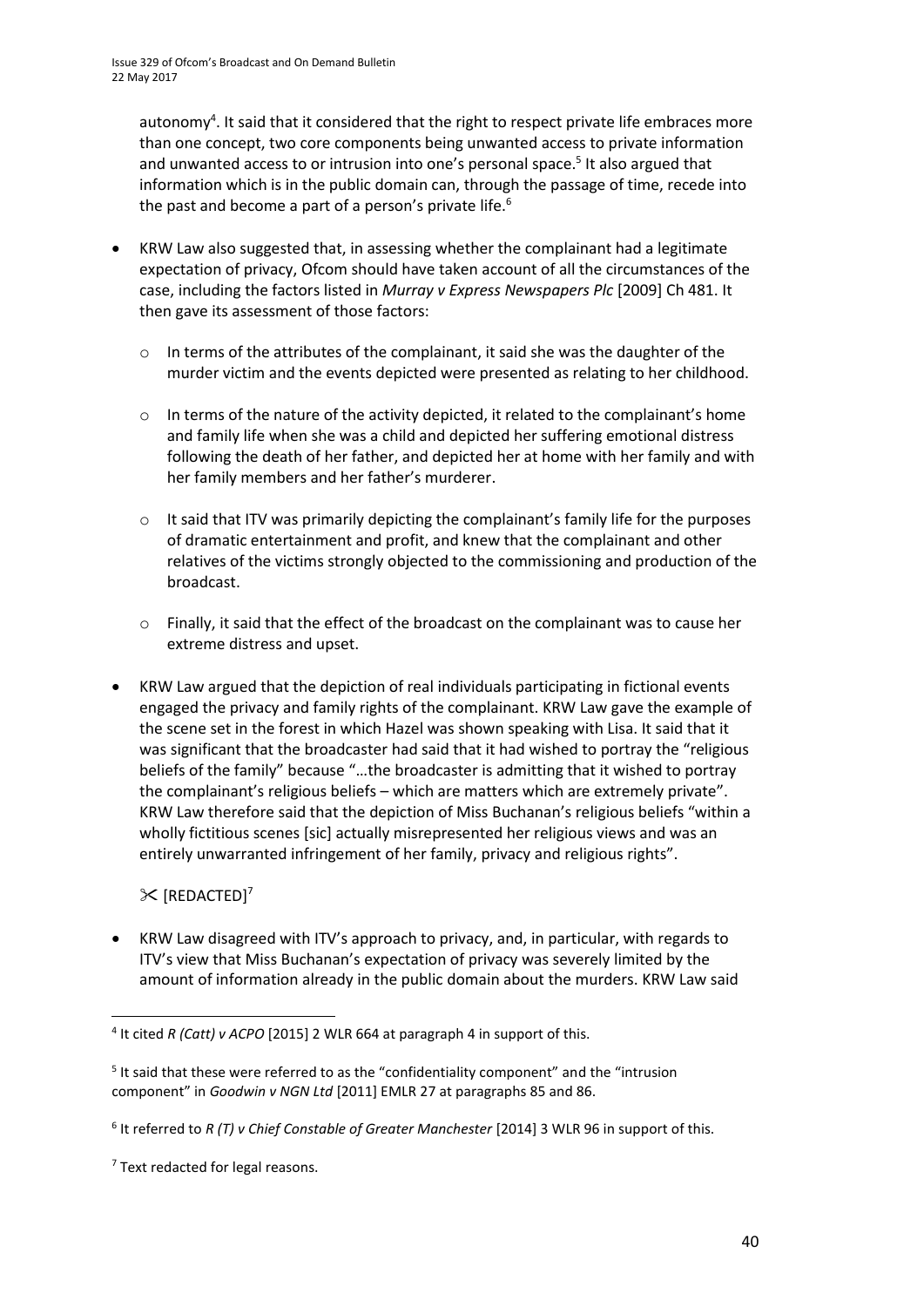that the complainant retained a reasonable expectation of privacy with regards to information not disclosed in the trial; it said that the position was different for material that was disclosed in open court. Further, KRW Law said that ITV failed to acknowledge that the series had substantial viewer numbers, many of whom would have had no knowledge of the criminal proceedings or factual information included in the programmes.

- KRW Law also questioned why Ofcom had seemingly disregarded ITV's "admissions" that accepted that the complainant's privacy and family rights were engaged.
- KRW Law also disagreed with ITV's interpretation of 'public interest'. It said that: "…what has been said in open court can be reported. However, there is no public interest in making up dialogue regarding a family dynamic for an entertainment show". It said that the broadcaster had "…inappropriately equated 'public interest' with 'what is interesting to the public'". It said that:

"…there is a clear difference between the public interest in respect of (a) of reports of the criminal proceedings at the date of their occurrence in the context of 'factual' reporting… and (b) the commissioning and broadcasting of a 'drama' which… included wholly 'artistic' (or inaccurate) depictions of our client and presented to the audience in a manner whereby fictional content is to be perceived as factual/nonfictional".

### ITV's representations

ITV did not raise any representations with regards to Ofcom's initial Preliminary View. However, it provided further information in response to KRW's comments, as summarised above.

### *Unjust or unfair treatment*

### ITV stated that:

 As detailed in its response to the complaint, the series "…did not distort events in a way that was unfair to the real individuals portrayed, and that the 'forest' scene did not unduly distort the reality of events, notwithstanding that the particular dialogue in this scene was invented". The broadcaster said that the depiction of the complainant's mother was not unfair to her or to the complainant.

ITV also said that it did not agree with KRW Law that Ofcom had failed to consider whether this scene was unfair to the complainant as well as her mother. ITV said that the complaint alleged that the scene was unfair to the complainant because it was fictitious, and that it made her mother "appear heartless and a liar to her daughter". ITV said that it was correct to conclude that the scene was not unfair to the complainant on the grounds that it was "fictitious", given that viewers would have understood the series was a drama based on factual events, and that the dialogue (such as in this particular scene) did not represent a full and accurate factual account of conversations relating to the murders over a period of 21 years. It said that the depiction of the complainant's mother was not unfair to her, and her depiction did not create any unfairness to the complainant.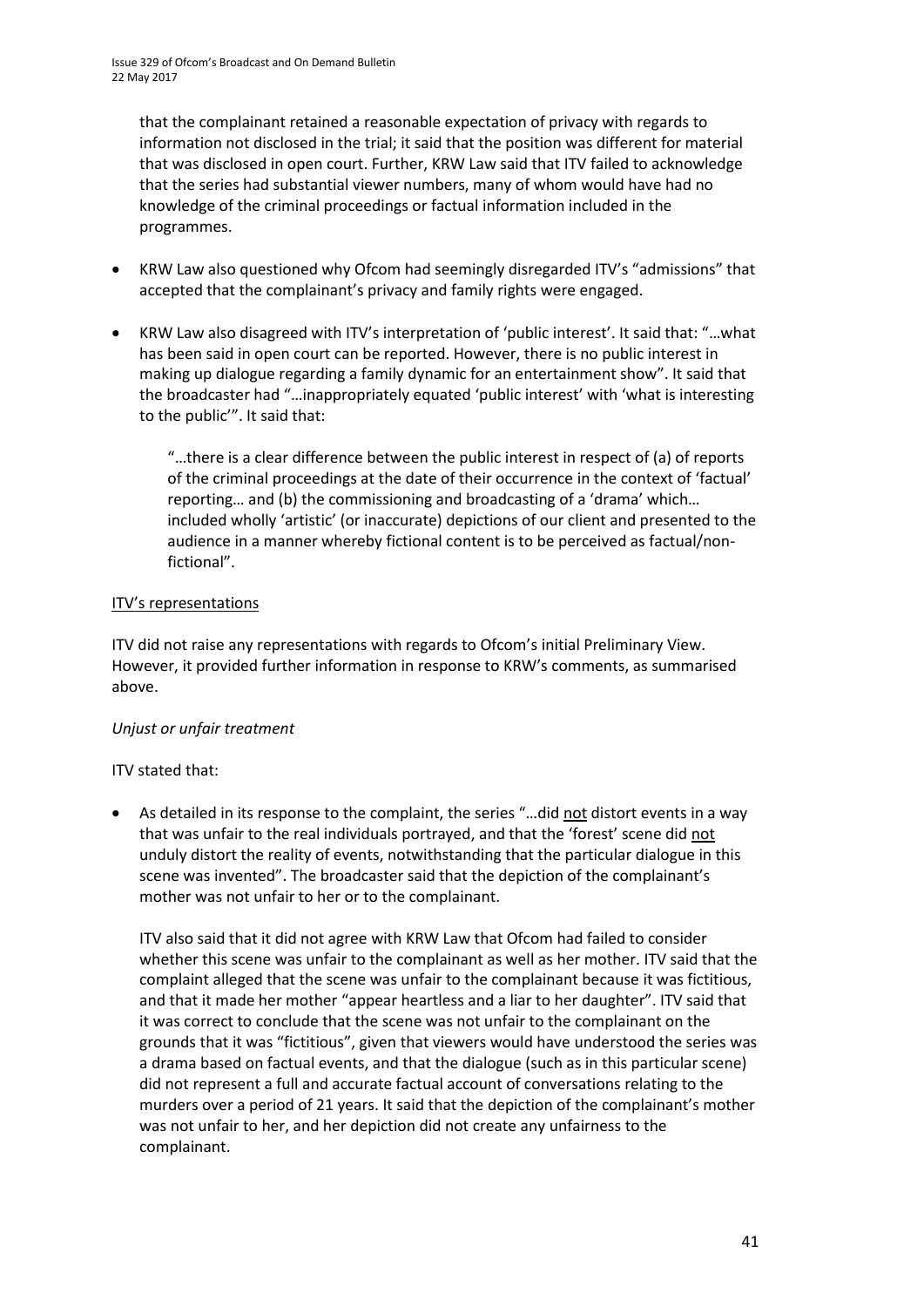### *Unwanted infringement of privacy*

ITV stated that:

 In relation to the 'forest' scene, there was no infringement of the complainant's privacy in the programmes as broadcast, given the information in the public domain, and viewed in the round, the scene did not reveal any private information about the complainant.

With regards, in particular, to KRW Law's view that this scene had misrepresented the complainant's religious views and infringed her privacy by including information pertaining to her religious beliefs, ITV said that this scene represented Hazel as a loving mother seeking to comfort her child by suggesting her father was now in heaven. It said that this clearly reflected the religious (i.e. Christian) beliefs of the family. It said that Miss Buchanan herself had said in her complaint that she had discussed her father's death with her mother, who "responded in a caring, loving and Christian way". ITV said that the suggestion by KRW Law that this scene thereby infringed on the complainant's privacy by depicting her religious beliefs, and "misrepresented" the complainant's religious beliefs, was unsustainable, given the nature of the dialogue and the information already in the public domain about the Buchanan family and their religious background.

- It did not make any "admission" that "the complainant's family and privacy rights were engaged". ITV said that it had referred in its response to the complaint to the complainant having a sufficiently direct interest in the treatment of the murder of her father in the series, and the depiction of herself, i.e. a sufficiently direct interest in order to satisfy the requirements of the Broadcasting Act 1996 to bring a complaint of unfair treatment.
- It did not state that the complainant had an expectation of privacy in relation to the matters depicted in the series. ITV said that it "…suggested that, insofar as the complainant *might* have any expectation of privacy, that expectation was severely limited, given the information already in the public domain concerning her father's murder, and her family life following the murder". ITV said that it agreed with Ofcom's view that the complainant did not have a legitimate expectation of privacy in relation to the depiction of the murders, the events surrounding them, and her mother's trial and conviction.
- In its view, Ofcom had properly taken into account all the circumstances of the case (in line with recent case law) in reaching the correct conclusion that the complainant did not have a legitimate expectation of privacy in relation to the depiction of the murders and the events surrounding them. It considered that KRW Law's reference to the concept of intrusion and the "right to be forgotten" were irrelevant to the complaint.
- It did not agree with KRW Law's comments on 'public interest' and for the avoidance of doubt, it does not equate 'public interest' with what is "interesting to the public".

 $\mathcal{K}$  [REDACTED]<sup>8</sup>

**.** 

<sup>8</sup> Text redacted for legal reasons.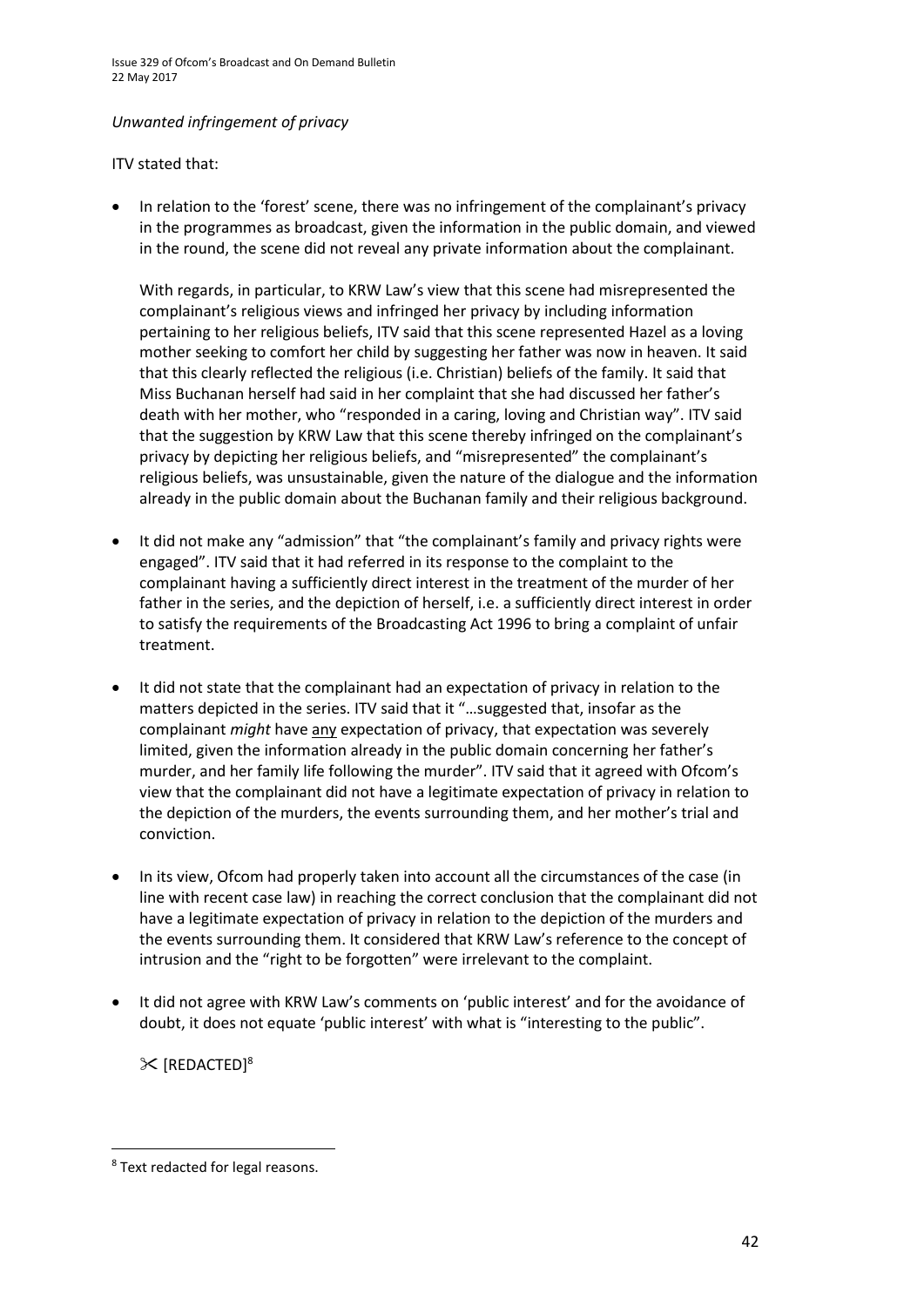Issue 329 of Ofcom's Broadcast and On Demand Bulletin 22 May 2017

 It said that, while the complainant was entitled to her opinion as to whether certain scenes were "surplus to requirement" in telling the story of the murders and the events surrounding them, and was sympathetic to the complainant for the loss of her father and the traumatic discovery of his murder, it considered that the series did not treat the complainant unfairly or unwarrantably infringe her privacy.

#### **Ofcom's revised Preliminary View**

Following its consideration of the representations, as outlined above, on Ofcom's initial Preliminary View, Ofcom prepared a revised Preliminary View that Miss Buchanan's complaint should not be upheld. The parties were given the opportunity to make representations on the revised Preliminary View. Neither party made any further representations.

### **Decision**

Ofcom's statutory duties include the application, in the case of all television and radio services, of standards which provide adequate protection to members of the public and all other persons from unjust or unfair treatment and unwarranted infringement of privacy in, or in connection with the obtaining of material included in, programmes in such services.

In carrying out its duties, Ofcom has regard to the need to secure that the application of these standards is in the manner that best guarantees an appropriate level of freedom of expression. Ofcom is also obliged to have regard, in all cases, to the principles under which regulatory activities should be transparent, accountable, proportionate and consistent and targeted only at cases in which action is needed.

In reaching its decision, Ofcom carefully considered all the relevant material. This included a recording of the programme as broadcast, both parties' written submissions and supporting material provided by ITV with its written submissions, which included a recording of the BBC programme *Spotlight* and a copy of the book 'Let This Be Our Secret'. Ofcom also took account of the representations made by KRW Law on ITV's response to the complaint and made by both parties in response to Ofcom's initial Preliminary View on this complaint.

#### *Unjust or unfair treatment*

a) Miss Buchanan complained that she was treated unjustly or unfairly in the programmes as broadcast because the series promoted itself as being "*A true story*", which Miss Buchanan asserted was "…thereby inviting the audience to take all scenes and dialogue as factual". Miss Buchanan said that the series was a "…sensational melodrama" and that much of it was "made up and embellished".

When considering and deciding complaints of unjust and unfair treatment, Ofcom has regard to whether the broadcaster's actions ensured that the programme as broadcast avoided unjust or unfair treatment of individuals and organisations, as set out in Rule 7.1 of the Code.

In assessing whether Miss Buchanan had been treated unjustly or unfairly, we had particular regard to Practice 7.10 of the Code which states: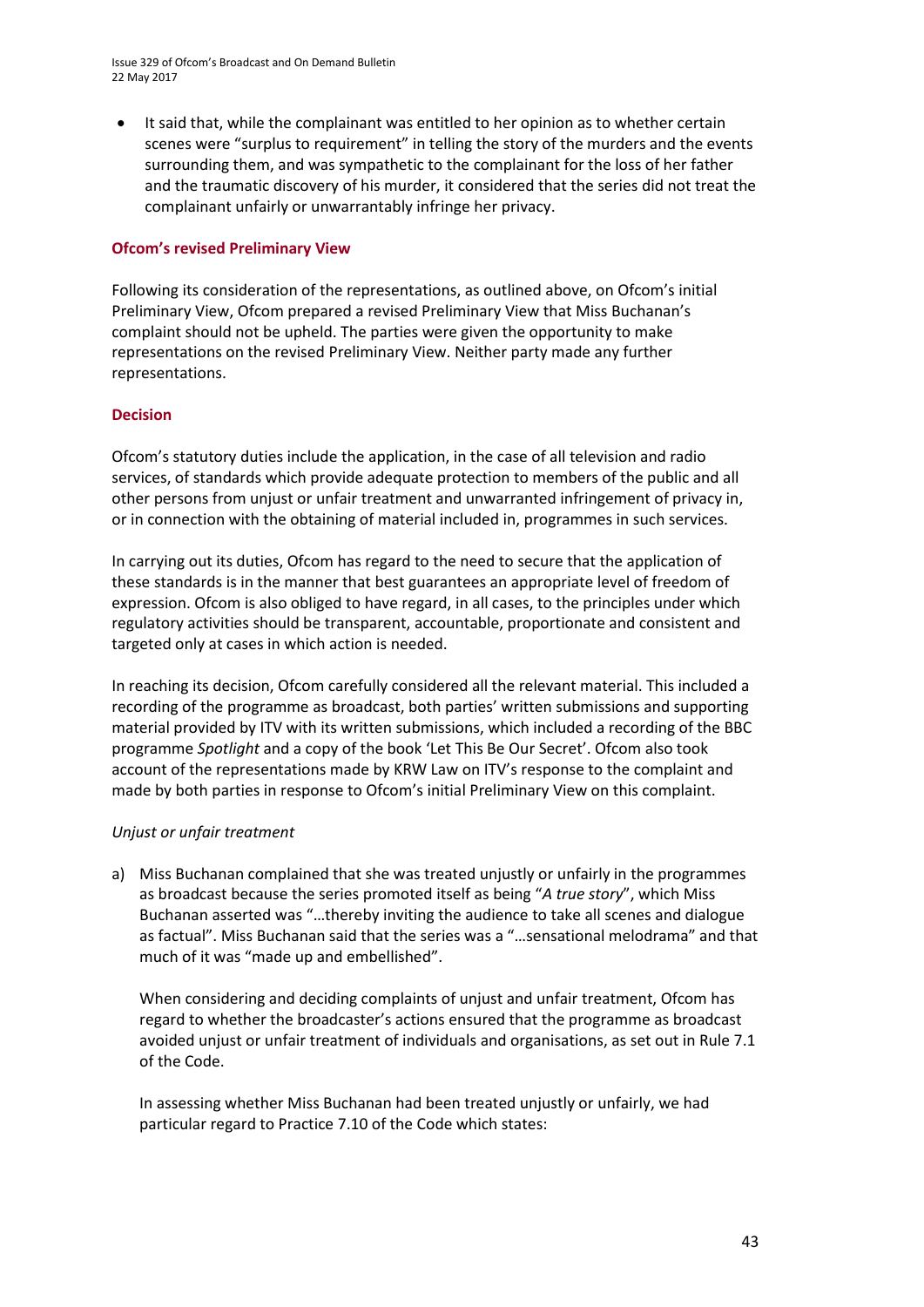"Programmes – such as dramas and factually-based dramas – should not portray facts, events, individuals or organisations in a way which is unfair to an individual or organisation".

Before considering the substance of the complaint, Ofcom assessed whether or not Miss Buchanan was identifiable as one of the individuals depicted in the programmes. We noted that the series was a factual drama about the double murder of Lesley and Trevor (the complainant's father). The programmes included scenes of both victims' family life, including actors playing their various children, several of whom represented the complainant at various ages. We considered that the complainant was identifiable as "Lisa" in the programmes.

At the beginning of each episode, the programme stated "*A true story*". However, we also noted that this was followed immediately with "*What follows is a dramatisation of real events that took place in Coleraine between 1990 and 2011* [Ofcom's emphasis]". Given this, we considered that viewers would have understood that the series was not intended to be a documentary, and that while the drama was based on real events, the characters and scenes presented in the series were not intended to represent a complete and accurate reflection of the real people and events they depicted.

It was in this context we went on to consider the complainant's concern that the representation of her mother was "…untrue and inaccurate and simply accepts what Colin Howell states as truth". Ofcom recognised that Miss Buchanan is entitled to her own opinion that her mother is not guilty of murder. However, it is not disputed that her mother has been convicted for the crime after a trial and that her attempts to appeal the conviction have been, to date, unsuccessful. We therefore did not consider that it was unfair to portray Hazel as an accomplice in the murders. Also, and notwithstanding that we did not consider viewers would have understood the series to be a documentary, as outlined above, we noted that it was made clear in the programmes that Hazel did not consider herself to be guilty of murder and neither did her close family, and that they continued to assert her innocence. For example, while shown being interviewed by police, Hazel stated:

*"I couldn't do anything* [to prevent the murders] *because he* [Colin] *controlled me…I was so scared, I thought if I say something against this, he's going to turn around and kill me. I am a soft person. But he was a very controlling person. I was easy prey"*.

Hazel's family were shown praying for her before going in to court, her husband saying:

*"Lord, we ask you watch over our beloved Hazel and grant her justice in her time of trial. Let the jury understand that she was his victim too. An innocent victim"*.

During Hazel's trial, Hazel and her family spoke about her legal strategy:

David: *"We've agreed that the way to do this is to expose Colin. The jury must see him for the liar that he is*.

Andrew: *He's a double murderer*.

Lisa: *He'll make the jury see that*.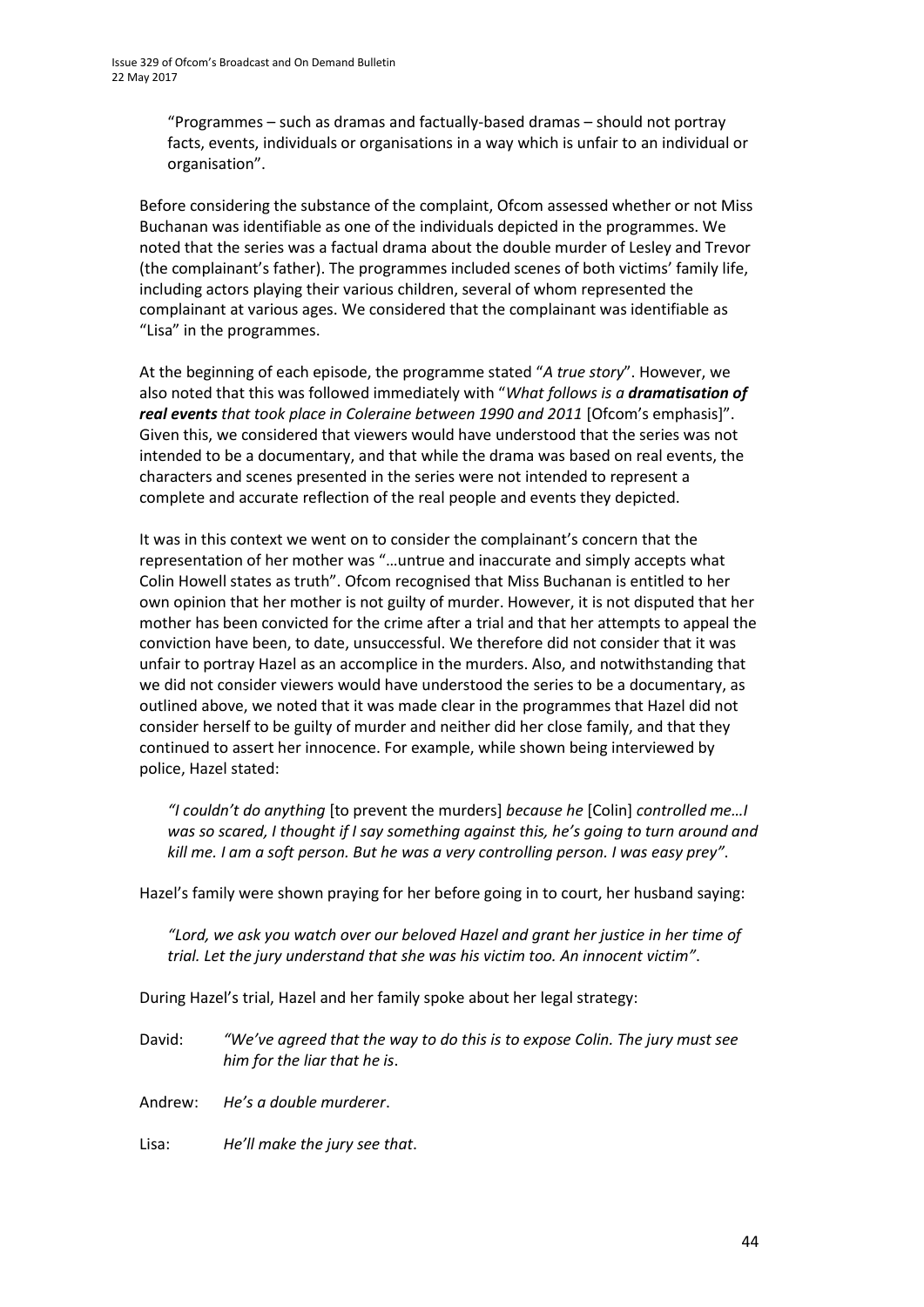Hazel: *You don't know him. You don't know what he's capable of*".

At the end of the final programme, as the verdict of guilty was announced, Lisa, Andrew and David were shown visibly upset. On-screen captions stated:

*"Hazel Stewart was sentenced to life with a minimum of 18 years for the murders of both Lesley and Trevor"*.

And,

*"All appeals by her have failed".*

Miss Buchanan also specified in her complaint a particular scene, in episode three, which she said was unfair to her because it was "entirely fictitious" and made her mother "appear heartless and a liar to her daughter". We also took into account KRW Law's representations that the unfairness to Miss Buchanan was caused by the inclusion in the programmes of "…scenes that are entirely incidental to the murders and which depict events that never happened but which the audience would believe were true" and its comments that viewers would have expected the series to portray scenes in a way which was "materially true". The particular scene highlighted by Ms Buchanan, outlined in detail in the "Programme summary" section above, showed Hazel and Colin taking their children out in a forest together and included a conversation between the actors playing Hazel and her daughter Lisa (the complainant). In its response to the complaint, ITV said it accepted that the dialogue between Hazel and Lisa was invented and explained the dramatic purpose of the scene.

As outlined above, we considered that viewers would have understood that the series was a drama based on factual events, and not a documentary. We therefore considered that viewers would have recognised that the scripted dialogue in the programmes did not represent a full and accurate factual account of the conversations relating to the murders over a period of 21 years. We acknowledged that the drama did include real facts and considered that viewers may not have been clear at all times precisely where fact and fiction overlapped. However, because the programmes as a whole were clearly a drama series, we considered that viewers were unlikely to have concluded that the particular forest scene, for example, represented a real or, even if this was the case, an entirely accurate reflection of an event in the life of the complainant.

In any event, we did not consider that viewers would be likely to have considered that the particular conversation included in the episode between Hazel and the complainant in the forest, talking about her father's death, presented Hazel as "heartless". It was not disputed that Hazel had withheld the truth of their father's death from her children and had also deceived the police to avoid Lesley and Trevor's murders being discovered. In our view, we considered that the scene presented a sympathetic view of Hazel and the love she had for her children. We therefore did not consider that the inclusion of this scene in the series was likely to have materially and adversely affected viewers' opinions of the complainant's mother in a way that was unfair to her. We further considered that neither her mother's depiction nor the inclusion in the series of dramatised scenes involving the complainant, including the scene in the forest showing the conversation between the complainant and her mother about her father's death, misrepresented the events that had taken place so as to create any unfairness to Miss Buchanan.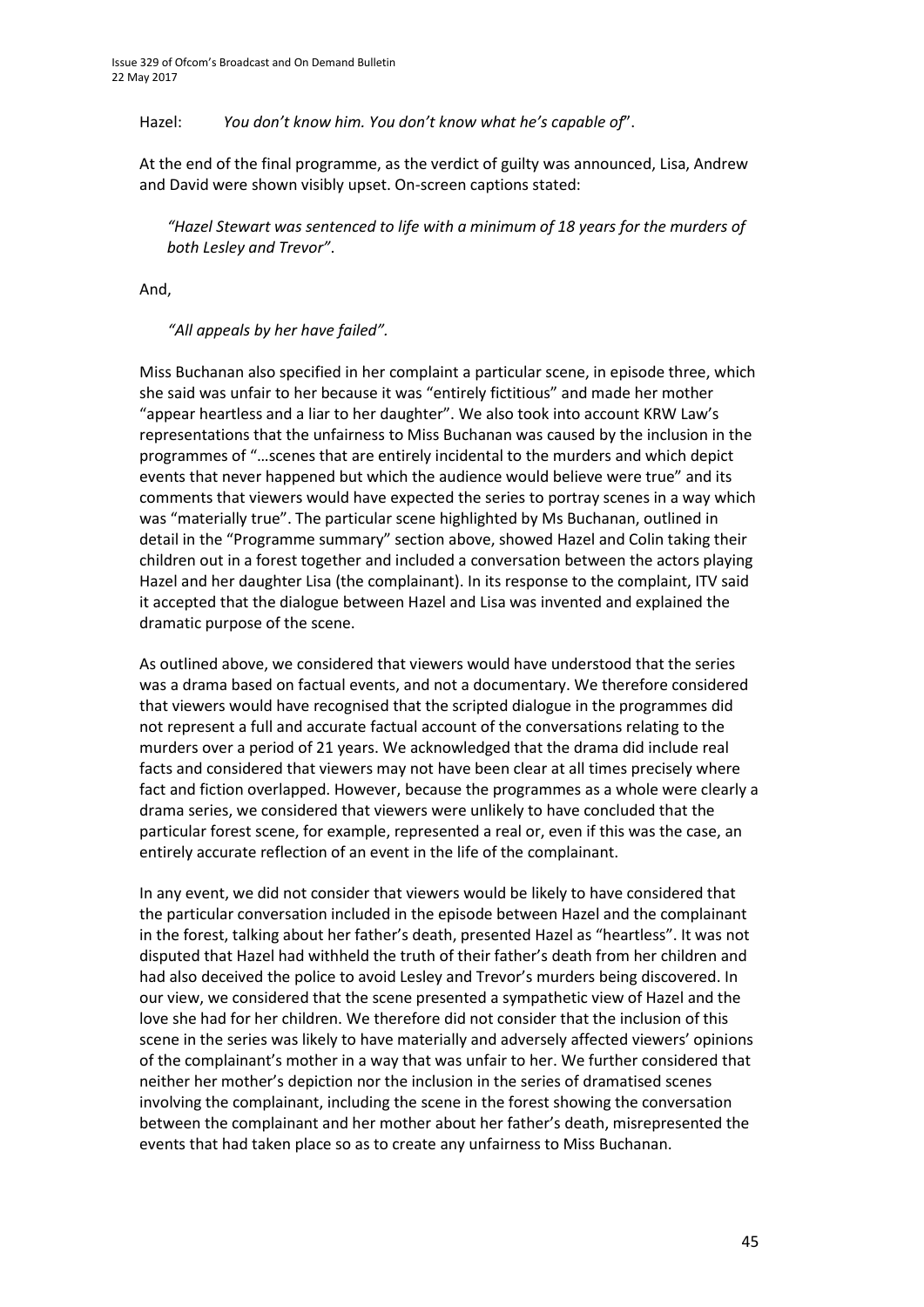In addition, we also noted from KRW Law's representations the complainant's view that the scene misrepresented her religious beliefs. However, we did not consider that the scene would have been taken by viewers to have been a reflection of the personal religious beliefs of the complainant, and, in any case, it is not a matter of dispute that the family were practising Christians at the time the events depicted took place. The complainant herself stated in her complaint that she discussed her father's death with her mother, who "responded in a caring loving and Christian way". We also noted that the family's religious beliefs were already in the public domain, having been referred to, for instance, throughout Mr Henderson's book 'Let This Be Our Secret' and discussed in the media with regards to the murders. Therefore, although we acknowledged that this scene may have been sensitive, and resulted in distress, to the complainant, we did not consider that it resulted in any unfairness to her. We address the privacy aspects raised in relation to this below.

We also considered the complainant's objection to the fact that the programme makers had not discussed any scenes with her in which she would be depicted and she was not offered an opportunity to view the programme before it was broadcast. Broadcasters are not obliged to provide participants or people with a direct interest in the content of a programme with the opportunity to view it before broadcast or to discuss the content of any particular scenes in which they would be featured, unless not doing so would result in unfairness to them in the programme as broadcast. For the reasons set out above, we did not consider in this case that the depiction of Miss Buchanan or her mother resulted in any unfairness to her, and that accordingly there was no unfairness to her arising from the fact that the programme makers had not discussed any particular scenes depicting her. However, in any case, we noted that the programme makers did write to Miss Buchanan and her brother (care of their stepfather) on 29 January 2015, asking to interview them regarding the series. The letter made it clear that "We are proposing to dramatise a few scenes that might portray you at various ages". Miss Buchanan's stepfather wrote back to the programme makers, in a letter dated 14 February 2015, confirming that "none of us wish to participate". ITV explained in its response to the complaint, that the programme makers therefore respected the complainant's decision not to engage in discussion of the series, having been informed of it. We also noted that ITV said in its response that had the complainant requested a preview of the programmes prior to their broadcast, which it said she had not, it would have willingly provided this.

Taking all the factors above into consideration, we did not consider that Miss Buchanan had been treated unjustly or unfairly in the programmes as broadcast.

### *Unwarranted infringement of privacy*

b) Miss Buchanan also complained that her privacy was unwarrantably infringed in the programmes as broadcast because she considered "…the entire series was an invasion of our family privacy" and said that she had not approved of the series being made.

In Ofcom's view, the individual's right to privacy has to be balanced against the competing right of the broadcaster to freedom of expression. Neither right as such has precedence over the other and where there is a conflict between the two, it is necessary to intensely focus on the comparative importance of the specific rights. Any justification for interfering with or restricting each right must be taken into account and any interference or restriction must be proportionate.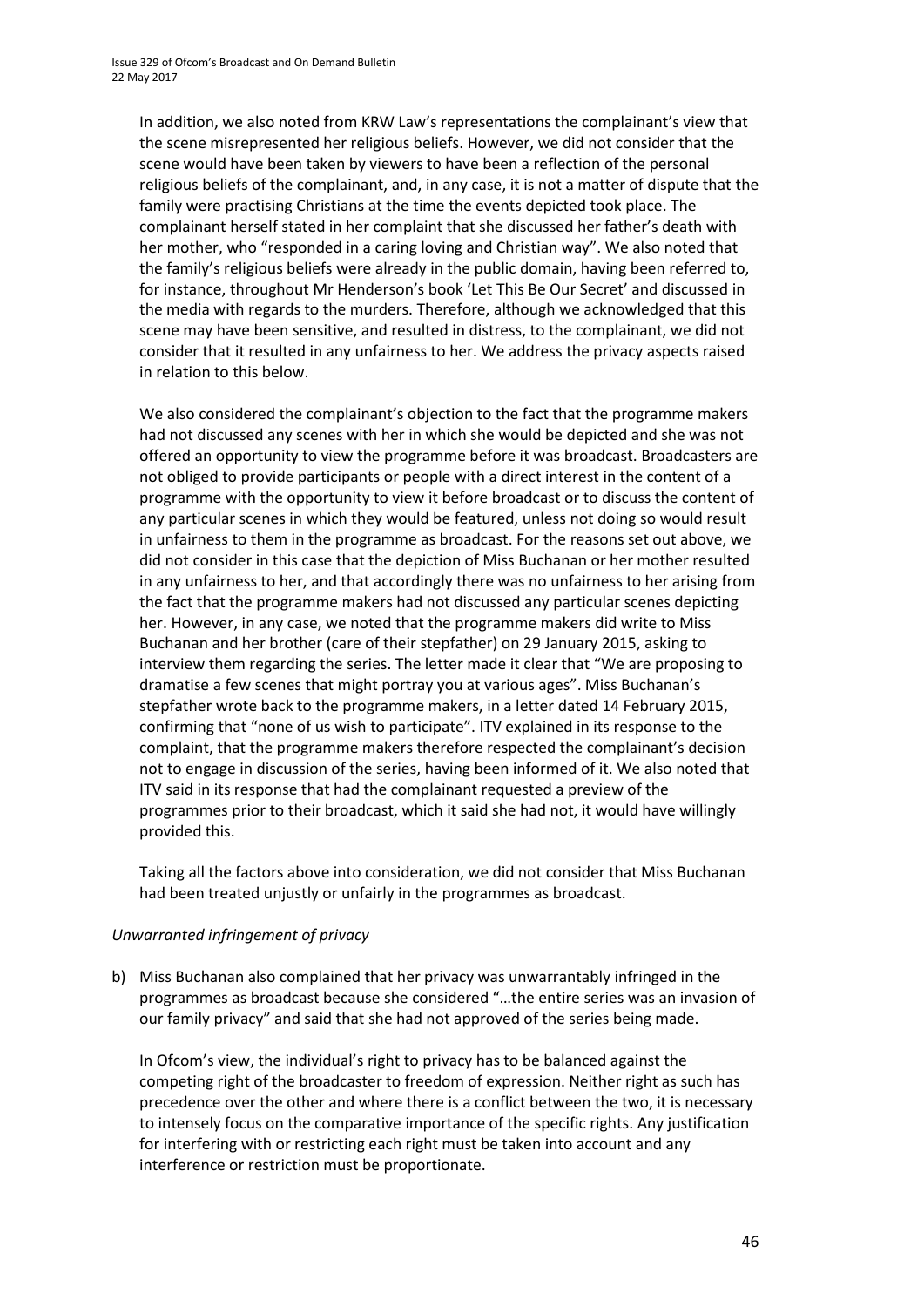This is reflected in how Ofcom applies Rule 8.1 of the Code, which states that any infringement of privacy in programmes or in connection with obtaining material included in programmes must be warranted.

In addition to this rule, Section Eight (Privacy) of the Code contains "practices to be followed" by broadcasters when dealing with individuals or organisations participating in, or otherwise directly affected by, programmes, or in the making of programmes. Following these practices will not necessarily avoid a breach of Rule 8.1 and failure to follow these practices will only constitute a breach where it results in an unwarranted infringement of privacy.

In considering Miss Buchanan's complaint, we had particular regard to Practices 8.6 and 8.19 of the Code. Practice 8.6 states:

"If the broadcast of a programme would infringe the privacy of a person or organisation, consent should be obtained before the relevant material is broadcast, unless the infringement of privacy is warranted".

Practice 8.19 states:

 $\overline{a}$ 

"Broadcasters should try to reduce the potential distress to victims and/or relatives when making or broadcasting programmes intended to examine past events that involve trauma to individuals (including crime) unless it is warranted to do otherwise. This applies to dramatic reconstructions and factual dramas, as well as factual programmes.

• In particular, so far as it is reasonably practicable, surviving victims and/or the immediate families' of those whose experience is to feature in a programme, should be informed of the plans for the programme and its intended broadcast, even if the events or material to be broadcast have been in the public domain in the past".

In considering whether or not Miss Buchanan's privacy was unwarrantably infringed in the programmes as broadcast, Ofcom first assessed the extent to which she had a legitimate expectation of privacy in relation to the broadcast of information about her included in the programmes.

We carefully considered the representations made by KRW Law in relation to the complaint and following Ofcom's initial Preliminary View. However, we do not agree with KRW Law that our approach is contrary to the prevailing law in England and Wales.

We noted KRW Law's comments that a person does not necessarily lose a reasonable expectation of privacy in respect of information simply because it has previously been made public, and that a new "intrusion" into the privacy of an individual may be caused by a new publication of that information.<sup>9</sup> We agree with KRW Law that a person's rights

<sup>9</sup> We note that KRW Law cited *PJS v News Group Newspapers* [2016] UKSC 26 in this context. That judgment concerned the question as to whether it was right to retain an injunction against the publication of information when that information had been widely disseminated online. It was accepted during the proceedings that the information in question, regarding extra-marital sexual relations, was information in relation to which the claimant had a legitimate expectation (or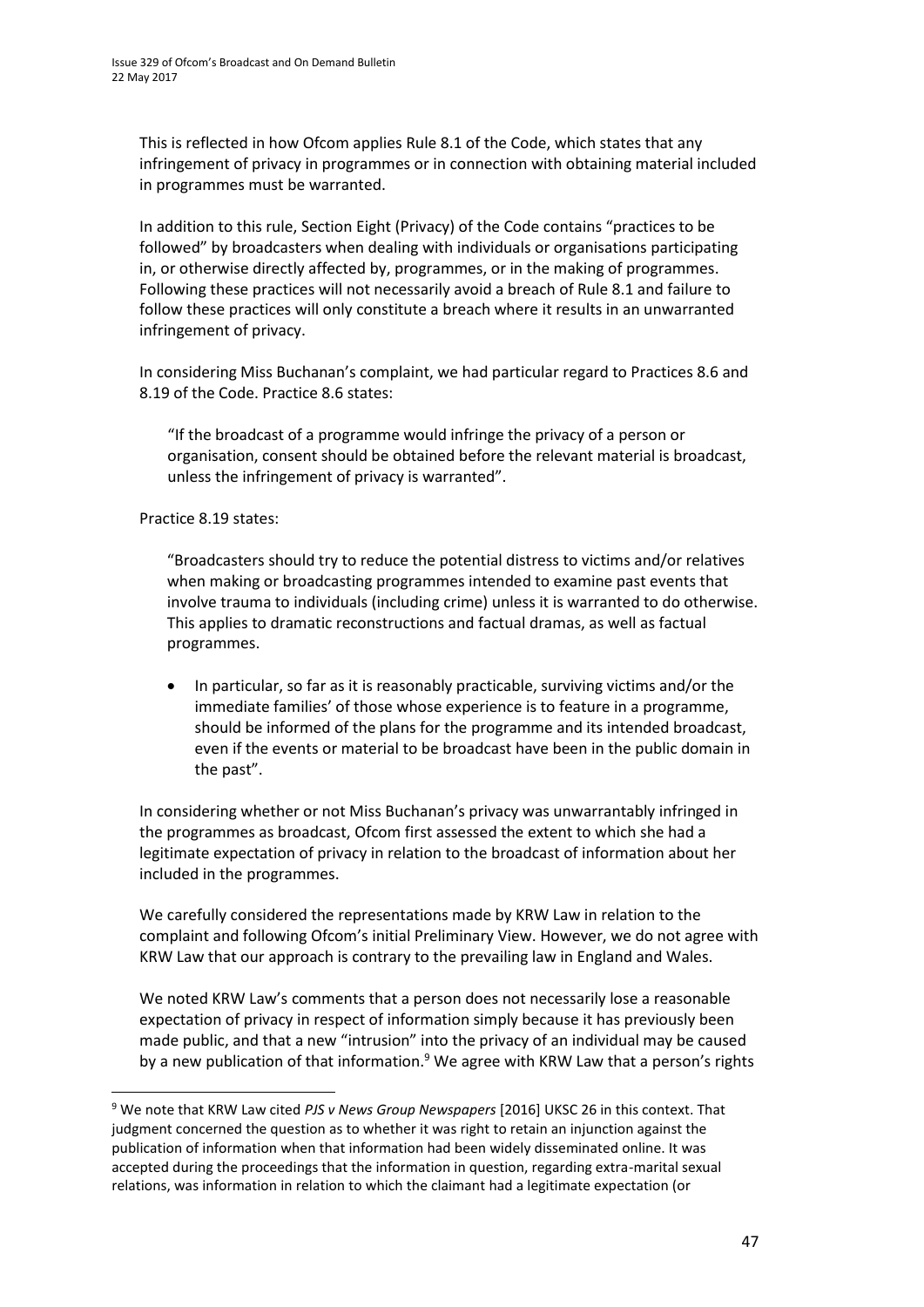**.** 

under Article 8 of the ECHR may be engaged in respect of information which is in, or previously has been in, the public domain, and that a subsequent publication – or broadcast – of such information may, depending on the circumstances, infringe a person's rights under Article 8.<sup>10</sup> However, the first question remains whether the complainant had a legitimate expectation of privacy in relation to the broadcast of information about her included in the programmes.

The test applied by Ofcom as to whether a legitimate expectation of privacy arises is objective: it is fact-sensitive and must always be judged in light of the circumstances in which the individual concerned finds him or herself. Ofcom therefore approaches each case on its facts and taking account of all of the circumstances of the case.

We considered KRW Law's comments as to why we should consider that the complainant did have a legitimate expectation of privacy in the circumstances, in particular in light of the factors discussed in the *Murray v Express Newspapers* case.<sup>11</sup> The series contained details of her mother's affair with Colin, her father's murder and the trial and conviction of her mother in relation to this (as set out in detail above in the 'Programme summary' section). As outlined above at head a), we considered that the complainant was identifiable in the programmes as "Lisa" and that it therefore represented these events as taking place in the context of her childhood.

We also took into account that the murders of Lesley and Trevor, and the conviction of Colin and Hazel, were matters of public record. The details of the murders were examined, firstly at the original inquest, and again in open court during Hazel's trial, and have been the subject of varied public and media scrutiny. Details of the events surrounding the murders have also been widely publicised by the media reporting of the trial, in television documentaries, in a detailed Police Ombudsman statement, and the book 'Let This Be Our Secret'. In addition, the complainant herself has openly discussed details of her father's murder, and her views and feelings about it, publicly. For example, she appeared along with her brother and stepfather in the BBC programme *Spotlight,*  broadcast in March 2011, in which she was shown being interviewed about her feelings about the murders and why she considered her mother to be innocent.

The series depicted the murders in some detail. Miss Buchanan considered the series to have been "…grossly insensitive especially the prolonged and graphic murder scenes".

<sup>&</sup>quot;reasonable expectation") of privacy, and that was not a question which arose on appeal. It therefore proceeded on a somewhat different basis to the present case, where there is a prior question to be addressed about whether the complainant had a legitimate expectation of privacy in connection with the information broadcast about her in the programmes. We also note that KRW Law referred to *Gonzalez v Google Spain and Google Inc* [2014] 3 WLR 659. That case concerned the application of the Data Protection Directive in the context of online searches not an individual's rights to privacy under Article 8 of the European Convention on Human Rights in a broadcasting context, and we do not therefore consider it to be relevant to the matters at issue.

<sup>10</sup> See, for instance, *R (L) v Commissioner for Metropolitan Police* [2010] 1 AC 410 and *Goodwin v NGN Ltd* [2011] EMLR 27

 $11$  These are: the attributes of the claimant, the nature of the activity in which the claimant was engaged, the place at which it was happening, the nature and purpose of the intrusion, the absence of consent and whether it was known or could be inferred, the effect on the claimant and the circumstances in which and the purposes for which the information came into the hands of the publisher.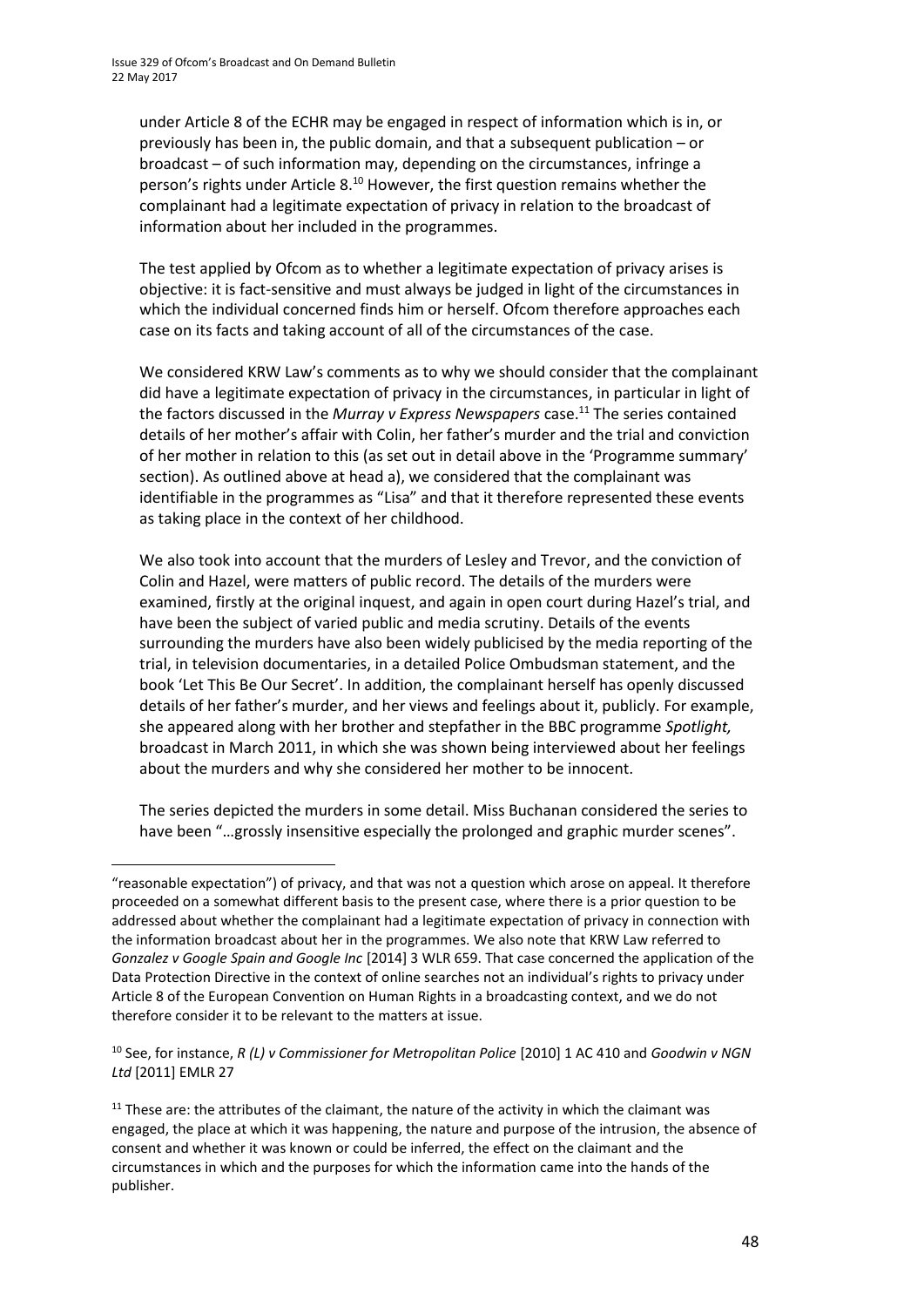Ofcom fully appreciated that Miss Buchanan found it distressing to watch the series. We recognised that viewing a programme about a past traumatic event, for instance, as in this case, the murder of an immediate family member during the complainant's childhood, is understandably capable of causing substantial distress and upset, particularly where that programme includes dramatic reconstructions of the events which took place. However, distress alone (including as a result of subsequent press coverage and public comment on these events in connection with the broadcast) is not sufficient by itself to mean that the complainant's privacy rights are engaged. Instead, the complainant must hold a legitimate expectation of privacy and/or protection in respect of the aspect of her private life which is the subject of the complaint.<sup>12</sup> In this instance, we considered that the information revealed in the scenes regarding the notorious murders, which had been widely reported in the public domain as a result of the court proceedings as noted above, and which continued to generate substantial publicity and coverage (including as a result of the subsequent appeal process), could not reasonably be considered to be information which, through the passage of time, had receded into the past and become a part of the complainant's private life. We therefore did not consider a legitimate expectation of privacy could be said to arise on the part of the complainant in relation to the depiction of the murders themselves or the subsequent court proceedings.

### $\mathbb{X}$  [REDACTED]<sup>13</sup>

Taking all the above factors into consideration, it was our view that, in the particular circumstances of this case, and in particular given the gravity and notoriety of the murders, the prominent nature of the trial and conviction of Colin and Hazel and the amount of information already available in the public domain about these events, Miss Buchanan did not have a legitimate expectation of privacy in relation to the depiction in the series of Hazel and Colin's affair, Lesley and Trevor's murders, the events surrounding them, and Hazel's trial and conviction. In reaching this view, we took into account Miss Buchanan's comments regarding the distress caused by the programmes. While we acknowledged that the series was capable of causing her substantial distress and upset, as noted above, distress alone is not sufficient to engage the complainant's privacy rights by itself.

It was possible that a legitimate expectation of privacy might arise in connection with the programme's wider depiction of scenes of family life involving Miss Buchanan at the time of the murders and the subsequent trial, where those scenes could be said to reveal private or sensitive information about the complainant and her family life. In this context, we took into account that Miss Buchanan had raised a specific concern about the inclusion in the series of the scene taking place in a forest, in which an actor playing her as a child had a conversation with Hazel about her father's death, but that Miss Buchanan had not otherwise highlighted any specific private or sensitive information revealed about her in the programmes in connection with any other scenes depicting her as a child.

The scene in the forest was depicted in the series as a private moment between a mother and her daughter in which 'Lisa' said that she was missing her father and asked

**.** 

<sup>12</sup> *In re JR38* [2016] AC 1131

<sup>&</sup>lt;sup>13</sup> Text redacted for legal reasons.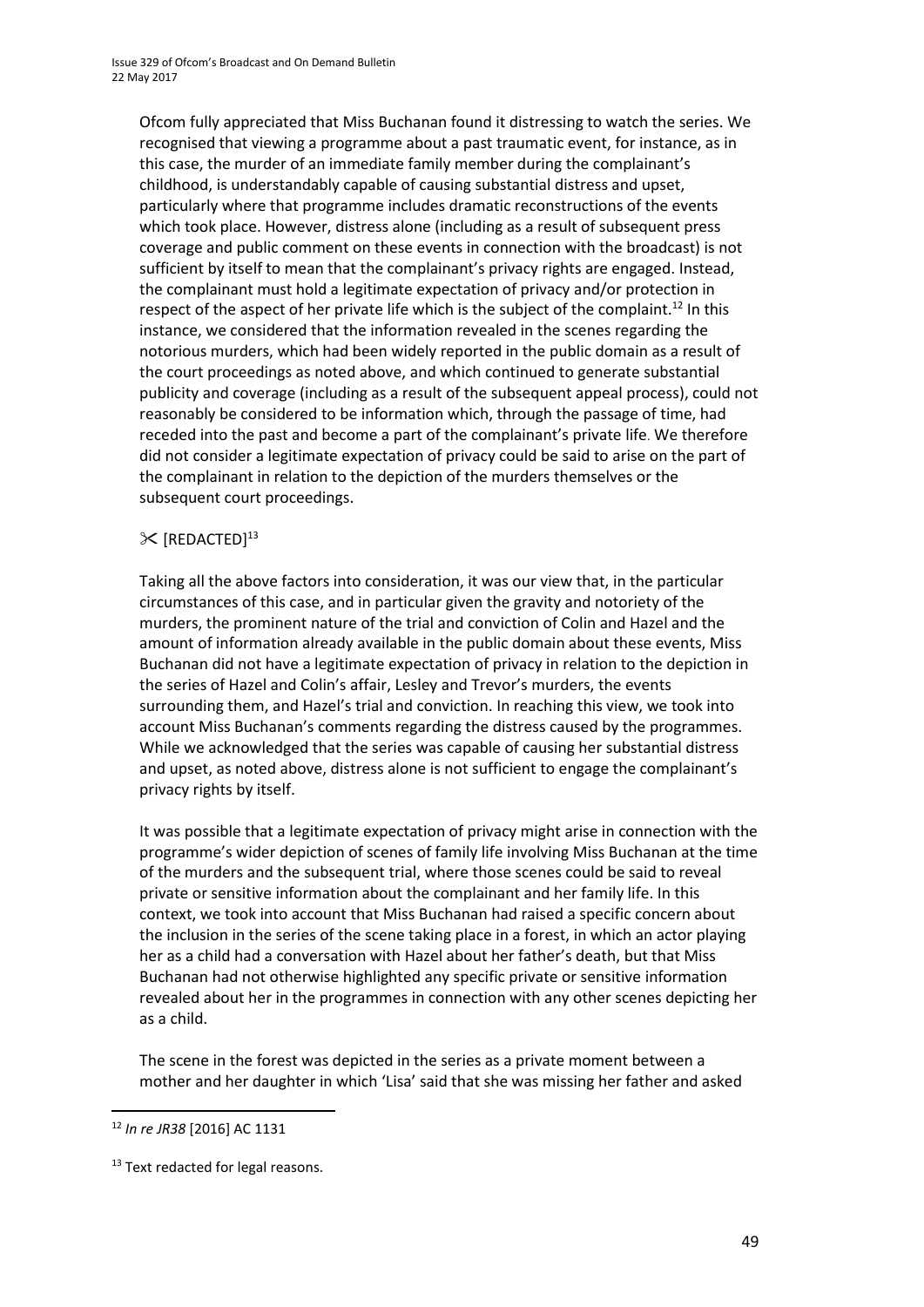her mother why he wanted to die, and her mother suggested that he had committed suicide because he was very sad, but would now be in heaven. The complainant had said that this scene was "entirely fictitious". As outlined above, detailed information about the death of her father, and the fact that her mother had led her and her siblings to believe he had committed suicide, was already widely available in the public domain. We considered that, viewed in the round, this particular scene did not reveal anything particularly private about the complainant which could not be inferred from the circumstances (e.g. that she missed her father following his death), and was relatively anodyne in nature.

We also took account of KRW Law's representations that this scene had misrepresented the complainant's religious views and infringed her privacy by including information pertaining to her religious beliefs. We considered that this scene represented Hazel as a loving mother seeking to comfort her child by suggesting her father was now in heaven. While we acknowledge that the complainant's personal religious beliefs are private to her, as outlined above at head a), we did not consider that the scene would have been taken by viewers to have been a reflection of the personal religious beliefs of the complainant, and, in any case, it is not a matter of dispute that the family were practising Christians at the time the events depicted took place. The complainant herself stated in her complaint that she discussed her father's death with her mother, who "responded in a caring loving and Christian way". The family's religious beliefs were already in the public domain, having been referred to, for instance, throughout Mr Henderson's book 'Let This Be Our Secret' and discussed in the media with regards to the murders.

We considered that, taking all the above factors into account, it may be arguable that Miss Buchanan had a legitimate expectation of privacy in relation to the depiction of her interaction with her family members in scenes, such as the forest scene discussed above. However, in view of the fact that the scenes featuring the complainant as a child did not appear to reveal any particularly private or sensitive information about her which was not already in the public domain, we considered that any such expectation of privacy would have been engaged only at a low level.

Given our view that Miss Buchanan may have a limited expectation of privacy in connection with the scenes which depicted her family life as a child, and that she did not consent to the broadcast of such scenes in the programmes, Ofcom went on to consider whether the infringement of her privacy was warranted.

The Code states that "warranted" has a particular meaning. It means that, where broadcasters wish to justify an infringement of privacy as warranted, they should be able to demonstrate why, in the particular circumstances of the case, it is warranted. If the reason is that it is in the public interest, then the broadcaster should be able to demonstrate that the public interest outweighs the right to privacy. Examples of public interest would include revealing or detecting crime, protecting the public health or safety, exposing misleading claims made by individuals or organisations or disclosing incompetence that affects the public.

The individual's right to privacy has to be balanced against the competing rights of the broadcaster to freedom of expression and of the audience to receive the information broadcast without unnecessary interference. Neither right has precedence over the other and where there is a conflict between the two, it is necessary to intensely focus on the comparative importance of the specific right.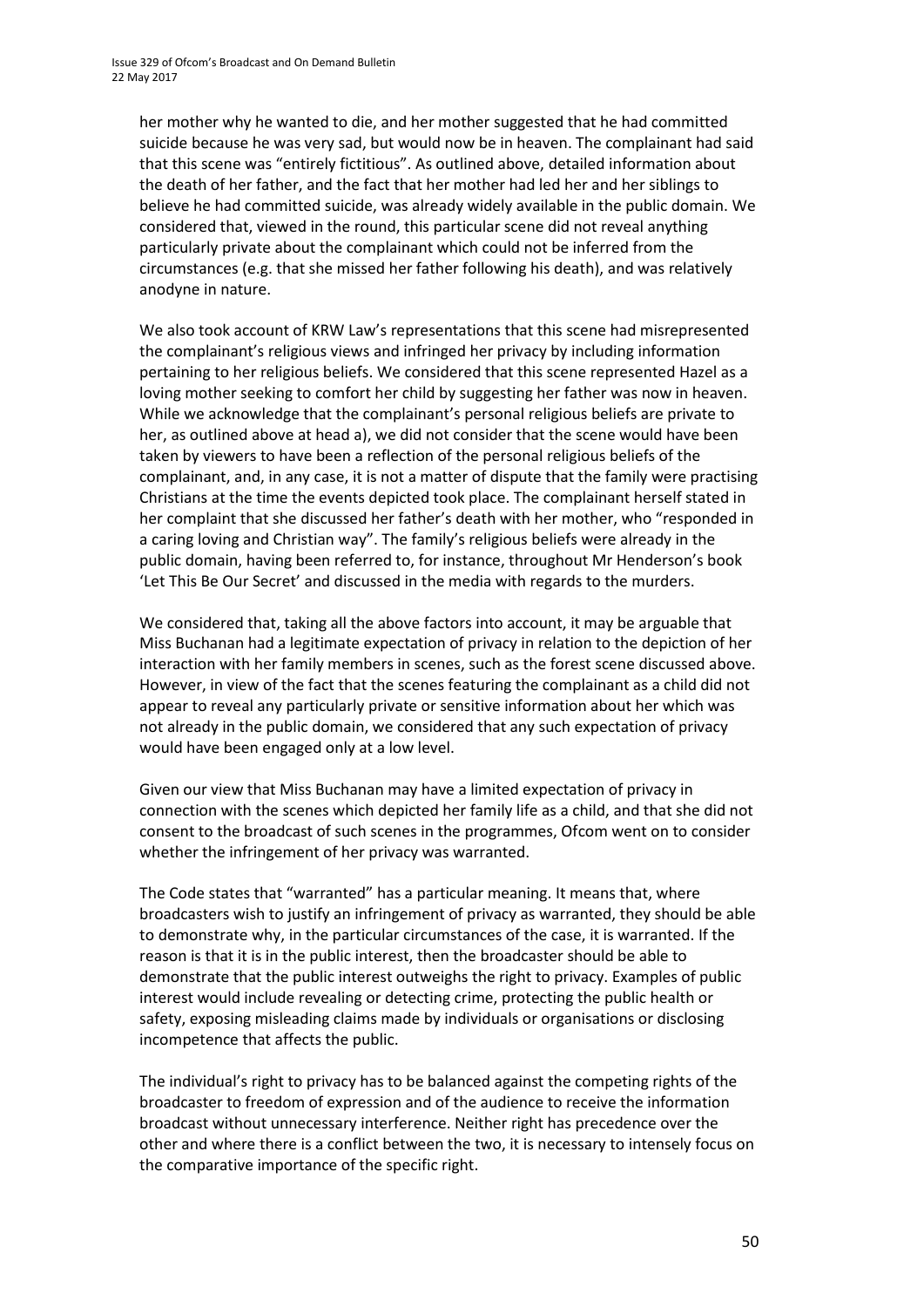We carefully balanced Miss Buchanan's limited right to privacy in relation to the material included in the programmes which depicted her as a child interacting with her family and weighed it against the broadcaster's right to freedom of expression and the audience's right to receive the information broadcast without unnecessary interference.

In this case, we considered that there was a significant public interest in broadcasting information about the murders, which were a very serious crime, and in the public being informed of the circumstances surrounding them and in understanding their consequences, which had been explored in detail in the criminal proceedings. This had been a very prominent case, particularly in Northern Ireland and, as discussed above, there was already very detailed information in the public domain about them.

The programmes were a dramatic reconstruction of the events and included fictional scenes featuring the complainant which showed her family life and which were not directly connected to the murders or the criminal proceedings. However, we considered that these scenes were relatively anodyne in nature (rather than disclosing particularly private or sensitive information about the complainant) and were included for the purposes of giving context to the events depicted. Miss Buchanan herself had previously openly and publicly discussed details of her father's murder, and her views and feelings about it, for example in the *Spotlight* programme mentioned above.

We did not agree with KRW Law that the fact that the programme was a drama, as opposed to a documentary or factual report about the murders or criminal proceedings, meant that less weight should be given to the broadcaster's freedom of expression in the circumstances. Broadcasters' freedom of expression must take account of the significant editorial latitude which they hold as to how they impart and convey information to the public and includes the freedom to create dramas drawing upon real life events, including high profile crimes and their consequences, provided that in doing so the broadcaster avoids unjust or unfair treatment, or unwarranted infringements of privacy.

Taking into account all the factors set out above, to the extent that the complainant had a limited legitimate expectation of privacy in relation to the depiction of her family life in the programmes as broadcast, Ofcom considered that the broadcaster's right to freedom of expression, and the audience's right to receive the information broadcast without unnecessary interference, outweighed Miss Buchanan's limited legitimate expectation of privacy in relation to the broadcast of the footage in the circumstances of this case.

As noted above, Practice 8.19 explains that broadcasters should (unless it is warranted to do otherwise) try to reduce the potential distress to victims and/or relatives when making or broadcasting programmes intended to examine past events that involve trauma to individuals, in particular, so far as it is reasonably practicable, by informing surviving victims and/or their immediate families of the plans for the programme and its intended broadcast. Practice 8.19 is an example of good practice which we expect broadcasters to follow in connection with seeking to avoid unwarranted infringements of privacy in programmes; however, failure to follow this practice will only constitute a breach of the Code where it results in an unwarranted infringement of privacy.

We went on to consider whether the broadcaster had followed Practice 8.19. The programme makers had contacted the complainant (via her stepfather) to inform her that the programme was being made and received a response confirming that "none of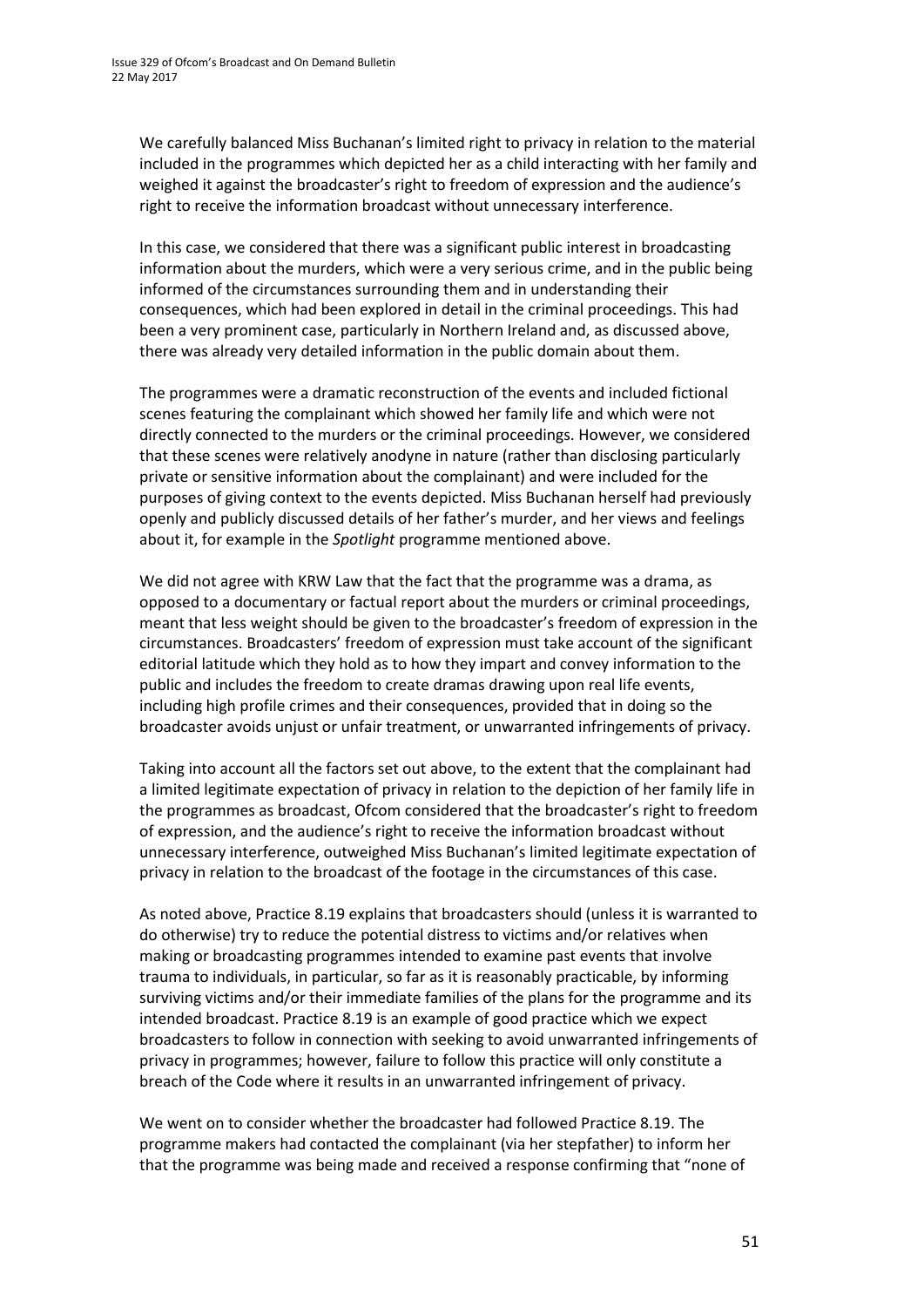us wish to participate". ITV stated in its response to the complaint that the programme makers therefore respected the complainant's decision not to engage in discussion of the series, having been informed of it, and for this reason, she was also not offered the opportunity to view the series before it was broadcast. ITV also said that had the complainant contacted it at any time requesting to preview the series before its broadcast, it would have arranged this, even though there was no obligation on it to do so.

Making programmes about real life events which have caused trauma to people carry a significant risk of causing further distress to them. As such, Ofcom expects that broadcasters take care to reduce any potential distress when making and broadcasting these types of programmes. In this case, we were of the view that ITV had taken considerable measures in this regard.

Ofcom's decision is therefore that Miss Buchanan's privacy was not unwarrantably infringed in the programmes as broadcast.

**Ofcom has not upheld Miss Buchanan's complaint, made on her behalf by KRW Law, of unjust or unfair treatment in the programmes and unwarranted infringement of privacy in the programmes as broadcast.**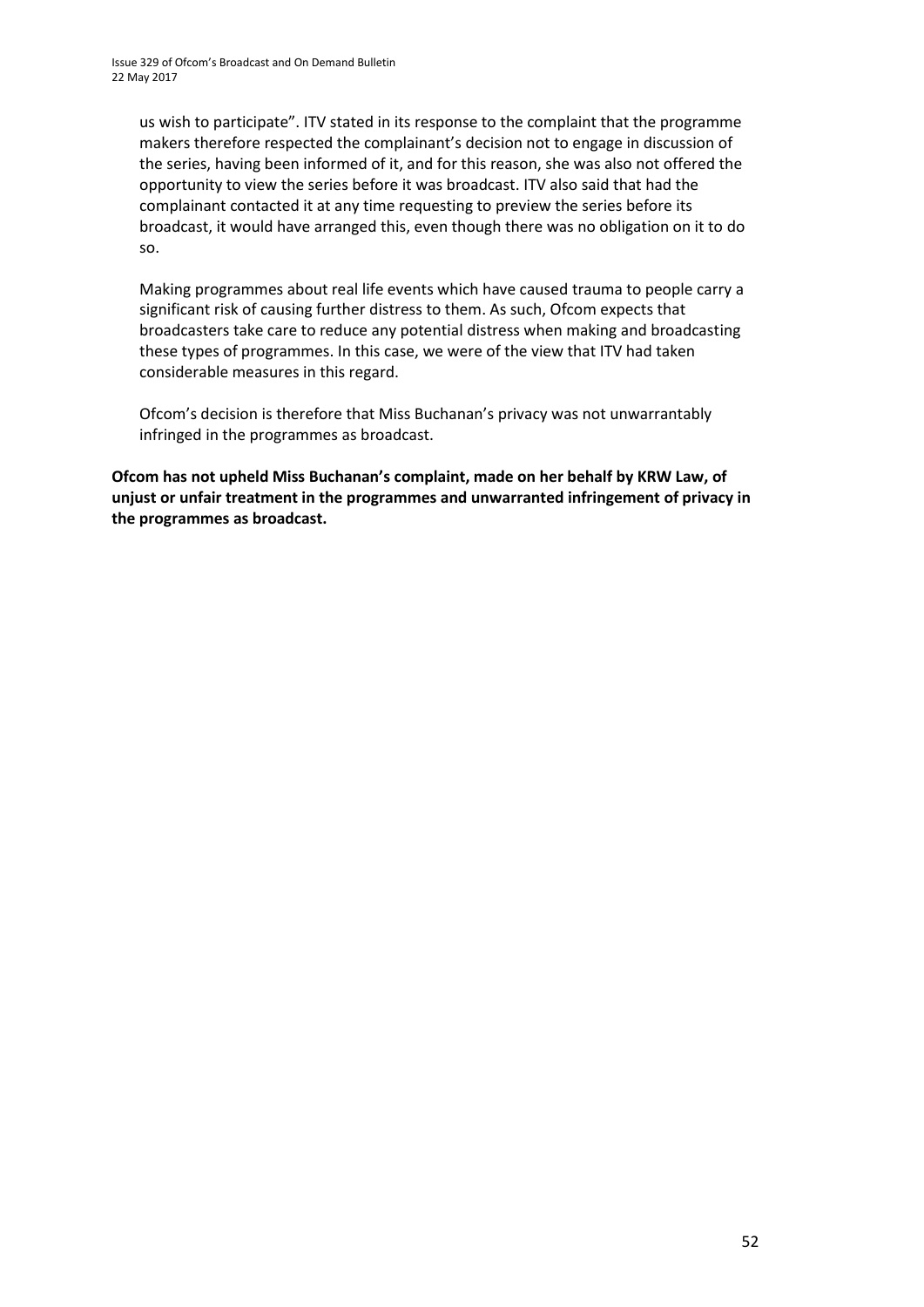# **Complaints assessed, not investigated**

Here are alphabetical lists of complaints that, after careful assessment, Ofcom has decided not to pursue between 2 and 14 May 2017 because they did not raise issues warranting investigation.

### Complaints assessed under the Procedures for investigating breaches of content standards for television and radio

For more information about how Ofcom assesses complaints about content standards on television and radio programmes, go to:

https://www.ofcom.org.uk/ data/assets/pdf file/0020/55109/breaches-content[standards.pdf](https://www.ofcom.org.uk/__data/assets/pdf_file/0020/55109/breaches-content-standards.pdf)

| Programme                                                      | <b>Service</b>            | <b>Transmission Date</b> | <b>Categories</b>                      | <b>Number of</b><br>complaints |
|----------------------------------------------------------------|---------------------------|--------------------------|----------------------------------------|--------------------------------|
| Can't Pay? We'll Take It<br>Away!                              | 5Star                     | 07/05/2017               | Offensive language                     | 1                              |
| £10,000 Giveaway                                               | Absolute Radio            | 28/04/2017               | Competitions                           | $\mathbf{1}$                   |
| <b>Fighting Talk</b>                                           | <b>BBC Radio 5</b>        | 25/03/2017               | Generally accepted<br>standards        | $\mathbf{1}$                   |
| Capital Breakfast with<br>Jono and Emma                        | Capital FM<br>(Southwest) | 05/05/2017               | Sexual material                        | $\mathbf{1}$                   |
| Teens Who Kill (trailer)                                       | <b>CBS Action</b>         | 16/04/2017               | Violence                               | $\mathbf{1}$                   |
| <b>Death Row Stories</b>                                       | <b>CBS Reality</b>        | 30/04/2017               | Generally accepted<br>standards        | $\mathbf{1}$                   |
| Programme trailers                                             | Challenge                 | 30/04/2017               | Violence                               | $\mathbf{1}$                   |
| Channel 4 News                                                 | Channel 4                 | 01/05/2017               | Due impartiality/bias                  | $\mathbf{1}$                   |
| Channel 4 News                                                 | Channel 4                 | 03/05/2017               | Generally accepted<br>standards        | $\mathbf{1}$                   |
| Channel 4 News                                                 | Channel 4                 | 08/05/2017               | Elections/Referendums                  | $\mathbf{1}$                   |
| Channel 4 News                                                 | Channel 4                 | 09/05/2017               | Elections/Referendums                  | $\mathbf{1}$                   |
| Eat the Week with<br>Iceland                                   | Channel 4                 | 07/05/2017               | Promotion of<br>products/services      | $\mathbf{1}$                   |
| Obsessive Compulsive<br>Cleaners                               | Channel 4                 | 09/05/2017               | Offensive language                     | $\mathbf{1}$                   |
| Sunday Brunch                                                  | Channel 4                 | 30/04/2017               | Drugs, smoking,<br>solvents or alcohol | $\mathbf{1}$                   |
| The Island with Bear<br>Grylls                                 | Channel 4                 | 24/04/2017               | Generally accepted<br>standards        | $\mathbf{1}$                   |
| The Island with Bear<br>Grylls                                 | Channel 4                 | 01/05/2017               | Generally accepted<br>standards        | 3                              |
| Water Wipes'<br>sponsorship of One Born<br><b>Every Minute</b> | Channel 4                 | 11/04/2017               | Materially misleading                  | 5                              |
| Can't Pay? We'll Take it<br>Away!                              | Channel 5                 | 03/05/2017               | Materially misleading                  | $\mathbf{1}$                   |
| <b>GPs Behind Closed Doors</b>                                 | Channel 5                 | 02/05/2017               | Generally accepted<br>standards        | $\mathbf{1}$                   |
| Inside Strangeways                                             | Channel 5                 | 18/04/2017               | Materially misleading                  | $\mathbf{1}$                   |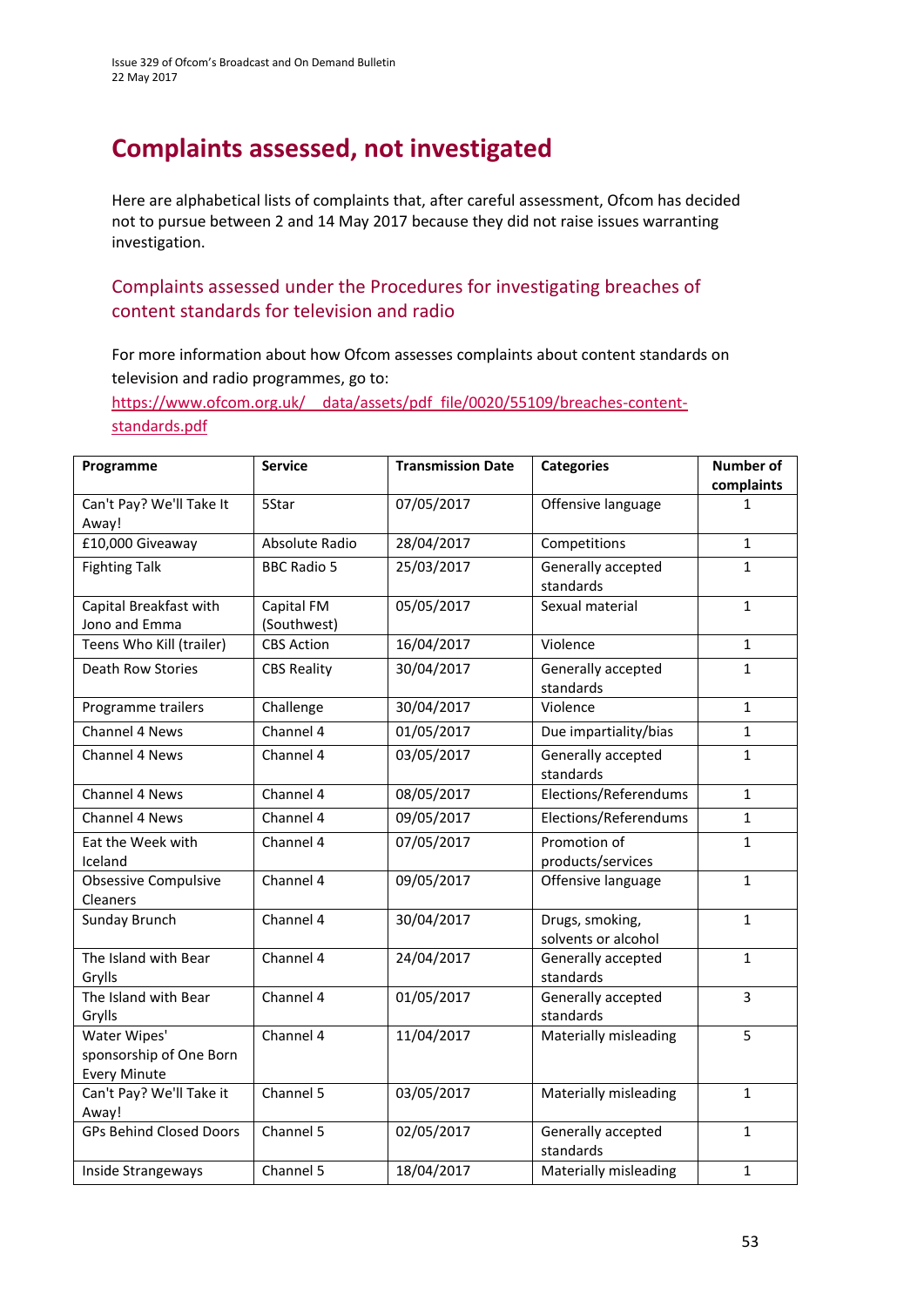| Programme                                          | <b>Service</b> | <b>Transmission Date</b> | <b>Categories</b>                    | <b>Number of</b><br>complaints |
|----------------------------------------------------|----------------|--------------------------|--------------------------------------|--------------------------------|
| Inside the Gang: Young<br>Blood (trailer)          | Channel 5      | 27/04/2016               | Scheduling                           | 1                              |
| On Benefits: Breadline<br><b>Scousers</b>          | Channel 5      | 20/04/2017               | Generally accepted<br>standards      | $\overline{2}$                 |
| Spectacular Spain with<br>Alex Polizzi             | Channel 5      | 28/04/2017               | Animal welfare                       | 3                              |
| When Magic Goes Wrong                              | Channel 5      | 07/05/2017               | Offensive language                   | $\mathbf{1}$                   |
| <b>Grizzly Tales for</b><br>Gruesome Kids          | <b>CITV</b>    | 05/05/2017               | Generally accepted<br>standards      | $\mathbf{1}$                   |
| The 100 / Supernatural<br>(trailer)                | E4             | 04/05/2017               | Offensive language                   | $\mathbf{1}$                   |
| Jamie's 15 Minute Meals                            | Food Network   | 18/04/2017               | Product placement                    | $\mathbf{1}$                   |
| Admiral's sponsorship of<br>DIY SOS: The Big Build | Home           | 02/03/2017               | Sponsorship credits                  | 1                              |
| Ant and Dec's Saturday<br>Night Takeaway           | <b>ITV</b>     | 11/03/2017               | Materially misleading                | $\mathbf{1}$                   |
| Ant and Dec's Saturday<br>Night Takeaway           | <b>ITV</b>     | 08/04/2017               | Promotion of<br>products/services    | $\mathbf{1}$                   |
| Babushka                                           | <b>ITV</b>     | 05/05/2017               | Generally accepted<br>standards      | $\overline{2}$                 |
| Benidorm                                           | <b>ITV</b>     | 03/05/2017               | Disability<br>discrimination/offence | 131                            |
| <b>Bigheads</b>                                    | <b>ITV</b>     | 30/04/2017               | Scheduling                           | $\mathbf{1}$                   |
| <b>Bigheads</b>                                    | <b>ITV</b>     | 30/04/2017               | Sexual material                      | $\mathbf{1}$                   |
| <b>Britain's Got More Talent</b>                   | <b>ITV</b>     | 29/04/2017               | Generally accepted<br>standards      | $\mathbf{1}$                   |
| <b>Britain's Got More Talent</b>                   | <b>ITV</b>     | 06/05/2017               | Generally accepted<br>standards      | $\overline{2}$                 |
| <b>Britain's Got More Talent</b>                   | ITV            | 06/05/2017               | Offensive language                   | $\mathbf{1}$                   |
| <b>Britain's Got More Talent</b>                   | <b>ITV</b>     | 06/05/2017               | Sexual material                      | $\mathbf{1}$                   |
| <b>Britain's Got Talent</b>                        | <b>ITV</b>     | 15/04/2017               | Gender<br>discrimination/offence     | 5                              |
| <b>Britain's Got Talent</b>                        | <b>ITV</b>     | 15/04/2017               | Generally accepted<br>standards      | $\mathbf{1}$                   |
| <b>Britain's Got Talent</b>                        | <b>ITV</b>     | 22/04/2017               | Scheduling                           | $\mathbf{1}$                   |
| <b>Britain's Got Talent</b>                        | <b>ITV</b>     | 29/04/2017               | Generally accepted<br>standards      | $\mathbf{1}$                   |
| <b>Britain's Got Talent</b>                        | ITV            | 29/04/2017               | Race<br>discrimination/offence       | $\overline{2}$                 |
| <b>Britain's Got Talent</b>                        | <b>ITV</b>     | 29/04/2017               | Sexual material                      | $\overline{2}$                 |
| <b>Coronation Street</b>                           | <b>ITV</b>     | 26/04/2017               | Scheduling                           | $\mathbf{1}$                   |
| <b>Coronation Street</b>                           | ITV            | 28/04/2017               | Generally accepted<br>standards      | $\overline{7}$                 |
| <b>Coronation Street</b>                           | <b>ITV</b>     | 01/05/2017               | Scheduling                           | $\overline{2}$                 |
| <b>Coronation Street</b>                           | <b>ITV</b>     | 03/05/2017               | Scheduling                           | $\overline{2}$                 |
| <b>Coronation Street</b>                           | <b>ITV</b>     | 05/05/2017               | Sexual material                      | 3                              |
| <b>Coronation Street</b>                           | <b>ITV</b>     | 12/05/2017               | Generally accepted<br>standards      | $\mathbf{1}$                   |
| <b>Culinary Genius</b>                             | <b>ITV</b>     | 04/05/2017               | Dangerous behaviour                  | $\mathbf{1}$                   |
| Emmerdale                                          | ITV            | 24/04/2017               | Violence                             | 101                            |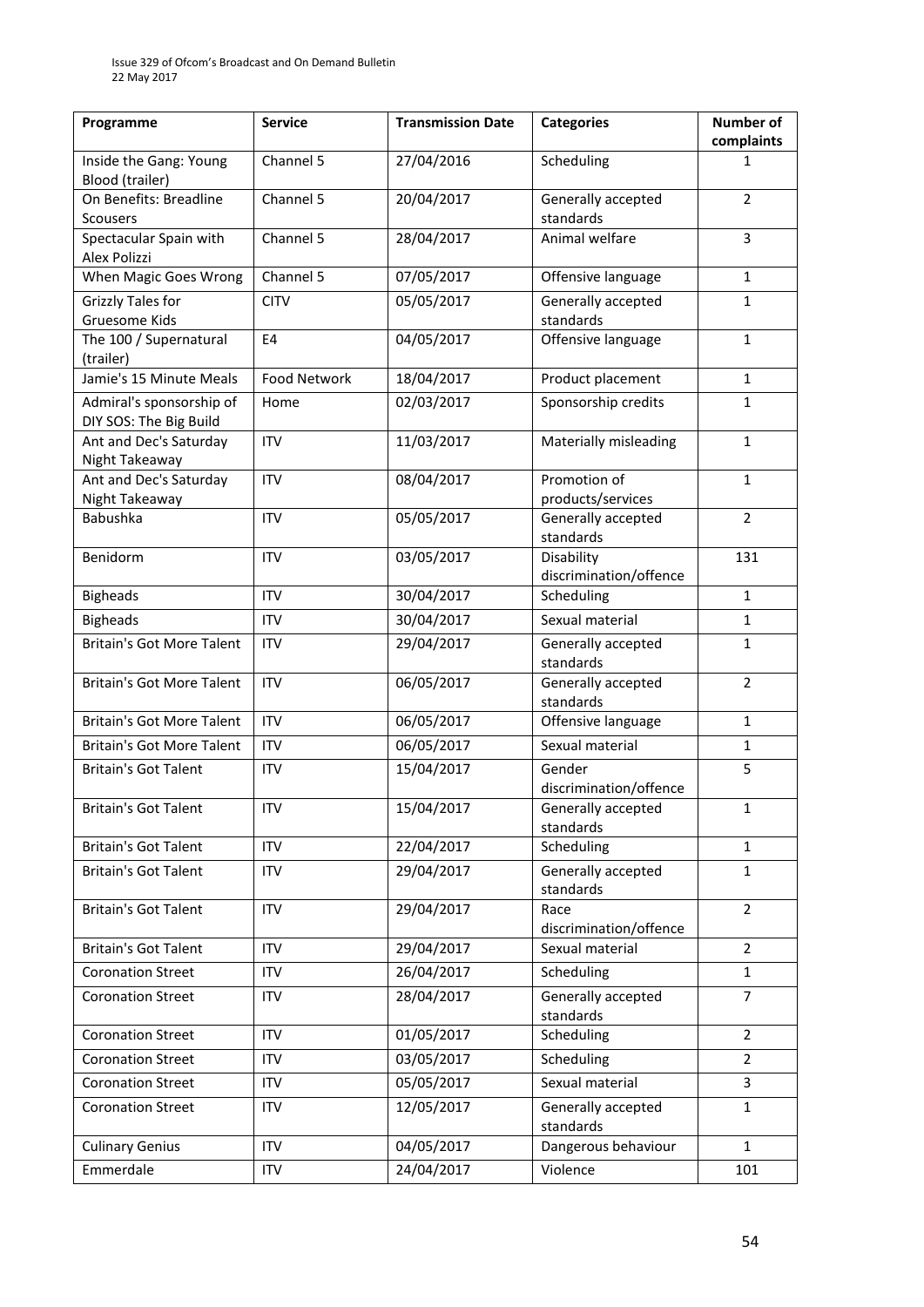| Programme                                                   | <b>Service</b>     | <b>Transmission Date</b> | <b>Categories</b>                           | <b>Number of</b><br>complaints |
|-------------------------------------------------------------|--------------------|--------------------------|---------------------------------------------|--------------------------------|
| Emmerdale                                                   | <b>ITV</b>         | 04/05/2017               | Violence                                    | 6                              |
| Emmerdale                                                   | <b>ITV</b>         | 08/05/2017               | Violence                                    | 8                              |
| Emmerdale                                                   | <b>ITV</b>         | 09/05/2017               | Religious/Beliefs<br>discrimination/offence | 1                              |
| Emmerdale                                                   | <b>ITV</b>         | 09/05/2017               | Violence                                    | $\mathbf{1}$                   |
| Emmerdale / Emmerdale<br>Omnibus                            | <b>ITV</b>         | 10/03/2017               | Offensive language                          | $\mathbf{1}$                   |
| <b>Good Morning Britain</b>                                 | ITV                | 24/04/2017               | Violence                                    | $\mathbf{1}$                   |
| <b>Good Morning Britain</b>                                 | <b>ITV</b>         | 25/04/2017               | Due impartiality/bias                       | 1                              |
| <b>Good Morning Britain</b>                                 | <b>ITV</b>         | 03/05/2017               | Elections/Referendums                       | $\mathbf{1}$                   |
| <b>Good Morning Britain</b>                                 | <b>ITV</b>         | 05/05/2017               | Disability<br>discrimination/offence        | $\mathbf{1}$                   |
| Good Morning Britain                                        | <b>ITV</b>         | 09/05/2017               | Elections/Referendums                       | $\overline{2}$                 |
| <b>Good Morning Britain</b>                                 | <b>ITV</b>         | 11/05/2017               | Elections/Referendums                       | $\mathbf{1}$                   |
| <b>ITV News</b>                                             | <b>ITV</b>         | 23/04/2017               | Due impartiality/bias                       | 3                              |
| <b>ITV News</b>                                             | <b>ITV</b>         | 03/05/2017               | Due accuracy                                | $\mathbf{1}$                   |
| <b>ITV News</b>                                             | <b>ITV</b>         | 10/05/2017               | Elections/Referendums                       | $\overline{2}$                 |
| Little Boy Blue                                             | <b>ITV</b>         | 01/05/2017               | Offensive language                          | $\mathbf{1}$                   |
| Newzoids                                                    | ITV                | 01/10/2016               | Race<br>discrimination/offence              | $1\,$                          |
| <b>Off Their Rockers</b>                                    | ITV                | 01/05/2017               | Gender<br>discrimination/offence            | $\mathbf{1}$                   |
| <b>Off Their Rockers</b>                                    | <b>ITV</b>         | 01/05/2017               | Generally accepted<br>standards             | $\mathbf{1}$                   |
| Party Election Broadcast<br>by the UK Independence<br>Party | ITV                | 13/04/2017               | Elections/Referendums                       | $\mathbf{1}$                   |
| Peston on Sunday                                            | <b>ITV</b>         | 07/05/2015               | Elections/Referendums                       | $\mathbf{1}$                   |
| Peston on Sunday                                            | <b>ITV</b>         | 30/04/2017               | Due impartiality/bias                       | $\mathbf{1}$                   |
| Seat's sponsorship of<br>Mystery Drama on ITV               | <b>ITV</b>         | 26/03/2017               | Sponsorship credits                         | $\mathbf{1}$                   |
| This Morning                                                | <b>ITV</b>         | 26/04/2017               | Race<br>discrimination/offence              | 8                              |
| Tonight (trailer)                                           | <b>ITV</b>         | 04/05/2017               | Elections/Referendums                       | $\mathbf{1}$                   |
| <b>ITV News Central</b>                                     | <b>ITV Central</b> | 19/04/2017               | Scheduling                                  | $\mathbf{1}$                   |
| Britain's Got More Talent                                   | ITV <sub>2</sub>   | 29/04/2017               | Animal welfare                              | $\mathbf{1}$                   |
| <b>Britain's Got More Talent</b>                            | ITV2               | 29/04/2017               | Generally accepted<br>standards             | 6                              |
| Celebrity Juice                                             | ITV <sub>2</sub>   | 04/05/2017               | Generally accepted<br>standards             | $\overline{2}$                 |
| Celebrity Juice                                             | ITV <sub>2</sub>   | 06/05/2017               | Generally accepted<br>standards             | $\mathbf{1}$                   |
| Celebrity Juice                                             | ITV <sub>2</sub>   | 10/05/2017               | Generally accepted<br>standards             | $\mathbf{1}$                   |
| <b>Coronation Street</b><br>Omnibus                         | ITV <sub>2</sub>   | 30/04/2017               | Generally accepted<br>standards             | $\mathbf{1}$                   |
| The Only Way is Essex                                       | <b>ITVBe</b>       | 03/05/2017               | Generally accepted<br>standards             | $\mathbf{1}$                   |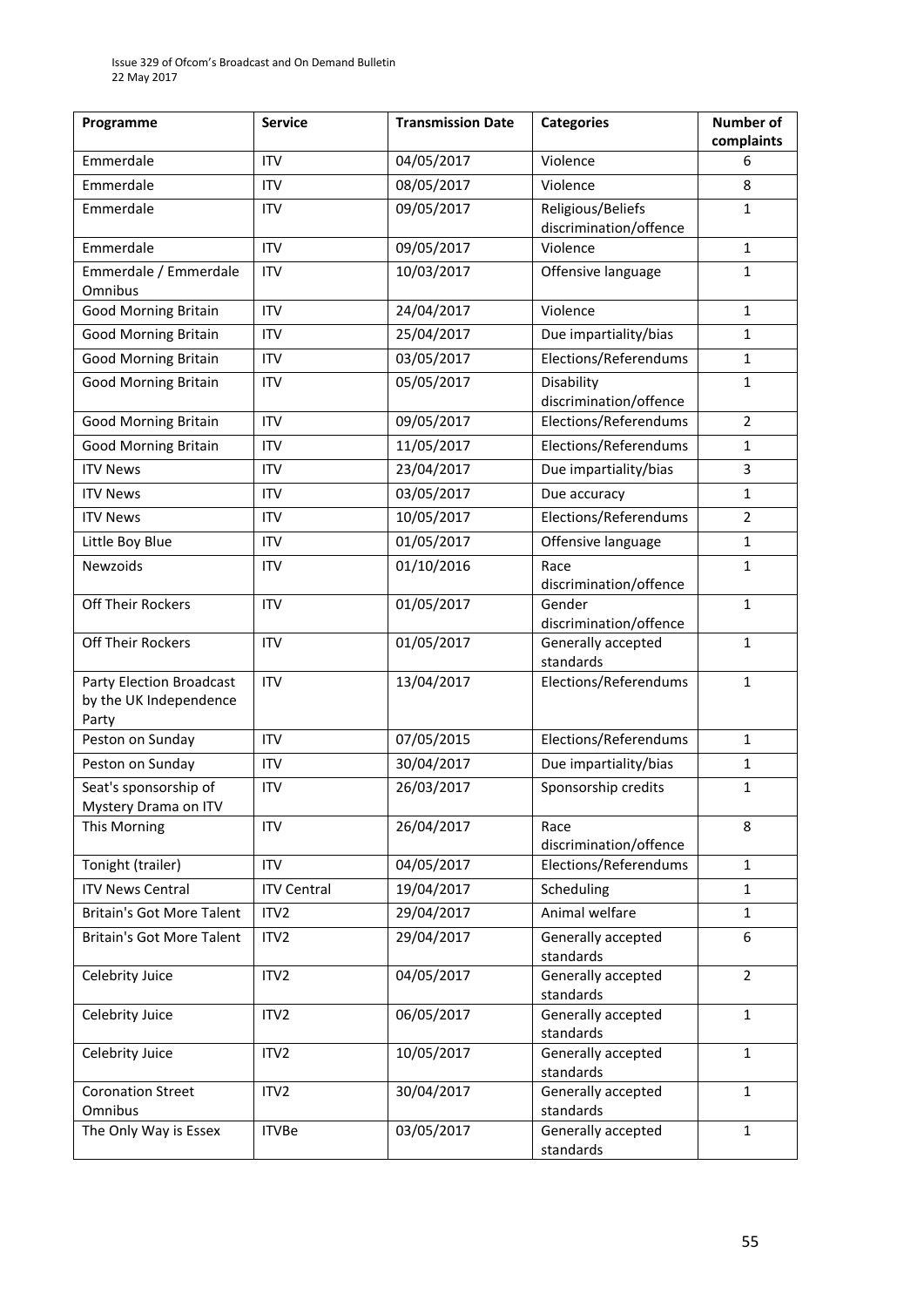| Programme                             | <b>Service</b>  | <b>Transmission Date</b> | <b>Categories</b>                           | <b>Number of</b><br>complaints |
|---------------------------------------|-----------------|--------------------------|---------------------------------------------|--------------------------------|
| Checkaprofessional.com's              | Jack FM         | 21/04/2017               | Commercial                                  | 1                              |
| sponsorship of Weather                |                 |                          | communications on                           |                                |
| <b>Botched</b>                        | Kanal 5         |                          | radio                                       |                                |
|                                       |                 | 28/02/2017               | Gender<br>discrimination/offence            | $\mathbf{1}$                   |
| <b>News</b>                           | <b>KTV</b>      | 03/02/2017               | Due impartiality/bias                       | $\mathbf{1}$                   |
| James O'Brien                         | LBC 97.3 FM     | 28/04/2017               | Race                                        | 1                              |
|                                       |                 |                          | discrimination/offence                      |                                |
| Maajid Nawaz                          | LBC 97.3 FM     | 11/04/2017               | Commercial                                  | $\mathbf{1}$                   |
|                                       |                 |                          | communications on                           |                                |
| Nick Ferrari                          | LBC 97.3 FM     | 10/04/2017               | radio<br>Due accuracy                       | $\mathbf{1}$                   |
| Nick Ferrari                          | LBC 97.3 FM     | 02/05/2017               | Generally accepted                          | $\mathbf{1}$                   |
|                                       |                 |                          | standards                                   |                                |
| Nick Ferrari                          | LBC 97.3 FM     | 03/05/2017               | Elections/Referendums                       | $\mathbf{1}$                   |
| The Last Whites of the                | London Live     | 13/04/2017               | Race                                        | $\mathbf{1}$                   |
| East End                              |                 |                          | discrimination/offence                      |                                |
| The World's Most                      | More4           | 29/04/2017               | Animal welfare                              | $\mathbf{1}$                   |
| Extreme: Roads                        | S4C interactive | 16/04/2017               | Generally accepted                          | $\mathbf{1}$                   |
| Penallta v Ystalyfera S4C             | English         |                          | standards                                   |                                |
|                                       | commentary      |                          |                                             |                                |
| <b>Breakfast Show</b>                 | SFM 106.9       | 20/04/2017               | Offensive language                          | $1\,$                          |
|                                       | (Sittingbourne) |                          |                                             |                                |
| Live Derby Q&A                        | Sikh Channel    | 12/02/2017               | Generally accepted<br>standards             | $\mathbf{1}$                   |
| <b>Press Preview</b>                  | <b>Sky News</b> | 03/05/2017               | Elections/Referendums                       | $\mathbf{1}$                   |
| <b>Press Preview</b>                  | <b>Sky News</b> | 06/05/2017               | Elections/Referendums                       | $\mathbf{1}$                   |
| <b>Sky News</b>                       | <b>Sky News</b> | 10/04/2017               | Due accuracy                                | $\mathbf{1}$                   |
| <b>Sky News</b>                       | <b>Sky News</b> | 20/04/2017               | Due impartiality/bias                       | 1                              |
| <b>Sky News</b>                       | <b>Sky News</b> | 23/04/2017               | Due impartiality/bias                       | $\mathbf{1}$                   |
| <b>Sky News</b>                       | <b>Sky News</b> | 25/04/2017               | Due impartiality/bias                       | $\mathbf{1}$                   |
| <b>Sky News</b>                       | <b>Sky News</b> | 06/05/2017               | Elections/Referendums                       | 1                              |
| <b>Sky News</b>                       | <b>Sky News</b> | 10/05/2017               | Elections/Referendums                       | $\mathbf{1}$                   |
| Sophy Ridge                           | <b>Sky News</b> | 30/04/2017               | Generally accepted                          | $\mathbf{1}$                   |
|                                       |                 |                          | standards                                   |                                |
| Sunrise                               | <b>Sky News</b> | 12/05/2017               | Gender                                      | $\overline{2}$                 |
|                                       |                 |                          | discrimination/offence                      |                                |
| The Pledge                            | <b>Sky News</b> | 22/04/2017               | Due impartiality/bias                       | $\overline{2}$                 |
| Sausage Party                         | Sky Premier     | 05/05/2017               | Sexual material                             | $\mathbf{1}$                   |
| Friday Night Football                 | Sky Sports 1    | 05/05/2017               | Generally accepted<br>standards             | $\mathbf{1}$                   |
| Gillette Soccer Saturday              | Sky Sports 1    | 22/04/2017               | Generally accepted                          | $\mathbf{1}$                   |
|                                       |                 |                          | standards                                   |                                |
| Cricket                               | Sky Sports 2    | 11/05/2017               | Information/Warnings                        | $\mathbf{1}$                   |
| Kia's sponsorship of<br>Modern Family | Sky1            | 26/04/2017               | Sponsorship credits                         | $\mathbf{1}$                   |
| <b>Wild Things</b>                    | Sky1            | 06/05/2017               | Religious/Beliefs<br>discrimination/offence | $\mathbf{1}$                   |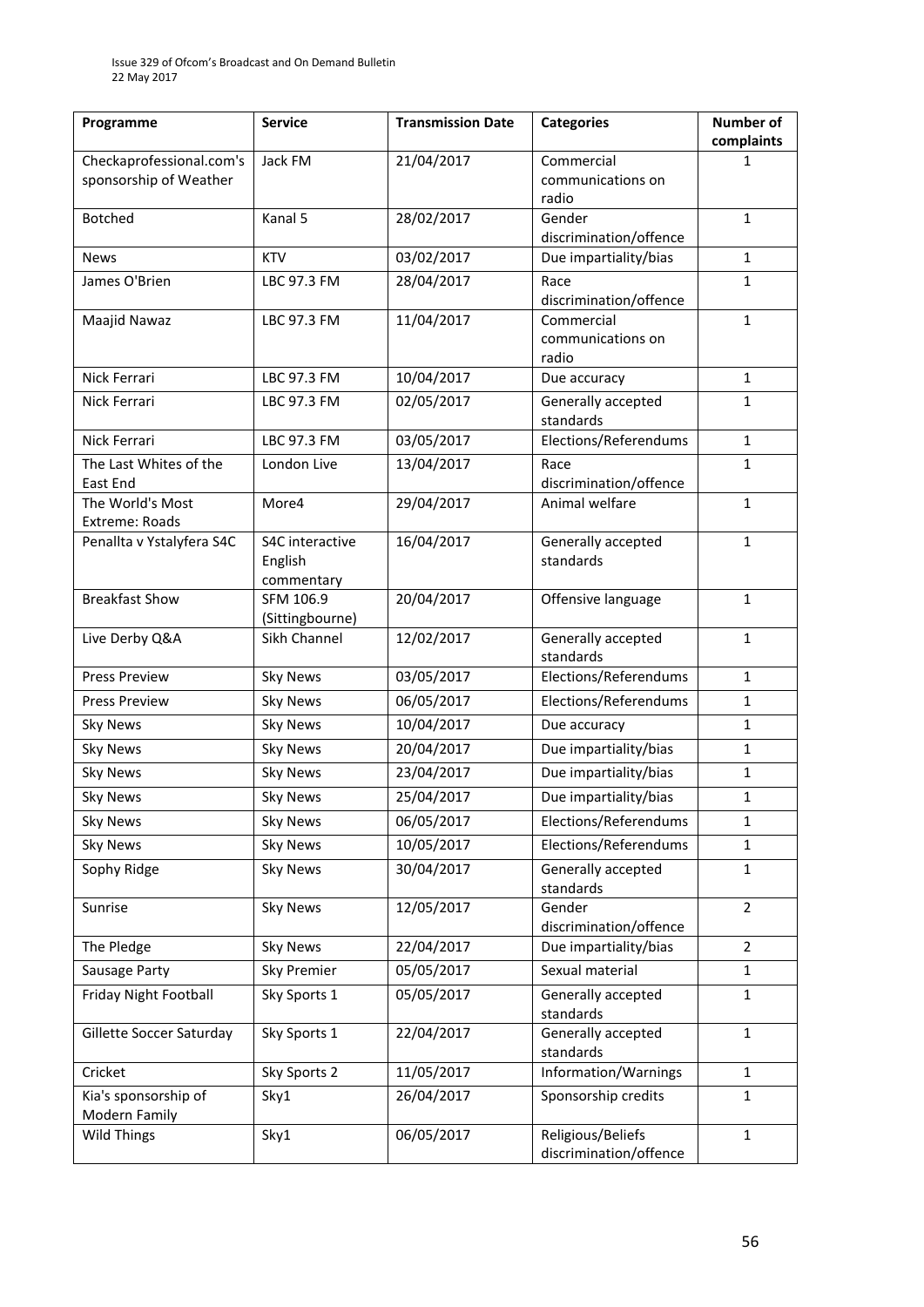| Programme                                   | <b>Service</b>        | <b>Transmission Date</b> | <b>Categories</b>                           | Number of<br>complaints |
|---------------------------------------------|-----------------------|--------------------------|---------------------------------------------|-------------------------|
| As Good As It Gets                          | Sony Movie<br>Channel | 21/03/2017               | Advertising placement                       | 1                       |
| The Last of the Mohicans                    | Sony Movie<br>Channel | 03/04/2017               | Violence                                    | $\mathbf{1}$            |
| Can't Pay? We'll Take it<br>Away!           | Spike                 | 27/04/2017               | Materially misleading                       | $\mathbf{1}$            |
| Scottish Leaders' Debate<br>2017            | <b>STV</b>            | 24/05/2017               | Elections/Referendums                       | 5                       |
| <b>STV News at Six</b>                      | <b>STV</b>            | 18/04/2017               | Due impartiality/bias                       | $\mathbf{1}$            |
| Alan Brazil's Sports<br>Breakfast (trailer) | Talksport             | 15/04/2017               | Generally accepted<br>standards             | $\mathbf{1}$            |
| Programming                                 | The Craft Channel     | 24/01/2017               | Advertising content                         | 5                       |
| Kan vi hjälpa till?                         | TV <sub>3</sub>       | 26/03/2017               | Undue prominence                            | 1                       |
| The Frank Mitchell Show                     | U105                  | 12/04/2017               | Due impartiality/bias                       | $\mathbf{1}$            |
| Mr Robot                                    | Universal Channel     | 19/04/2017               | Advertising minutage                        | $\mathbf{1}$            |
| <b>UTV News</b>                             | <b>UTV</b>            | 17/04/2017               | Due impartiality/bias                       | $\mathbf{1}$            |
| <b>Party Election Broadcast</b>             | Various               | Various                  | Elections/Referendums                       | $\mathbf{1}$            |
| Masterchef USA                              | W                     | 24/04/2017               | Religious/Beliefs<br>discrimination/offence | $\mathbf{1}$            |
| Blackadder (trailer)                        | Yesterday             | 14/04/2017               | Materially misleading                       | $\mathbf{1}$            |
| <b>Wildest Africa</b>                       | Yesterday             | 12/04/2017               | Animal welfare                              | 1                       |
| Programming                                 | Zing                  | 05/04/2017               | Crime and disorder                          | $\mathbf{1}$            |

### Complaints assessed under the General Procedures for investigating breaches of broadcast licences

For more information about how Ofcom assesses complaints about broadcast licences, go to: [https://www.ofcom.org.uk/\\_\\_data/assets/pdf\\_file/0019/31942/general-procedures.pdf](https://www.ofcom.org.uk/__data/assets/pdf_file/0019/31942/general-procedures.pdf)

| Licensee              | <b>Licensed service</b> | <b>Categories</b> |
|-----------------------|-------------------------|-------------------|
| Irvine Beat FM (SCIO) | Irvine Beat FM          | Key Commitments   |
| Spice Project Limited | Spice FM 98.8           | Key Commitments   |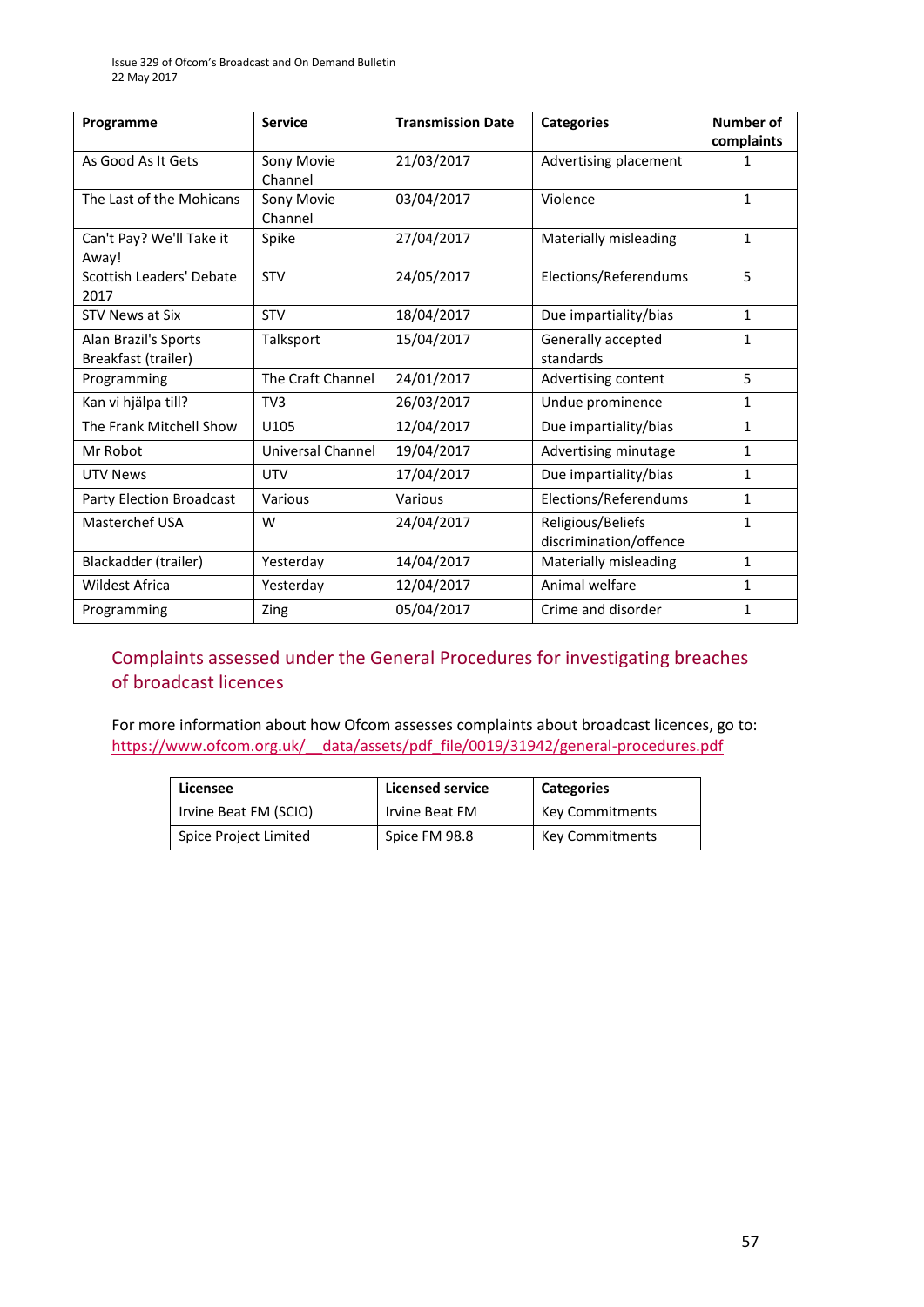# **Complaints outside of remit**

Here are alphabetical lists of complaints received by Ofcom that fell outside of our remit. This is because Ofcom is not responsible for regulating the issue complained about. For example, the complaints were about the content of television, radio or on demand adverts or an on demand service does not fall within the scope of regulation.

For more information about what Ofcom's rules cover, go to: [https://www.ofcom.org.uk/tv](https://www.ofcom.org.uk/tv-radio-and-on-demand/how-to-report-a-complaint/what-does-ofcom-cover)[radio-and-on-demand/how-to-report-a-complaint/what-does-ofcom-cover](https://www.ofcom.org.uk/tv-radio-and-on-demand/how-to-report-a-complaint/what-does-ofcom-cover)

### Complaints about television or radio programmes

For more information about how Ofcom assesses complaints about television and radio programmes, go to:

https://www.ofcom.org.uk/ data/assets/pdf file/0020/55109/breaches-content[standards.pdf](https://www.ofcom.org.uk/__data/assets/pdf_file/0020/55109/breaches-content-standards.pdf)

| Programme                   | <b>Service</b>     | <b>Transmission Date</b> | <b>Categories</b>   | Number of      |
|-----------------------------|--------------------|--------------------------|---------------------|----------------|
|                             |                    |                          |                     | complaints     |
| <b>Babestation</b>          | <b>Babestation</b> | 21/04/2017               | Outside of remit    |                |
| <b>BBC News</b>             | BBC <sub>1</sub>   | Various                  | Other               | 1              |
| European Champions          | BT Showcase HD     | Various                  | Outside of remit    | 1              |
| Cup                         |                    |                          |                     |                |
| Advertisement               | Channel 4          | 01/07/2002               | Advertising content | 1              |
| Advertisement               | Channel 4          | 05/05/2017               | Advertising content | 1              |
| Advertisement               | Channel 4          | 07/05/2017               | Advertising content | $\overline{2}$ |
| Channel 4 News              | Channel 4          | 05/05/2017               | Other               | 1              |
| Advertisement               | Channel 5          | 01/05/2017               | Advertising content | 1              |
| Advertisement               | Channel 5          | 08/05/2017               | Advertising content | 1              |
| Advertisement               | $E4+1$             | 02/05/2015               | Advertising content | 1              |
| Advertisement               | <b>ITV</b>         | 29/04/2017               | Advertising content | 4              |
| Advertisement               | <b>ITV</b>         | 06/05/2017               | Advertising content | 2              |
| <b>Britain's Got Talent</b> | <b>ITV</b>         | 06/05/2017               | Other               | 1              |
| The Deal Shop               | Property TV        | 13/04/2017               | Advertising content | 1              |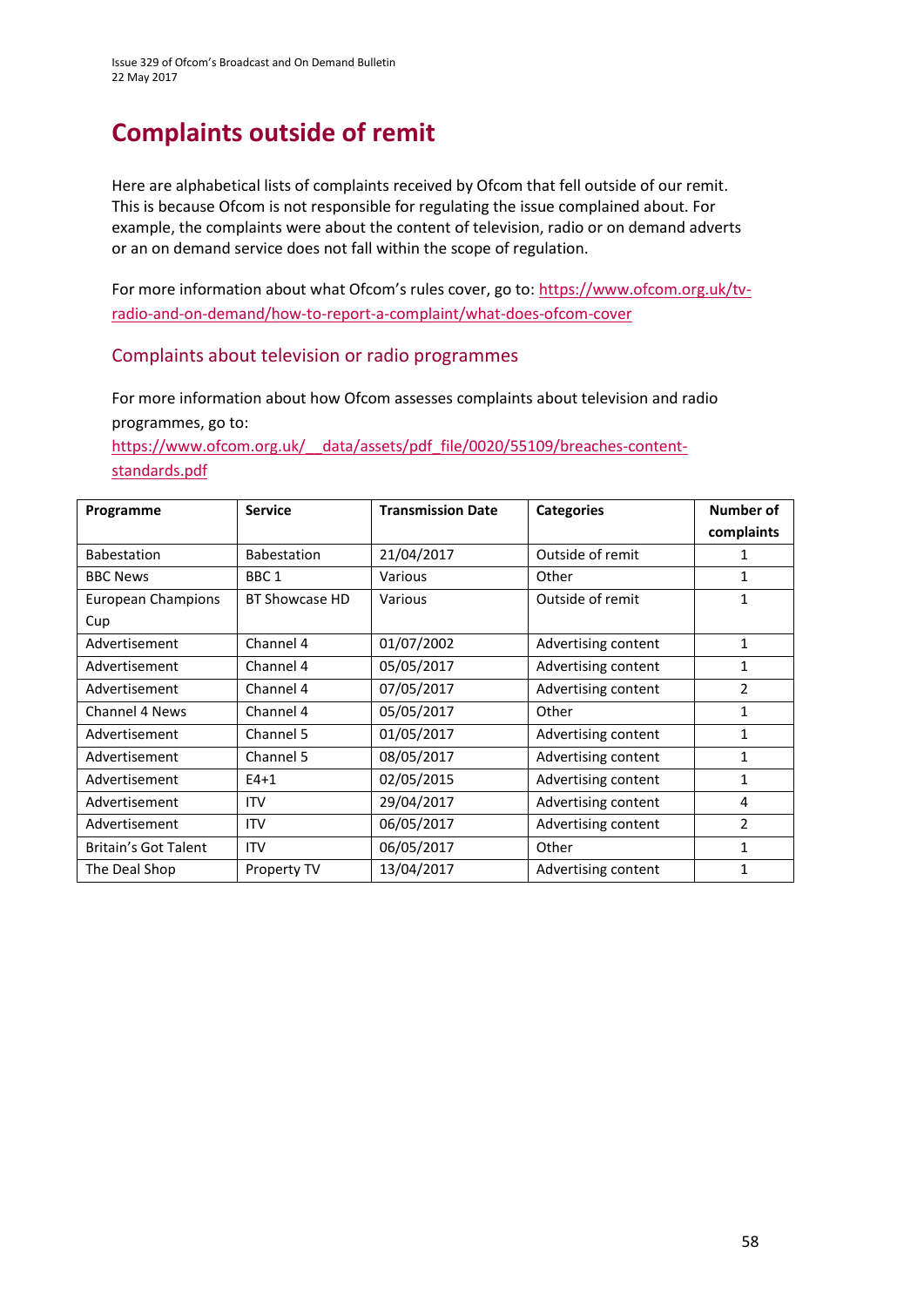# **Complaints about the BBC, not assessed**

A new BBC Royal Charter and Agreement was published in December 2016, which made Ofcom the new independent regulator of the BBC.

Here are alphabetical lists of complaints about the BBC that Ofcom was unable to assess. This is because Ofcom can normally only consider complaints about BBC programmes where the complainant has already complained to the BBC and the BBC has reached its final decision. The complaints in this table had been made to Ofcom before completing the BBC's complaints process.

| Programme                     | <b>Service</b>         | <b>Transmission or</b> | <b>Categories</b>               | <b>Number of</b>  |
|-------------------------------|------------------------|------------------------|---------------------------------|-------------------|
|                               |                        | <b>Accessed Date</b>   |                                 | <b>Complaints</b> |
| <b>BBC News</b>               | <b>BBC</b>             | Various                | Gender                          | 1                 |
|                               |                        |                        | discrimination/offence          |                   |
| As It Happened West           | BBC <sub>1</sub>       | 06/01/2017             | Due accuracy                    | $\mathbf{1}$      |
| of England                    |                        |                        |                                 |                   |
| <b>BBC London News</b>        | BBC <sub>1</sub>       | 03/05/2017             | Sexual orientation              | $\mathbf{1}$      |
|                               |                        |                        | discrimination/offence          |                   |
| <b>BBC News</b>               | BBC <sub>1</sub>       | 24/04/2017             | Due impartiality/bias           | $\overline{2}$    |
| <b>BBC News</b>               | BBC <sub>1</sub>       | 27/04/2017             | Due impartiality/bias           | $\mathbf{1}$      |
| <b>BBC News</b>               | BBC <sub>1</sub>       | 02/05/2017             | Due impartiality/bias           | $\mathbf{1}$      |
| <b>BBC News</b>               | BBC <sub>1</sub>       | 03/05/2017             | Elections/Referendums           | $\mathbf 1$       |
| <b>BBC News</b>               | BBC <sub>1</sub>       | 04/05/2017             | Due impartiality/bias           | $\mathbf{1}$      |
| <b>BBC News</b>               | BBC <sub>1</sub>       | 08/05/2017             | Elections/Referendums           | $\mathbf{1}$      |
| <b>BBC News</b>               | BBC <sub>1</sub>       | 11/05/2017             | Elections/Referendums           | 4                 |
| <b>Breakfast</b>              | BBC <sub>1</sub>       | 02/05/2017             | Due impartiality/bias           | $\mathbf{1}$      |
| <b>Breakfast</b>              | BBC <sub>1</sub>       | 11/05/2017             | Elections/Referendums           | $\mathbf{1}$      |
| EastEnders                    | BBC <sub>1</sub>       | 09/05/2017             | Materially misleading           | $\mathbf{1}$      |
| <b>Grand Tour of Scotland</b> | BBC <sub>1</sub>       | 04/05/2017             | Other                           | $\mathbf{1}$      |
| Panaroma: Madeleine           | BBC <sub>1</sub>       | 03/05/2017             | Generally accepted              | $\overline{2}$    |
| McCann - Ten Years On         |                        |                        | standards                       |                   |
| Party Election                | BBC <sub>1</sub>       | 21/04/2017             | Under 18s in                    | $\mathbf{1}$      |
| Broadcast by the              |                        |                        | programmes                      |                   |
| Labour Party                  |                        |                        |                                 |                   |
| Pointless                     | BBC <sub>1</sub>       | 29/04/2017             | Generally accepted<br>standards | $\mathbf{1}$      |
| Queer Britain iPlayer         | BBC <sub>1</sub>       | 10/05/2017             | Sexual material                 | $\mathbf{1}$      |
| (trailer)                     |                        |                        |                                 |                   |
| The One Show                  | BBC <sub>1</sub>       | 28/04/2017             | Due impartiality/bias           | $\mathbf{1}$      |
| The One Show                  | BBC <sub>1</sub>       | 02/05/2017             | Generally accepted              | $\mathbf{1}$      |
|                               |                        |                        | standards                       |                   |
| The One Show                  | BBC <sub>1</sub>       | 09/05/2017             | Elections/Referendums           | 6                 |
| <b>BBC News</b>               | <b>BBC 1, BBC News</b> | 27/04/2017             | Due impartiality/bias           | $\mathbf{1}$      |
|                               | Channel and BBC        |                        |                                 |                   |
|                               | Radio 4                |                        |                                 |                   |
| Various                       | BBC 1 and BBC          | 02/05/2017             | Due impartiality/bias           | $\mathbf{1}$      |
|                               | Radio 4                |                        |                                 |                   |

### Complaints about BBC television, radio or on demand programmes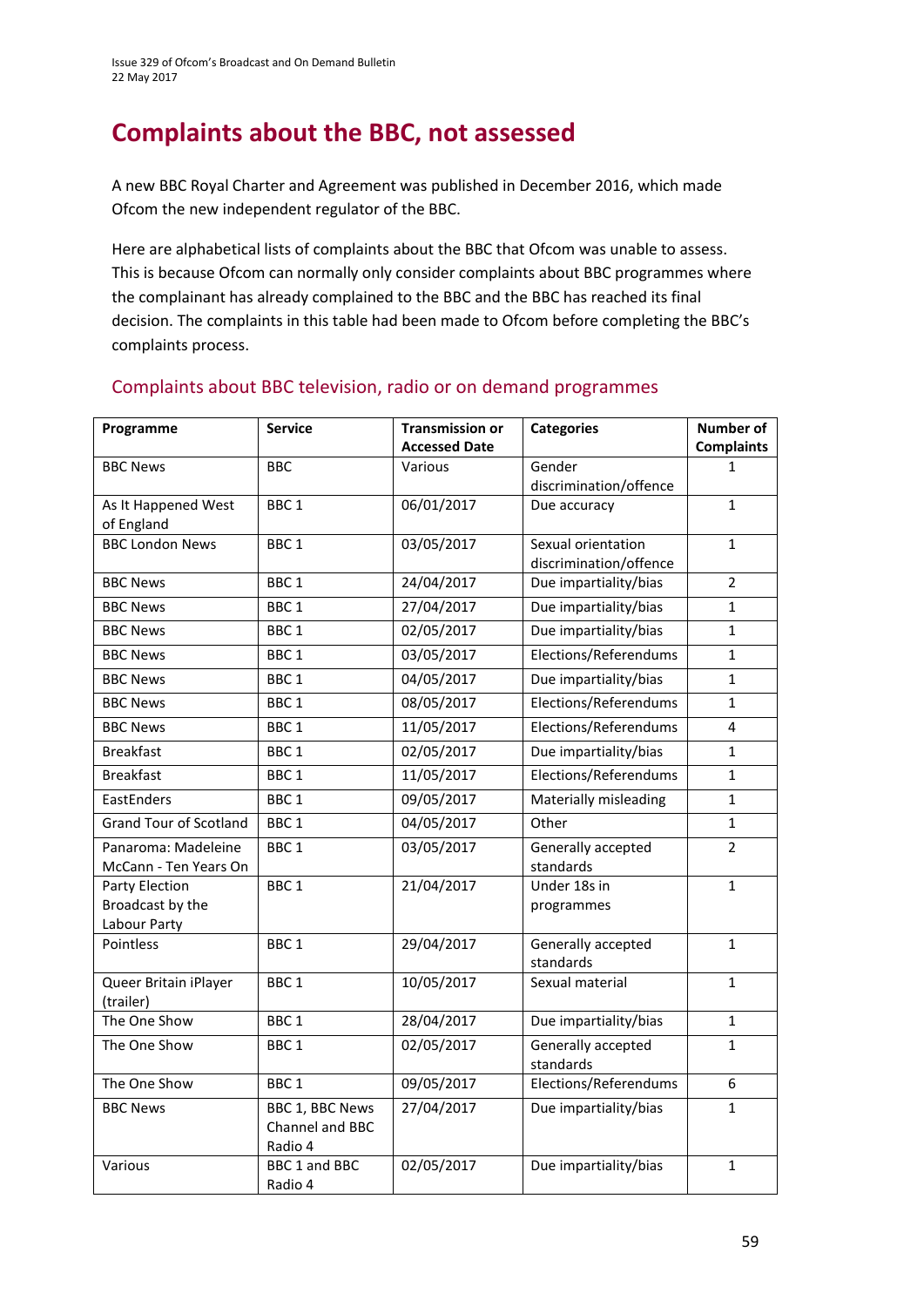| Programme                                                           | <b>Service</b>                                | <b>Transmission or</b><br><b>Accessed Date</b> | <b>Categories</b>               | <b>Number of</b><br><b>Complaints</b> |
|---------------------------------------------------------------------|-----------------------------------------------|------------------------------------------------|---------------------------------|---------------------------------------|
| <b>BBC News</b>                                                     | BBC 1 and BBC 2                               | 05/05/2017                                     | Elections/Referendums           | $\mathbf{1}$                          |
| <b>BBC Newsroom Live</b>                                            | BBC <sub>2</sub>                              | 03/05/2017                                     | Elections/Referendums           | 1                                     |
| <b>Daily Politics</b>                                               | BBC <sub>2</sub>                              | 09/05/2017                                     | Elections/Referendums           | $\mathbf{1}$                          |
| King Charles III                                                    | BBC <sub>2</sub>                              | 10/05/2017                                     | Generally accepted<br>standards | $\mathbf 1$                           |
| King Charles III                                                    | BBC <sub>2</sub>                              | 11/05/2017                                     | Generally accepted<br>standards | 1                                     |
| Morocco to Timbuktu:<br>An Arabian Adventure                        | BBC <sub>2</sub>                              | 11/05/2017                                     | Violence                        | $\mathbf{1}$                          |
| Newsnight                                                           | BBC <sub>2</sub>                              | 20/04/2017                                     | Due impartiality/bias           | $\mathbf 1$                           |
| Newsnight                                                           | BBC <sub>2</sub>                              | 08/05/2017                                     | Elections/Referendums           | $\mathbf 1$                           |
| World Snooker                                                       | BBC <sub>2</sub>                              | 28/04/2017                                     | Generally accepted<br>standards | 1                                     |
| <b>BBC News</b>                                                     | <b>BBC Channels</b>                           | 15/03/2017                                     | Due impartiality/bias           | 1                                     |
| <b>BBC News</b>                                                     | <b>BBC Channels</b>                           | 01/05/2017                                     | Elections/Referendums           | 1                                     |
| Question Time, Daily<br>Politics Show and<br><b>Sunday Politics</b> | <b>BBC Channels</b>                           | 30/04/2017                                     | Due impartiality/bias           | 1                                     |
| Victoria<br>Devonshire, Question<br>Time, all news                  | <b>BBC Channels</b>                           | 02/05/2017                                     | Elections/Referendums           | $\mathbf{1}$                          |
| Have I Got News For<br>You                                          | <b>BBC iPlayer</b>                            | Various                                        | Due impartiality/bias           | $\mathbf 1$                           |
| All BBC news content                                                | <b>BBC News</b>                               | 05/05/2017                                     | Elections/Referendums           | $\mathbf{1}$                          |
| <b>BBC News</b>                                                     | <b>BBC News</b>                               | 25/04/2017                                     | Due impartiality/bias           | 1                                     |
| <b>BBC News</b>                                                     | <b>BBC News</b><br>Channel                    | 02/05/2017                                     | Due impartiality/bias           | $\mathbf{1}$                          |
| <b>BBC News</b>                                                     | <b>BBC News</b><br>Channel                    | 05/05/2017                                     | Elections/Referendums           | $\mathbf{1}$                          |
| Today                                                               | <b>BBC Radio 4</b>                            | 11/05/2017                                     | Elections/Referendums           | $\mathbf{1}$                          |
| <b>BBC News</b>                                                     | BBC Radio 4 and<br><b>BBC Radio 5 Live</b>    | 03/05/2017                                     | Elections/Referendums           | $\mathbf{1}$                          |
| Today / BBC news                                                    | <b>BBC Radio 4 and</b><br><b>BBC Channels</b> | 11/05/2017                                     | Elections/Referendums           | $\mathbf{1}$                          |
| <b>Breakfast and The One</b><br>Show on BBC1                        | BBC1                                          | 26/04/2017                                     | Undue prominence                | 1                                     |
| Stephen Nolan                                                       | Radio 5 Live                                  | 05/05/2017                                     | Elections/Referendums           | $\mathbf{1}$                          |

For more information about how Ofcom deals with BBC television, radio and on demand complaints, go to[: https://www.ofcom.org.uk/tv-radio-and-on-demand/how-to-report-a](https://www.ofcom.org.uk/tv-radio-and-on-demand/how-to-report-a-complaint/how-ofcom-deals-with-bbc-complaints)[complaint/how-ofcom-deals-with-bbc-complaints](https://www.ofcom.org.uk/tv-radio-and-on-demand/how-to-report-a-complaint/how-ofcom-deals-with-bbc-complaints)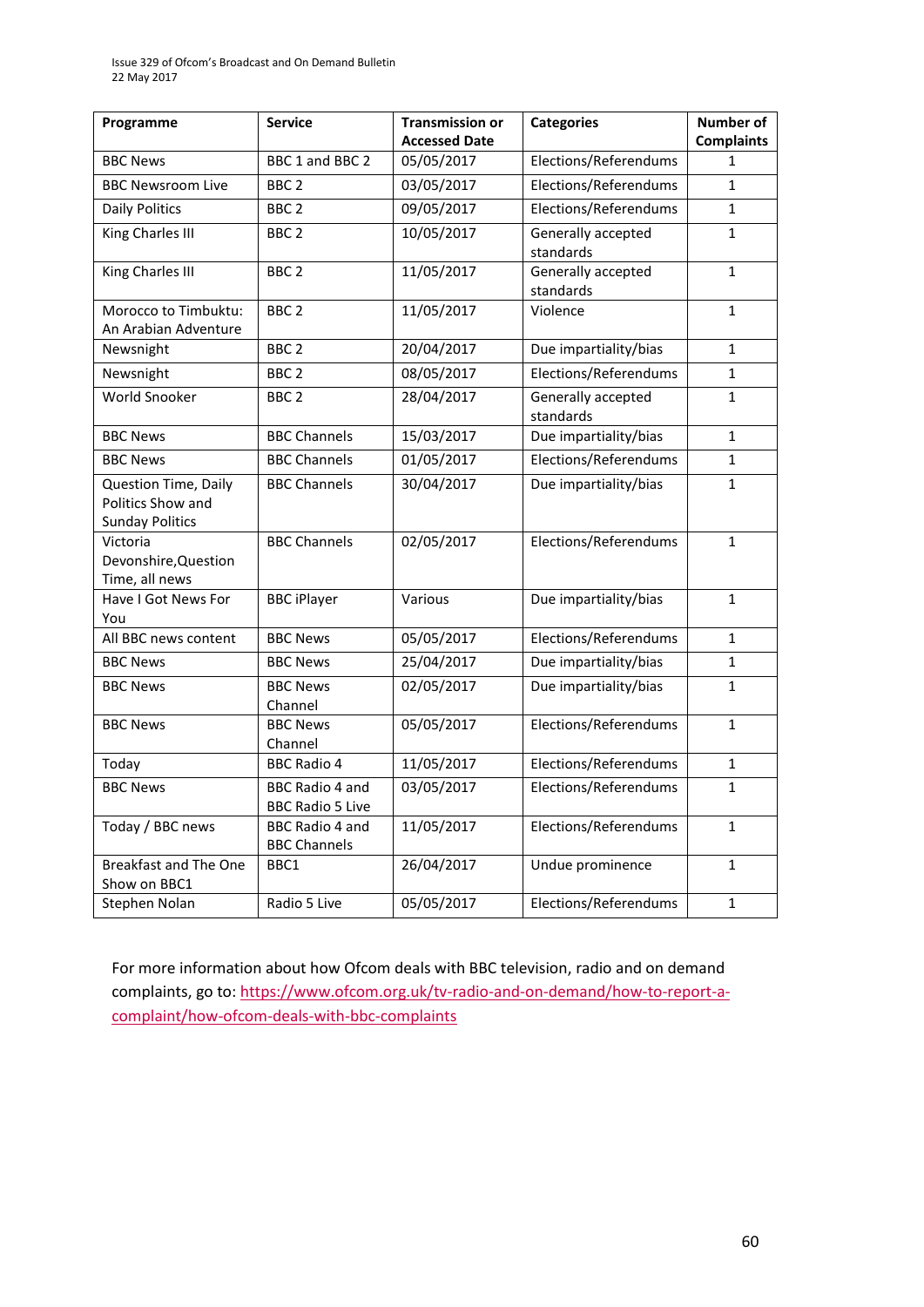# **Investigations List**

If Ofcom considers that a broadcaster or service provider may have breached its codes, rules, licence condition or other regulatory requirements, it will start an investigation.

**It is important to note that an investigation by Ofcom does not necessarily mean the broadcaster or service provider has done anything wrong. Not all investigations result in breaches of the codes, rules, licence conditions or other regulatory requirements being recorded.**

Here are alphabetical lists of new investigations launched between 2 and 14 May 2017.

Investigations launched under the Procedures for investigating breaches of content standards for television and radio

| Programme                    | <b>Broadcaster</b>      | <b>Transmission date</b> |
|------------------------------|-------------------------|--------------------------|
| Top 3 de la Presse           | Al Magharibia           | 9 February 2017          |
| <b>Martin Lowes</b>          | Capital FM (North East) | 27 March 2017            |
| Ramsay's Hotel Hell          | Channel 4               | 28 April 2017            |
| The Wright Stuff             | Channel 5               | 2 May 2017               |
| Rise of the Warrior Apes     | Discovery               | 5 March 2017             |
| <b>Drivetime</b>             | <b>Gravity FM</b>       | 27 March 2017            |
| Polisskolan (Police Academy) | Kanal 9                 | 14 April 2017            |
| Programming                  | Sangat                  | 28 February 2017         |
| Programming                  | <b>Star Utsav</b>       | 9 March 2017             |
| 7 days of Talk Radio         | <b>Talk Radio</b>       | 2 April 2017             |
| Qanoon Ki Baat               | <b>TV99</b>             | 8 February 2017          |

For more information about how Ofcom assesses complaints and conducts investigations about content standards on television and radio programmes, go to: https://www.ofcom.org.uk/ data/assets/pdf file/0020/55109/breaches-content[standards.pdf](https://www.ofcom.org.uk/__data/assets/pdf_file/0020/55109/breaches-content-standards.pdf)